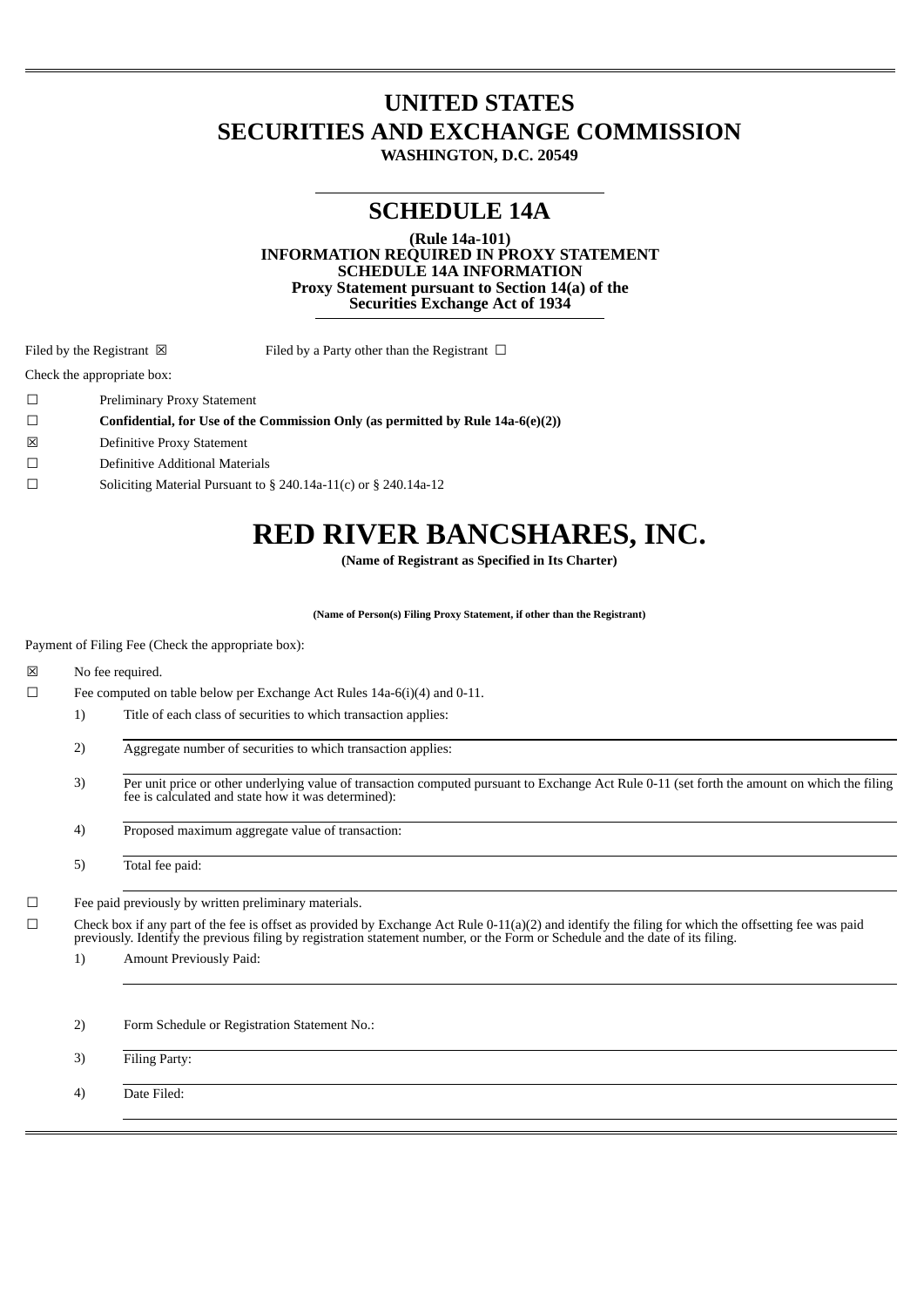# **RED RIVER BANCSHARES, INC. 1412 Centre Court Drive, Suite 501 Alexandria, Louisiana 71301**

# **NOTICE OF ANNUAL MEETING OF SHAREHOLDERS TO BE HELD ON MAY 5, 2022**

# **TO THE SHAREHOLDERS OF RED RIVER BANCSHARES, INC.:**

The annual meeting of the shareholders of Red River Bancshares, Inc. is scheduled to be held virtually on Thursday, May 5, 2022, beginning at 2:00 p.m. Central Daylight Time. Pursuant to Louisiana Revised Statutes 12:1-709 and Red River Bancshares, Inc.'s bylaws, we have elected to hold our annual meeting in a virtual meeting format only, via a live webcast in which all shareholders as of the record date for the meeting can attend and participate. You will not be able to attend the annual meeting physically in person. Our virtual meeting format has been adopted by a number of public companies like ours, and we have engaged a nationally recognized platform provider to assist us with our virtual meeting process.

To attend the annual meeting, you must register in advance at www.proxydocs.com/RRBI prior to the registration deadline of Wednesday, May 4, 2022 at 2:00 p.m. Central Daylight Time. Upon completing your registration, you will receive further instructions by email, including unique links that will allow you access to the annual meeting and permit you to submit written questions or statements during the meeting. You may also submit written questions or statements through the registration website until the registration deadline for the meeting. Questions or statements received from shareholders that are relevant to the business to be conducted at the annual meeting will be read aloud and, if appropriate, answered during the meeting. You will also be able to vote your shares electronically during the live webcast of the meeting. If you do not register to attend the meeting in advance of the May 4, 2022 registration **deadline, you will not be admitted to the live webcast.**

At the meeting, you will be asked to consider and vote upon the following:

- 1. A proposal to elect 10 directors; and
- 2. A proposal to ratify the appointment of Postlethwaite & Netterville, APAC as the Company's auditor for the year ending December 31, 2022.

You may also be asked to consider any other business that may properly come before the annual meeting or any adjournment or postponement of the annual meeting.

We have fixed the close of business on March 4, 2022 as the record date for the annual meeting. Accordingly, only shareholders of record as of that date are entitled to notice of, to attend, and to vote at, the virtual annual meeting and any adjournment or postponement of the meeting.

Your vote is very important, and you are cordially invited to attend the virtual annual meeting. However, whether or not you expect to attend the meeting, we urge you to sign, date, and return the enclosed proxy card at your earliest convenience. This will ensure the presence of a quorum at the meeting and that your shares are voted in accordance with your wishes. For your convenience, we have enclosed a self-addressed, stamped envelope for the return of your proxy card. Internet voting of your proxy in advance of the annual meeting is also available. Please see the instructions on your proxy card. Your prompt response will help reduce proxy solicitation costs, which are paid for by us. Sending in your proxy will not prevent you from voting your stock at the meeting if you desire to do so, as your proxy is revocable at your option. You may revoke your proxy at any time before it is voted at the meeting in the manner described **in the proxy statement.**

The date of this proxy statement is March 18, 2022, and it is first being mailed or delivered to shareholders on March 24, 2022.

BY ORDER OF THE BOARD OF DIRECTORS

R. Blake Chatelain President and Chief Executive Officer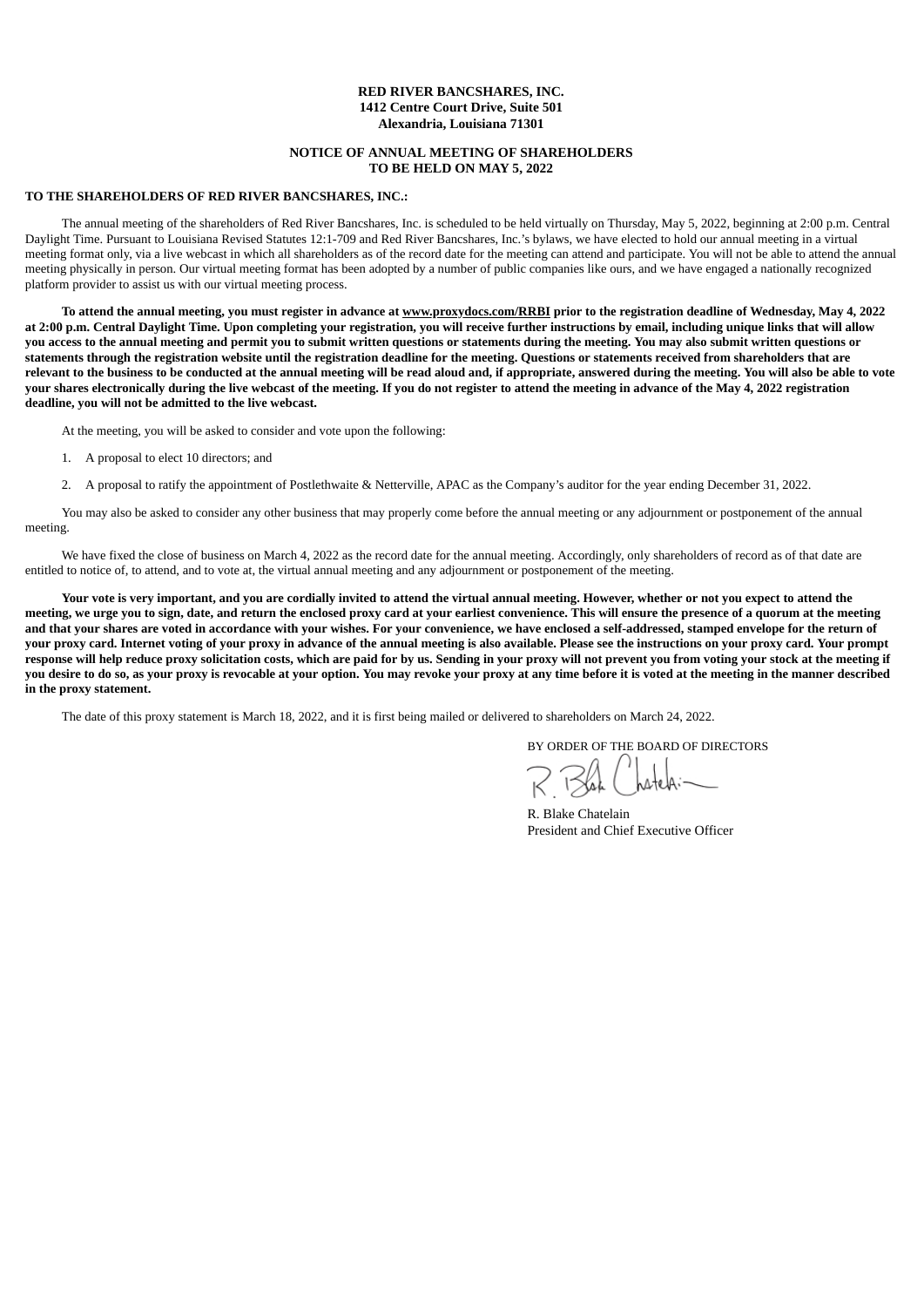# **TABLE OF CONTENTS**

| <b>IMPORTANT NOTICE REGARDING AVAILABILITY OF PROXY MATERIALS</b>                            | $\overline{1}$                |
|----------------------------------------------------------------------------------------------|-------------------------------|
| <b>GENERAL INFORMATION ABOUT THE ANNUAL MEETING</b>                                          | $\overline{2}$                |
| PROPOSAL ONE - ELECTION OF DIRECTORS                                                         |                               |
| <b>Information Regarding Director Nominees</b>                                               | $\frac{8}{8}$                 |
| <b>Vote Required to Approve Directors</b>                                                    | 11                            |
| PROPOSAL TWO — RATIFICATION OF THE APPOINTMENT OF THE INDEPENDENT REGISTERED ACCOUNTING FIRM | 12                            |
| <b>CURRENT EXECUTIVE OFFICERS AND DIRECTORS</b>                                              | <u>13</u>                     |
| <b>General</b>                                                                               | <u>13</u>                     |
| <b>Board of Directors</b>                                                                    |                               |
| <b>Executive Officers</b>                                                                    | $\frac{13}{14}$               |
| <b>CORPORATE GOVERNANCE</b>                                                                  |                               |
| <b>Director Selection Process and Director Qualifications</b>                                | $\frac{17}{17}$               |
| <b>Board Diversity Matrix</b>                                                                |                               |
| <b>Board Independence</b>                                                                    | <u>18<br/>18<br/>18</u><br>18 |
| <b>Board Leadership Structure</b>                                                            |                               |
| <b>Board Meetings</b>                                                                        |                               |
| <b>Board Committees</b>                                                                      |                               |
| <b>Risk Management and Oversight</b>                                                         | $\frac{19}{19}$               |
| <b>Insider Trading Policy; Hedging Restrictions</b>                                          | <u>19</u>                     |
| <b>Audit Committee</b>                                                                       | $\frac{19}{20}$               |
| <b>Compensation Committee</b>                                                                |                               |
| <b>Compensation Committee Interlocks and Insider Participation</b>                           | $\overline{21}$               |
| <b>Nominating and Corporate Governance Committee</b>                                         | 21                            |
| <b>Shareholder Communications with the Board</b>                                             | 21                            |
| <b>EXECUTIVE COMPENSATION</b>                                                                | 23 24 24 24 25 25 26 26 27 27 |
| <b>Summary Compensation Table</b>                                                            |                               |
| Outstanding Equity Awards as of December 31, 2021                                            |                               |
| <b>Our Compensation Philosophy</b>                                                           |                               |
| <b>Equity Incentive Plans</b>                                                                |                               |
| <b>Equity Compensation Plan Information as of December 31, 2021</b>                          |                               |
| <b>Discretionary Incentive Bonus Plan</b>                                                    |                               |
| <b>Employment Agreements</b>                                                                 |                               |
| <b>Change in Control Agreements</b><br><b>Supplemental Executive Retirement Plan</b>         |                               |
| <b>Split-Dollar Agreements</b>                                                               |                               |
| <b>Risk Assessment of Compensation Policies and Practices</b>                                |                               |
| <b>Compensation of Directors</b>                                                             |                               |
| <b>CERTAIN RELATIONSHIPS AND RELATED TRANSACTIONS</b>                                        | $\overline{29}$               |
| Policies and Procedures Regarding Related Person Transactions                                | 29                            |
| <b>Related Person Transactions</b>                                                           | 29                            |
| <b>Ordinary Banking Relationships</b>                                                        | 29                            |
| BENEFICIAL OWNERSHIP OF THE COMPANY'S COMMON STOCK BY MANAGEMENT AND PRINCIPAL SHAREHOLDERS  | $\frac{30}{5}$                |
| REPORT OF THE AUDIT COMMITTEE OF THE BOARD OF DIRECTORS                                      |                               |
| <b>Independent Auditors</b>                                                                  | 32                            |
| <b>Fees to Independent Auditors</b>                                                          | $\frac{32}{5}$<br>32          |
|                                                                                              |                               |
| <b>OTHER MATTERS</b>                                                                         | $\frac{34}{5}$                |
| <u>SHAREHOLDER PROPOSALS AND NOMINATIONS FOR 2023 ANNUAL MEETING</u>                         | 34                            |
| <b>COST OF ANNUAL MEETING AND PROXY SOLICITATION</b>                                         | <u>34</u>                     |
| <b>ANNUAL REPORT ON FORM 10-K</b>                                                            | 35                            |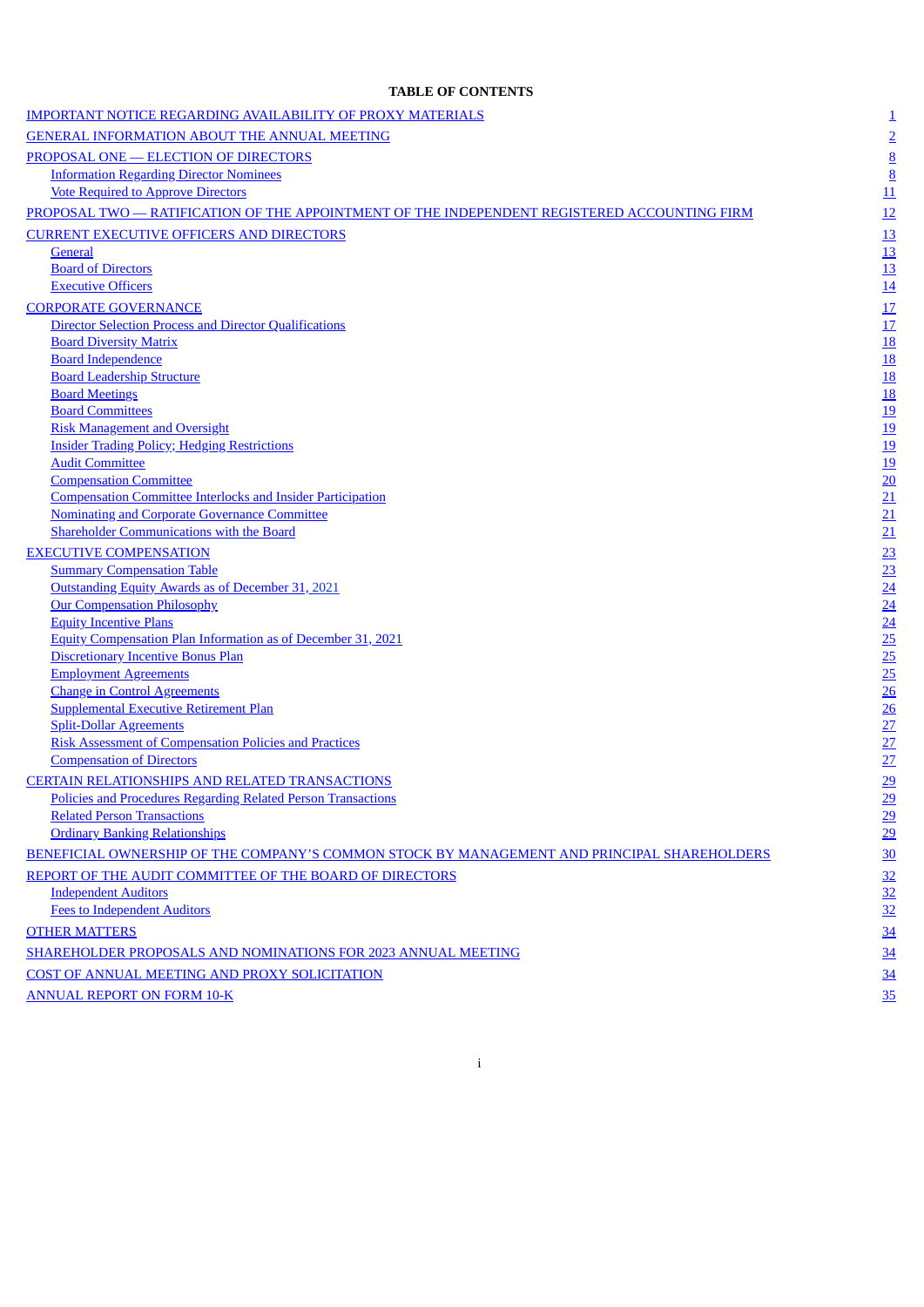# **RED RIVER BANCSHARES, INC. 1412 Centre Court Drive, Suite 501 Alexandria, Louisiana 71301**

# **PROXY STATEMENT FOR ANNUAL MEETING OF SHAREHOLDERS to be held on Thursday, May 5, 2022** The date of this proxy statement is March 18, 2022

In this proxy statement, when we refer to "Red River Bancshares," "the Company," "our Company," "we," "our," and "us," we are referring to Red River Bancshares, Inc. When we refer to "the Bank," we are referring to Red River Bank, our wholly-owned subsidiary.

This proxy statement contains information about the 2022 annual meeting of the shareholders of Red River Bancshares, Inc. The meeting is scheduled to be held on Thursday, May 5, 2022, beginning at 2:00 p.m. Central Daylight Time, via a live webcast. **To attend, you must register in advance at** www.proxydocs.com/RRBI prior to the registration deadline of Wednesday, May 4, 2022 at 2:00 p.m. Central Daylight Time. Upon completing your registration, you will receive further instructions by email, including unique links that will allow you access to the annual meeting and permit you to submit written questions or statements during the meeting. You may also submit written questions or statements through the registration website until the registration deadline for the meeting. Questions or statements received from shareholders that are relevant to the business to be conducted at the annual meeting will be read aloud and, if appropriate, answered during the meeting. You will also be able to vote your shares electronically during the live webcast of the meeting. If you do not register to attend the meeting in advance of the May 4, 2022 registration deadline, you will not be admitted to **the live webcast.**

<span id="page-3-0"></span>We are providing these proxy materials to you in connection with the solicitation of proxies by our board of directors for use at the 2022 annual meeting of shareholders and for any adjournment or postponement of the meeting.

# **IMPORTANT NOTICE REGARDING AVAILABILITY OF PROXY MATERIALS FOR THE 2022 ANNUAL MEETING OF SHAREHOLDERS TO BE HELD ON THURSDAY, MAY 5, 2022**

Pursuant to rules promulgated by the Securities and Exchange Commission ("SEC"), we are providing access to our proxy materials both by sending you this full set of proxy materials and by notifying you of the availability of our proxy materials on the Internet. You may access the following information at our corporate website, www.redriverbank.net, under "Investor Relations":

- Notice of 2022 Annual Meeting of Shareholders to be held on Thursday, May 5, 2022;
- Proxy Statement for 2022 Annual Meeting of Shareholders to be held on Thursday, May 5, 2022;
- Form of Proxy; and
- Annual Report to Shareholders, including the Annual Report on Form 10-K for the fiscal year ended December 31, 2021.

<span id="page-3-1"></span>This information is also available through the registration link for our annual meeting at **www.proxydocs.com/RRBI.**

-1-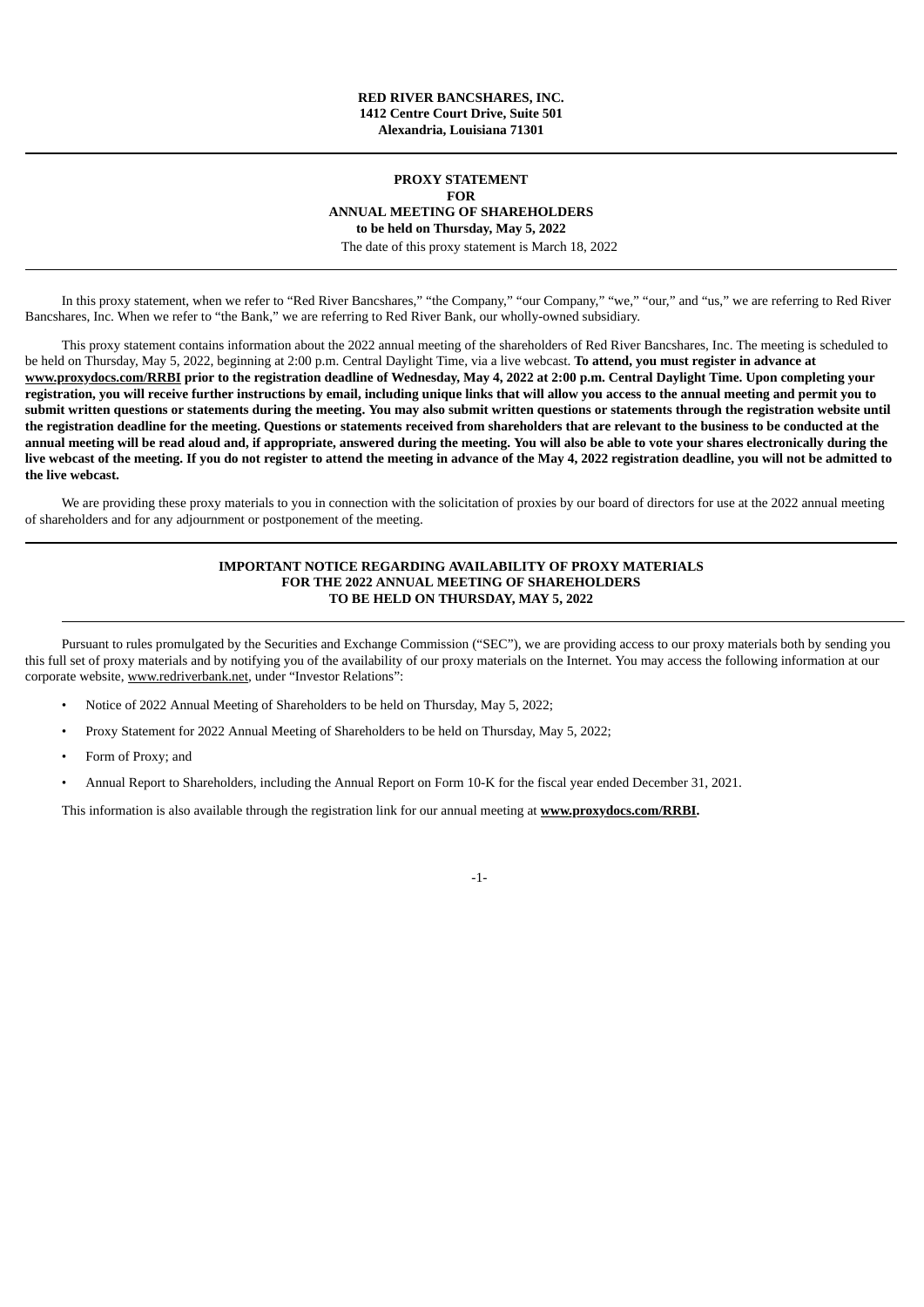# **GENERAL INFORMATION ABOUT THE ANNUAL MEETING**

# **When and how will the meeting be held?**

The meeting is scheduled to take place at 2:00 p.m. Central Daylight Time on Thursday, May 5, 2022, via a live webcast. To attend the annual meeting, you must register in advance at **www.proxydocs.com/RRBI** prior to the registration deadline of May 4, 2022 at 2:00 p.m. Central Daylight Time. Upon completing your registration, you will receive further instructions via email, including unique links that will allow you access to the annual meeting. **If you do not register to** attend the annual meeting in advance of the May 4, 2022 registration deadline, you will not be admitted to the live webcast of the annual meeting.

#### **Will I be able to attend the annual meeting physically in person?**

No. Pursuant to Louisiana Revised Statutes 12:1-709 and our bylaws, which authorize us to hold annual meetings virtually, we have elected to hold our annual meeting in a virtual meeting format only, via a live webcast in which all shareholders as of the record date for the meeting can attend and participate. You will not be able to attend the annual meeting physically in person.

#### **How will I be able to communicate with the Company or other shareholders during the annual meeting?**

Shareholders who attend the live webcast of our annual meeting will be able to submit written questions or brief statements electronically during the meeting. You may also submit written questions or brief statements through the registration website until the registration deadline for the annual meeting. Questions or statements that we receive from shareholders that are relevant to the business to be conducted at the annual meeting will be read aloud and, if appropriate, answered during the meeting.

#### **What is the purpose of the meeting?**

This is the 2022 annual meeting of shareholders of the Company. At the meeting, shareholders will vote upon the matters outlined in the notice attached to this proxy statement, including the following:

- 1. To elect 10 directors to serve on the board of directors of the Company until the Company's 2023 annual meeting of shareholders or until their successors are duly elected and qualified.
- 2. To ratify the appointment of Postlethwaite & Netterville, APAC ("Postlethwaite & Netterville") as the Company's auditor for the year ending December 31, 2022.

#### **Who are the nominees for director?**

The following individuals, who all currently serve as directors of the Company, have been nominated for election:

| M. Scott Ashbrook  | Anna Brasher Moreau, DDS, MS | Teddy R. Price     |
|--------------------|------------------------------|--------------------|
| R. Blake Chatelain | Robert A. Nichols            | Don L. Thompson    |
| Kirk D. Cooper     | Willie P. Obey               | H. Lindsey Torbett |
| Michael D. Crowell |                              |                    |

John C. Simpson, who is currently serving as a director, has indicated that he is not standing for reelection to the board of directors. Accordingly, his term and service on the board of directors will expire at the 2022 annual meeting.

### **Who is soliciting my vote?**

Our board of directors on behalf of the Company is soliciting your vote for the 2022 annual meeting.

#### **What is a proxy?**

A proxy is a legal designation of another person, the proxy, to vote on your behalf. By completing and returning the enclosed proxy card, or registering your proxy vote by telephone or over the Internet, you are giving the named proxies, who were appointed by our board, the authority to vote your shares in the manner that you indicate on your proxy card or by phone or Internet.

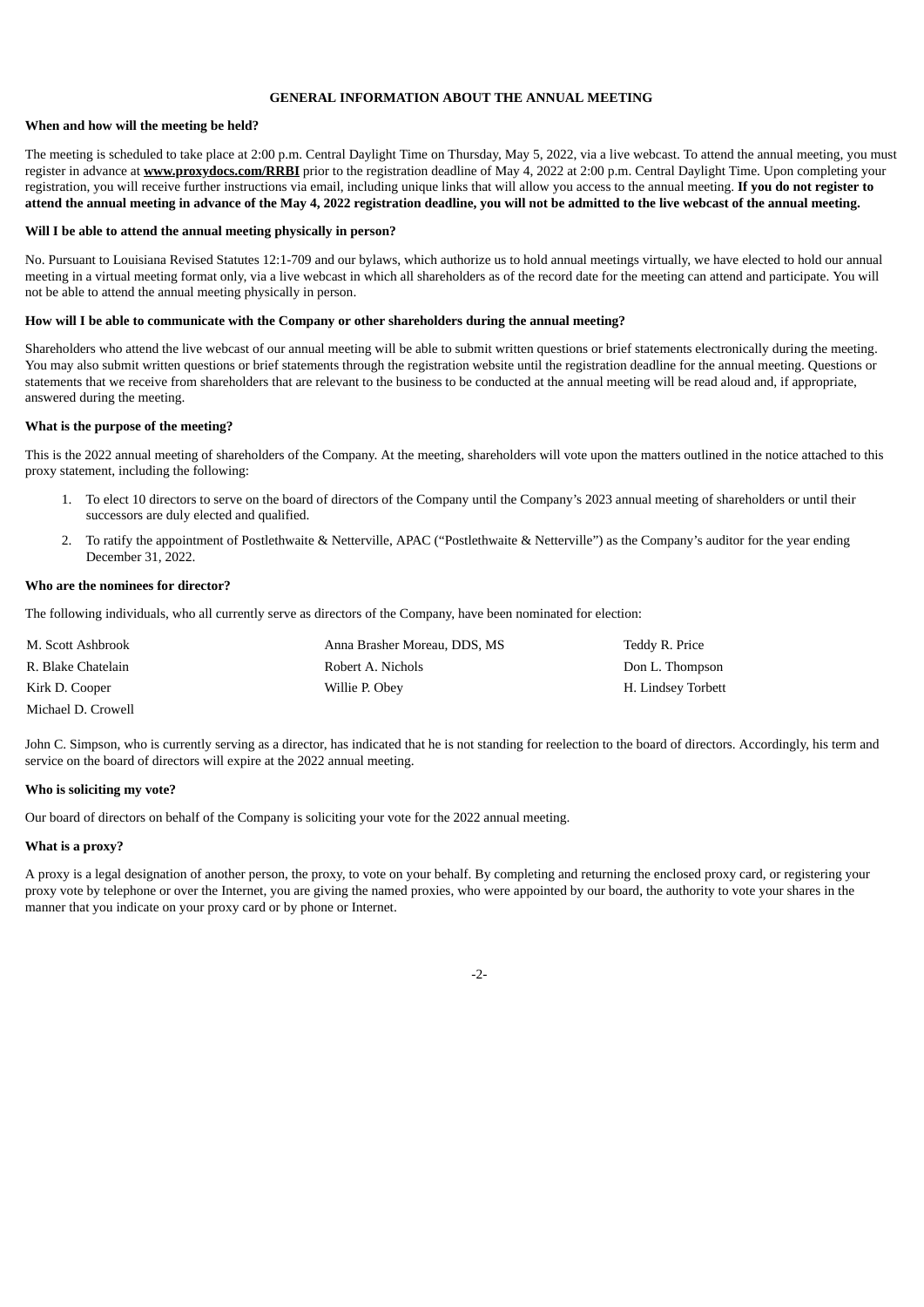# **What is a proxy statement?**

A proxy statement is a document that describes the matters to be voted upon at the annual meeting and provides additional information about the Company. Pursuant to regulations of the SEC, we are required to provide you with a proxy statement containing certain information when we ask you to sign and return a proxy card to vote your stock at a meeting of the Company's shareholders.

#### **Who is entitled to vote at the annual meeting?**

You are entitled to receive notice of and to vote at the 2022 annual meeting if you owned shares of our common stock as of 5:00 p.m. Central Daylight Time on March 4, 2022, which is the date that our board of directors has fixed as the record date for the meeting. The record date is established by our board as required by Louisiana law. On the record date, 7,180,830 shares of our common stock were outstanding.

### **What are the voting rights of the shareholders?**

Each holder of common stock is entitled to one vote for each share of common stock registered, on the record date, in such holder's name on the books of the Company on all matters to be acted upon at the annual meeting. Our articles of incorporation do not permit cumulative voting.

The holders of at least a majority of the outstanding shares of common stock must be represented at the annual meeting, either by proxy or by participation in the live webcast, in order to constitute a quorum for the transaction of business. At any annual meeting, whether or not a quorum is present, the chair of the annual meeting or the holders of a majority of the outstanding common stock, present via participation in the live webcast or represented by proxy and entitled to vote at the annual meeting, may adjourn the annual meeting from time to time without notice or other announcement.

#### **What is the difference between a shareholder of record and a "street name" holder?**

These terms describe how your shares are held. If your shares are registered directly in your name with Computershare Trust Company, N.A., our stock transfer agent ("Computershare"), you are considered the shareholder of record with respect to those shares ("record holder"). The proxy statement and proxy card have been sent directly to you by Computershare at our request.

If your shares are held in a stock brokerage account or by a bank or other nominee, the nominee is considered the shareholder of record of those shares. You are considered the beneficial owner of these shares, and your shares are held in "street name." The proxy statement and proxy card have been forwarded to you by your nominee. As the beneficial owner, you have the right to direct your nominee concerning how to vote your shares by using the voting instructions your nominee included in the mailing or by following its instructions for voting.

# **What is a broker non-vote?**

A broker non-vote occurs when a broker holding shares for a beneficial owner does not vote on a particular proposal because the broker does not have discretionary voting power with respect to that item and has not received voting instructions from the beneficial owner. Your broker has discretionary authority to vote your shares with respect to the ratification of the appointment of Postlethwaite & Netterville as our independent registered accounting firm (Proposal Two). In the absence of specific instructions from you, your broker does not have discretionary authority to vote your shares with respect to the election of directors to our board (Proposal One).

#### **What should I do if I receive more than one set of voting materials?**

You may receive more than one set of voting materials, including multiple copies of this proxy statement and multiple proxy cards or voting instruction cards. For example, if you hold your shares in more than one brokerage account, you will receive a separate voting instruction card for each brokerage account in which you hold shares. Similarly, if you are a shareholder of record and hold shares in a brokerage account, you will receive a proxy card for shares held in your name and a voting instruction card for shares held in "street name." To ensure that all of your shares are voted, we encourage you to respond to each set of voting materials you receive.

#### **What is "householding" and how does it affect me?**

With respect to eligible shareholders who share a single address, we are sending only one copy of the notice and proxy statement to that address unless we have received instructions to the contrary from any shareholder at that address. We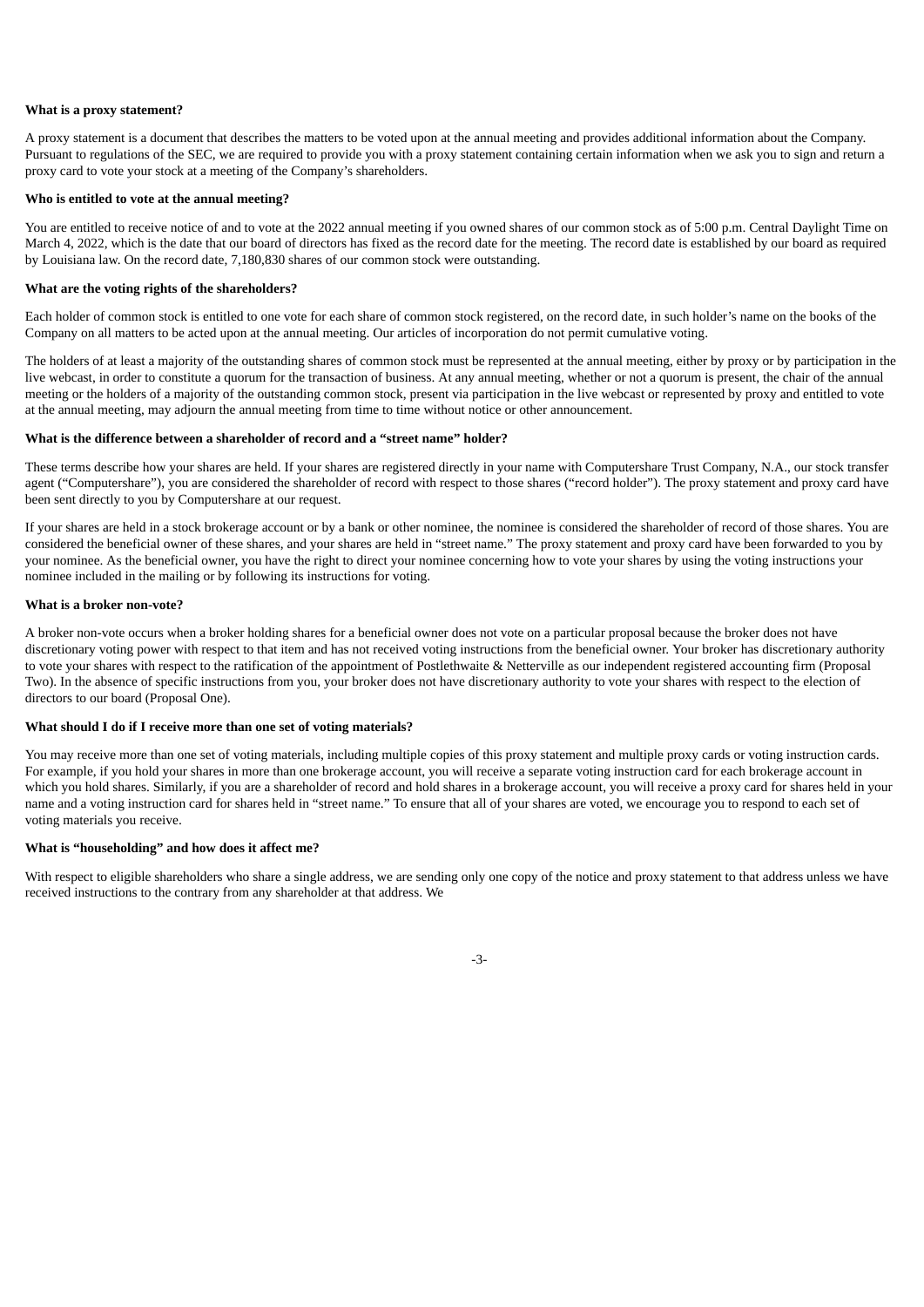undertake to deliver promptly, upon written or oral request, an additional copy of the proxy materials to a shareholder at a shared address to which a single copy has been delivered. Eligible shareholders will continue to have access to and receive separate proxy cards. This practice, known as "householding," is designed to reduce our printing and postage costs. However, a shareholder of record residing at such address who wishes to receive a separate copy of the notice and proxy statement in the future may contact us by mail at Red River Bancshares, Inc., 1412 Centre Court Drive, Suite 501, Alexandria, Louisiana 71301, Attn: Julia Callis, or by phone at (318) 561-4042. Eligible shareholders of record receiving multiple copies of the notice and proxy statement can request householding by contacting us in the same manner. Shareholders who own shares through a bank, broker, or other nominee can request householding by contacting the bank, broker, or other nominee.

# **What do I need to do now?**

Even if you do not plan to register and attend the live webcast of our annual meeting, we encourage you to vote your shares by proxy at your earliest convenience. This will ensure the presence of a quorum at the meeting and that your shares are voted in accordance with your wishes. The process for voting your shares by proxy in advance of the annual meeting depends on how your shares are held.

*Record Holders.* If you are a record holder on the record date for the annual meeting, you may vote by proxy or you may attend and vote at the annual meeting via participation in the live webcast. If you are a record holder and want to vote your shares by proxy, you have three ways to vote:

- **Via Mail**: You may vote by indicating on the proxy card(s) applicable to your common stock how you want to vote and signing, dating, and mailing your proxy card(s) in the enclosed pre-addressed postage-paid envelope as soon as possible to ensure that it will be received in advance of the annual meeting.
- **Via Telephone**: To vote over the telephone, please call toll free (866) 390-5265 using a touch-tone phone and follow the recorded instructions.
- **Via the Internet**: You may vote over the Internet by visiting **www.proxydocs.com/RRBI** and selecting the option to vote on that website.

Your proxy card, telephone, or internet vote must be received by the Company no later than the time the polls close for voting at the annual meeting for your vote to be counted at the annual meeting.

*"Street Name" Holders*. If you hold your shares in "street name," your bank, broker, or other nominee should provide to you a voting instruction card along with the Company's proxy solicitation materials. By completing the voting instruction card, you may direct your nominee how to vote your shares. If you sign and return the proxy card but you do not complete the voting instructions, then your nominee will be unable to vote your shares with respect to Proposal One — the election of directors. However, your nominee has the discretionary authority to vote your shares with respect to Proposal Two — the ratification of the appointment of Postlethwaite & Netterville, even if you do not complete the voting instructions for that proposal.

If your shares of common stock are held in "street name," your ability to vote over the Internet depends on your nominee's voting process. You should follow the instructions on your proxy card or voting instruction card provided by your nominee.

Alternatively, if you hold your shares in "street name" and you want to vote your shares at the annual meeting by participating in the live webcast, you must contact your nominee directly in order to obtain a proxy issued to you by your nominee. Note that a broker letter that identifies you as a stockholder is not the same as a nominee-issued proxy. For instructions on how to provide the nominee-issued proxy to us in advance of the annual meeting, you should contact Julia Callis, Vice President, Corporate Counsel, and Assistant Secretary for Red River Bancshares, Inc., by telephone at (318) 561-4042 or at the following address: Red River Bancshares, Inc., 1412 Centre Court Drive, Suite 501, Alexandria, Louisiana 71301, Attn: Investor Relations. If you fail to provide a nominee-issued proxy to us before the meeting registration deadline of 2:00 p.m. Central Daylight Time on Wednesday, May 4, 2022, you will not be able to vote your nomineeheld shares at the annual meeting via the live webcast.

-4-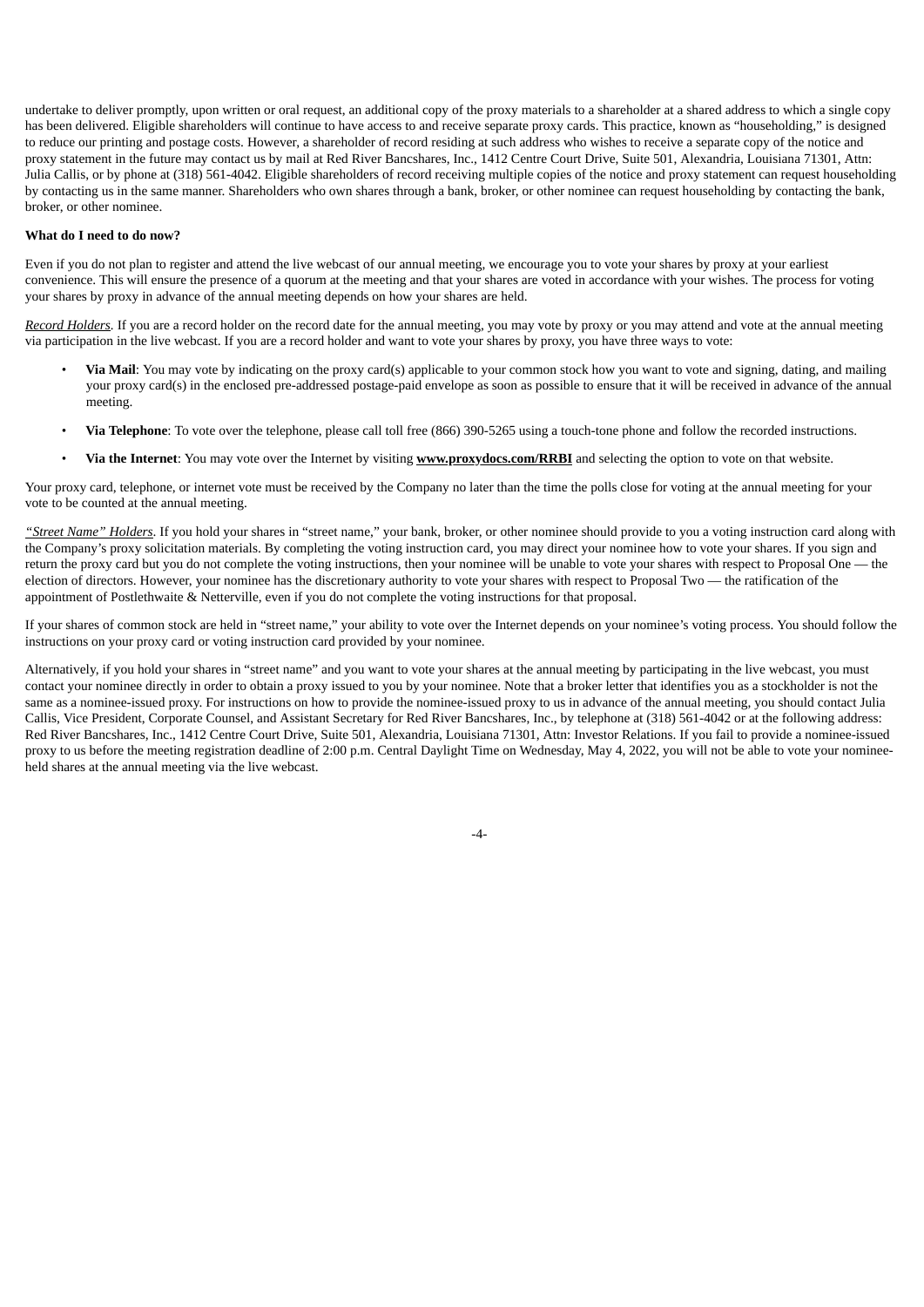# **How does the board of directors recommend that I vote my shares?**

The board of directors recommends a vote:

- FOR the election of each of the 10 director nominees; and
- FOR the proposal to ratify the appointment of Postlethwaite & Netterville as our independent registered public accounting firm for the year ending December 31, 2022.

# How will my shares be voted if I return a signed and dated proxy card, but don't specify how my shares will be voted?

If you are a record holder who returns a completed proxy card that does not specify how you want to vote your shares on one or more proposals, the proxies will vote your shares for each proposal as to which you provide no voting instructions, and such shares will be voted in the following manner:

- FOR the election of each of the 10 director nominees; and
- FOR the proposal to ratify the appointment of Postlethwaite & Netterville as our independent registered public accounting firm for the year ending December 31, 2022.

If you are a "street name" holder and do not provide voting instructions on one or more proposals, your bank, broker, or other nominee will be unable to vote those shares, except that the nominee will have discretion to vote your shares with respect to Proposal Two — the ratification of the appointment of Postlethwaite & Netterville.

# **What are my choices when voting?**

- *Proposal One — Election of Directors*. You may vote FOR, or you may elect to WITHHOLD authority to vote for, each director nominee.
- *Proposal Two — Ratification of Postlethwaite & Netterville*. You may vote FOR or AGAINST the proposal, or you may ABSTAIN from voting on the proposal.

# **Can I attend and vote at the meeting?**

Yes. All shareholders are invited to attend the annual meeting by joining our live webcast. Shareholders of record on the record date for the annual meeting can vote electronically during the annual meeting. If your shares of common stock are held in "street name," then you are not the shareholder of record. For you to vote the shares that you beneficially own and that are held in "street name," you must provide us with a copy of a legal proxy from the broker, bank, or other nominee that was the record holder of your shares held in "street name" as of 5:00 p.m. Central Daylight Time on the record date, confirming that you were the beneficial owner of those shares as of 5:00 p.m. Central Daylight Time on the record date, stating the number of shares of which you were the beneficial owner that were held for your benefit at that time by that broker, bank, or other nominee, and appointing you as the record holder's proxy to vote the shares covered by that proxy at the annual meeting. To obtain instructions on how to provide the nominee-issued proxy to us in advance of the annual meeting, you should contact Julia Callis, Vice President, Corporate Counsel, and Assistant Secretary for Red River Bancshares, Inc., by telephone at (318) 561-4042 or at the following address: Red River Bancshares, Inc., 1412 Centre Court Drive, Suite 501, Alexandria, Louisiana 71301, Attn: Investor Relations.

#### **May I change my vote after I have submitted my proxy card?**

Yes. Regardless of the method used to cast a vote, if you are a holder of record, you may change your vote by:

- delivering to us prior to the annual meeting a written notice of revocation addressed to: Red River Bancshares, Inc., Attn: Corporate Secretary, 1412 Centre Court Drive, Suite 501, Alexandria, Louisiana 71301;
- completing, signing, and returning a new proxy card with a later date than your original proxy card prior to the annual meeting, and any earlier proxy will be revoked automatically;
- logging onto the Internet website specified on your proxy card in the same manner you would to submit your proxy electronically, or by calling the telephone number specified on your proxy card and following the instructions indicated on the proxy card; or

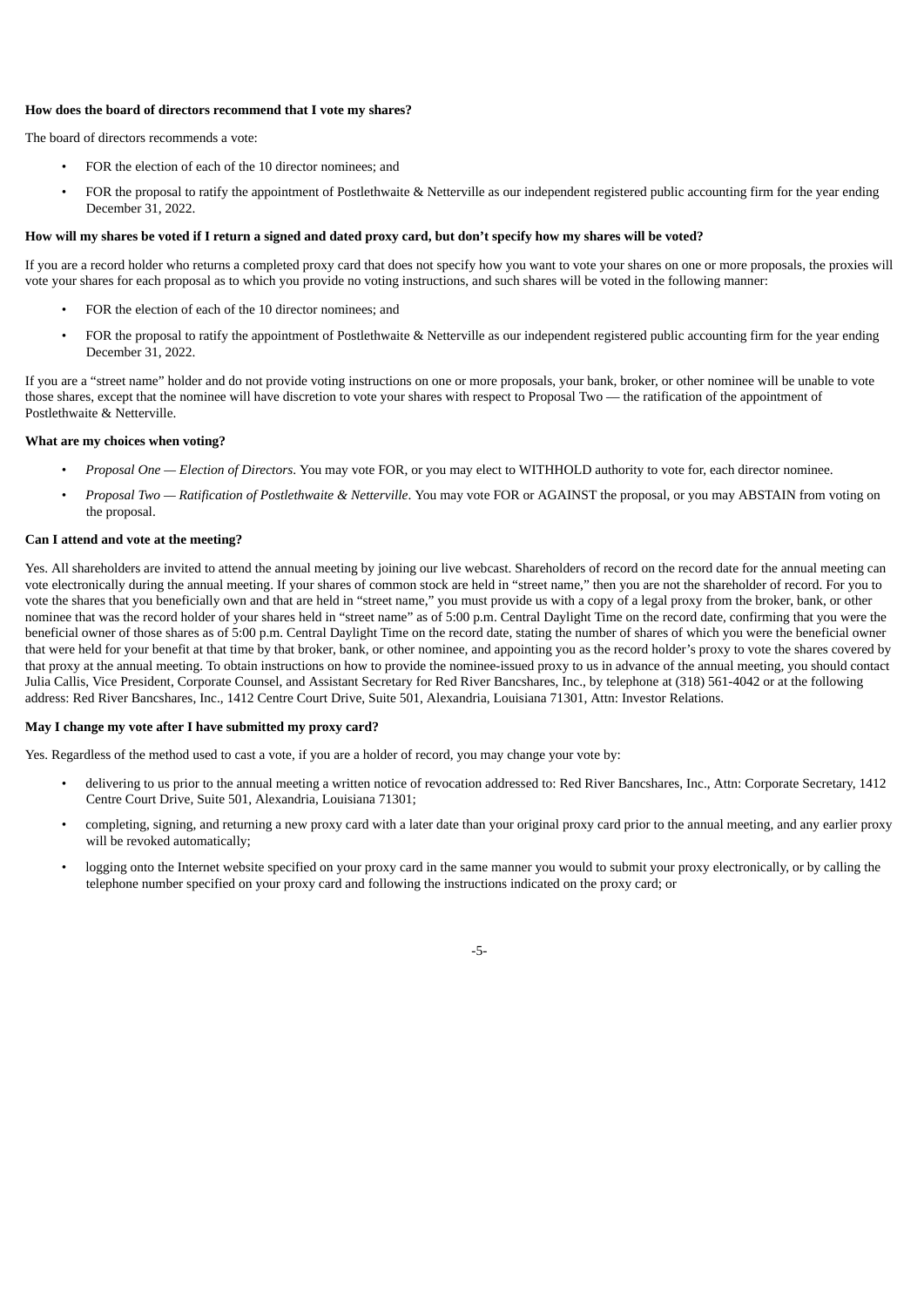• attending and voting your shares electronically at the annual meeting by participating in the live webcast, and any earlier proxy will be revoked. However, simply attending the live webcast of the annual meeting without voting will not revoke your proxy.

If your shares are held in "street name" and you desire to change any voting instructions you have previously given to the record holder of the shares of which you are the beneficial owner, you should contact the broker, bank, or other nominee holding your shares in "street name" to direct a change in the manner your shares will be voted.

# **What vote is required to approve each item?**

- *Proposal One — Election of Directors*. Each nominee will be elected to the board of directors if the nominee receives a plurality of the votes cast, meaning those 10 nominees receiving the most votes "for" will be elected director, even if less than a majority of votes.
- *Proposal Two — Ratification of Postlethwaite & Netterville*. The proposal to ratify Postlethwaite & Netterville as our independent registered public accounting firm for the year ending December 31, 2022 will be adopted if the votes cast for the proposal exceed the votes cast against the proposal.

# **How are broker non-votes and abstentions treated?**

Absent instructions from the beneficial owner of shares, brokers, as holders of record, are permitted to vote on certain routine matters, but not on non-routine matters. A broker non-vote occurs when a broker does not have discretionary authority to vote the shares and has not received voting instructions from the beneficial owner of the shares. The only routine matter to be presented at the annual meeting is the ratification of the appointment of Postlethwaite & Netterville as our independent registered public accounting firm (Proposal Two). If you hold shares in "street name" and do not provide voting instructions to your broker, those shares will be counted as broker non-votes for all non-routine matters. Because the ratification of the appointment of the independent registered public accounting firm is considered a routine matter, and a broker or other nominee may generally vote on routine matters, no broker non-votes are expected to occur in connection with this proposal.

Abstentions and broker non-votes are counted for purposes of determining the presence or absence of a quorum. Abstentions will not have any effect on the proposal to ratify the appointment of Postlethwaite & Netterville as our independent registered public accounting firm because they are not counted as votes cast at the annual meeting. Similarly, any broker non-votes or abstentions will not have any effect on the election of directors because broker non-votes and abstentions are not counted as votes cast at the annual meeting.

# Do I have any dissenters' or appraisal rights with respect to any of the matters to be voted on at the annual meeting?

No. None of our shareholders will have dissenters' or appraisal rights with respect to the matters to be voted on at the annual meeting.

#### **What are the solicitation expenses and who pays the cost of this proxy solicitation?**

Our board is asking for your proxy, and we will pay all of the costs of soliciting shareholder proxies. We may use officers and employees of the Company to ask for proxies, as described below. The Company will reimburse banks, brokerage houses, and other custodians, nominees, and fiduciaries for their reasonable expenses in forwarding the proxy materials to beneficial owners of the Company's common stock.

# **Is this proxy statement the only way that proxies are being solicited?**

No. In addition to the solicitation of proxies by use of the mail, if deemed advisable, directors, officers, and regular employees of the Company may solicit proxies personally or by telephone or other means of communication, without being paid additional compensation for such services.

#### **Are there any other matters to be acted upon at the annual meeting?**

Management does not intend to present any business at the annual meeting for a vote other than the matters set forth in the notice, and management has no information that others will do so. The proxy also confers on the proxies the discretionary authority to vote with respect to any matter presented at the annual meeting for which advance notice was not received by the Company in accordance with the Company's articles of incorporation and bylaws, each as amended

-6-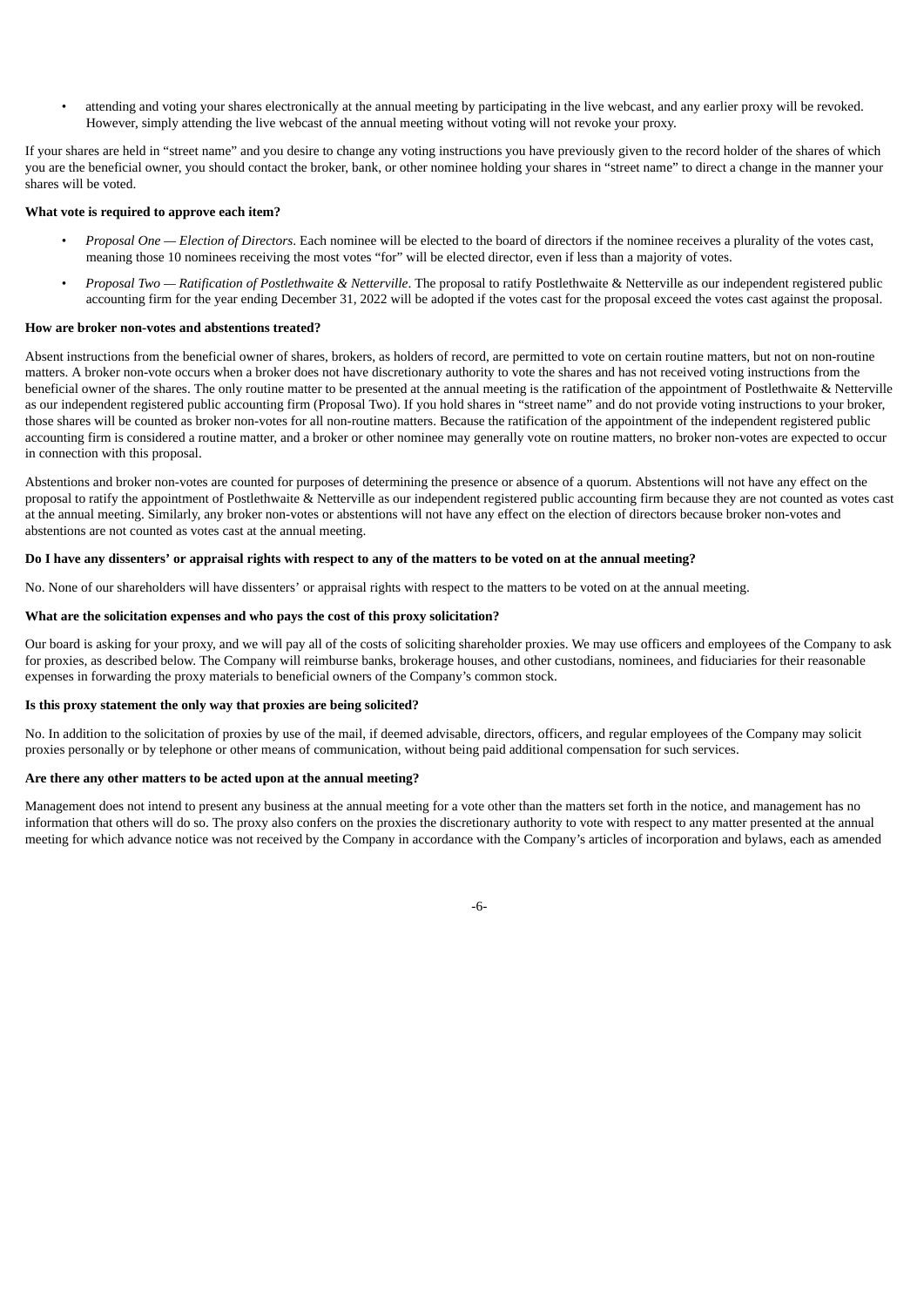and restated. If other matters requiring a vote of the shareholders properly come before the annual meeting, it is the intention of the persons named in the accompanying form of proxy to vote the shares represented by the proxies held by them in accordance with applicable law and their judgment on such matters.

# **Where can I find the voting results of the annual meeting?**

Preliminary voting results will be announced at the annual meeting. Final voting results will be tallied by the inspector of election after the vote at the annual meeting. We will publish the final voting results in a Current Report on Form 8-K, which we are required to file with the SEC within four business days following the annual meeting.

#### **Who can help answer my questions?**

<span id="page-9-0"></span>The information provided above in this "Question and Answer" format is for your convenience only and is merely a summary of the information contained in this proxy statement. We urge you to carefully read this entire proxy statement and the accompanying annual report. If you have additional questions about the proxy statement or the annual meeting, you should contact Julia Callis, Vice President, Corporate Counsel, and Assistant Secretary for Red River Bancshares, Inc., by telephone at (318) 561-4042 or at the following address: Red River Bancshares, Inc., 1412 Centre Court Drive, Suite 501, Alexandria, Louisiana 71301.

-7-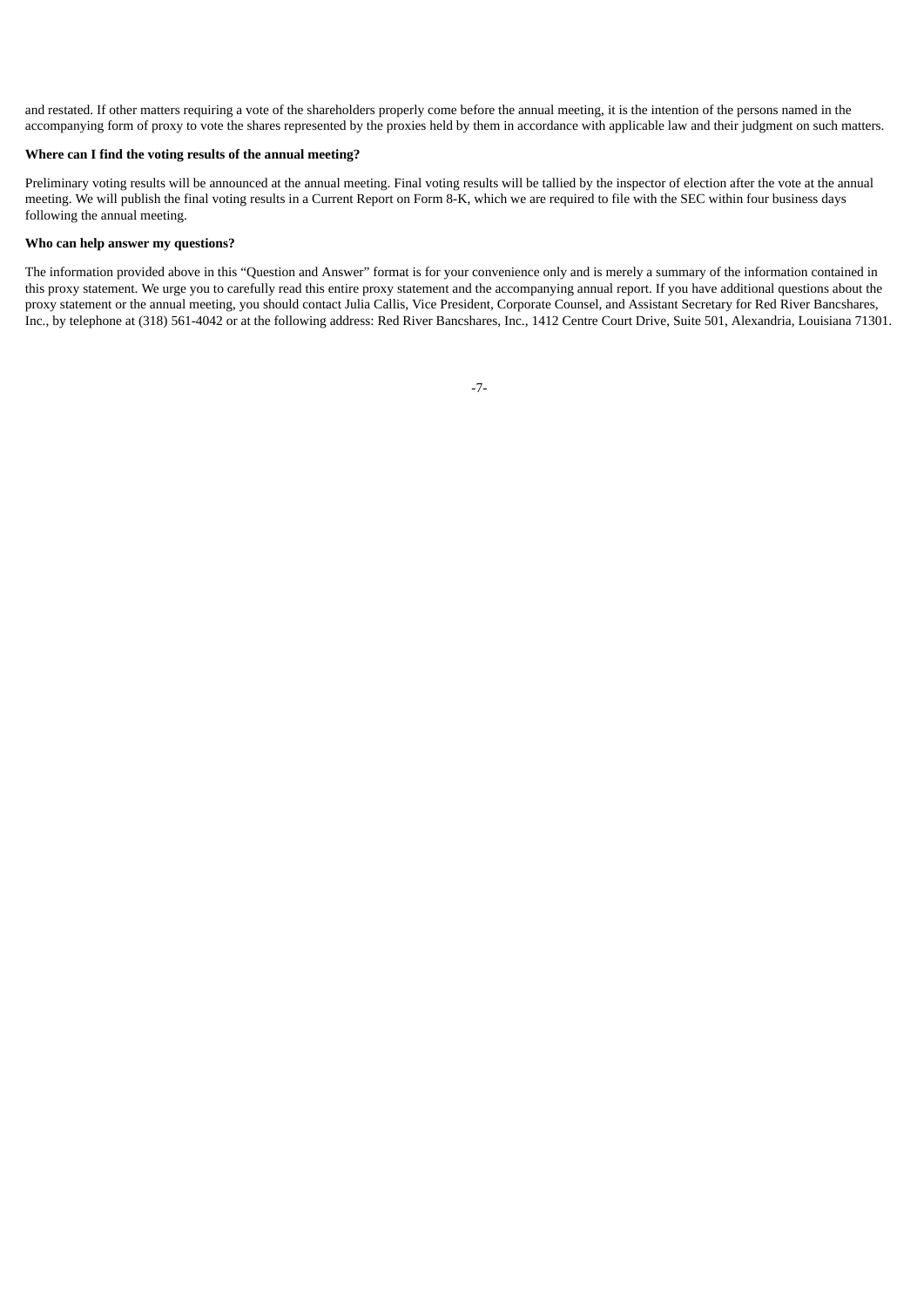# **PROPOSAL ONE — ELECTION OF DIRECTORS**

Our bylaws provide that the number of directors of the Company shall be as determined from time to time by the board of directors. Each director shall hold office until the next annual meeting of shareholders or until his or her successor has been duly elected and qualified.

As of the date of this proxy statement, our board consists of 11 members. John C. Simpson, who is currently serving as a director, has indicated that he is not standing for reelection to the board of directors. His term and service on the board of directors will expire at the 2022 annual meeting. Accordingly, we expect that our board will consist of 10 members following the annual meeting, assuming all of the director nominees listed below are reelected.

The Nominating and Corporate Governance Committee has recommended to the board of directors, and the board of directors has approved the nomination of, each of the following 10 current directors of the Company for election to the board, to serve as directors until our 2023 annual meeting of shareholders. The names and positions with the Company and the Bank are listed in the table below.

| <b>Name</b>                  | Age | <b>Position with Red River</b><br>Bancshares, Inc.  | <b>Position with</b><br><b>Red River Bank</b>                                            | Company<br>Director<br><b>Since</b> |
|------------------------------|-----|-----------------------------------------------------|------------------------------------------------------------------------------------------|-------------------------------------|
| M. Scott Ashbrook            | 52  | <b>Director</b>                                     | <b>Director</b>                                                                          | 2013                                |
| R. Blake Chatelain           | 58  | Director, President, and<br>Chief Executive Officer | Director, President, and<br>Chief Executive Officer                                      | 1998                                |
| Kirk D. Cooper               | 73  | <b>Director</b>                                     | <b>Director</b>                                                                          | 1998                                |
| Michael D. Crowell           | 46  | Director                                            | Director                                                                                 | 2022                                |
| Anna Brasher Moreau, DDS, MS | 43  | <b>Director</b>                                     | Director                                                                                 | 2021                                |
| Robert A. Nichols            | 72  | <b>Director</b>                                     | Director                                                                                 | 2007                                |
| Willie P. Obey               | 72  | <b>Director</b>                                     | Director                                                                                 | 1998                                |
| Teddy R. Price               | 58  | Board                                               | Director and Non-Executive Chair of the Director and Non-Executive Chair of the<br>Board | 1998                                |
| Don L. Thompson              | 63  | <b>Director</b>                                     | <b>Director</b>                                                                          | 1998                                |
| H. Lindsey Torbett           | 67  | Director                                            | Director                                                                                 | 1998                                |

# <span id="page-10-0"></span>**Information Regarding Director Nominees**

A brief description of the background of each of our directors, together with the experience, qualifications, attributes, or skills that caused our board of directors to determine that the individual should serve as a director is set forth below. Except for the first cousin relationship of R. Blake Chatelain, President, Chief Executive Officer, and a director of both the Company and the Bank, and Tammi R. Salazar, Executive Vice President — Chief Operating Officer of the Bank, no director of the Company has any family relationship, as defined in Item 401 of Regulation S-K, with any other director or executive officer.

*M. Scott Ashbrook*. Mr. Ashbrook serves as a director of the Company and the Bank and has been with our organization since 2013. He is currently a member of Red River Bank's Directors' Loan Committee. His business experience includes serving as President and owner of Maison Healthcare Management Co., LLC, a property management company, and as owner/operator of long-term care facilities and other commercial and residential real estate holdings. Prior to joining the Company and the Bank, Mr. Ashbrook served as Chairman and Chief Executive Officer of Fidelity Bancorp, Inc., and Fidelity Bank, which were acquired by the Company in 2013. Mr. Ashbrook is a graduate of Louisiana Tech University and also holds an M.B.A. His extensive banking and business experience, community involvement, as well as his years of experience as a director of the Company and the Bank, qualify him to serve on our board of directors.

-8-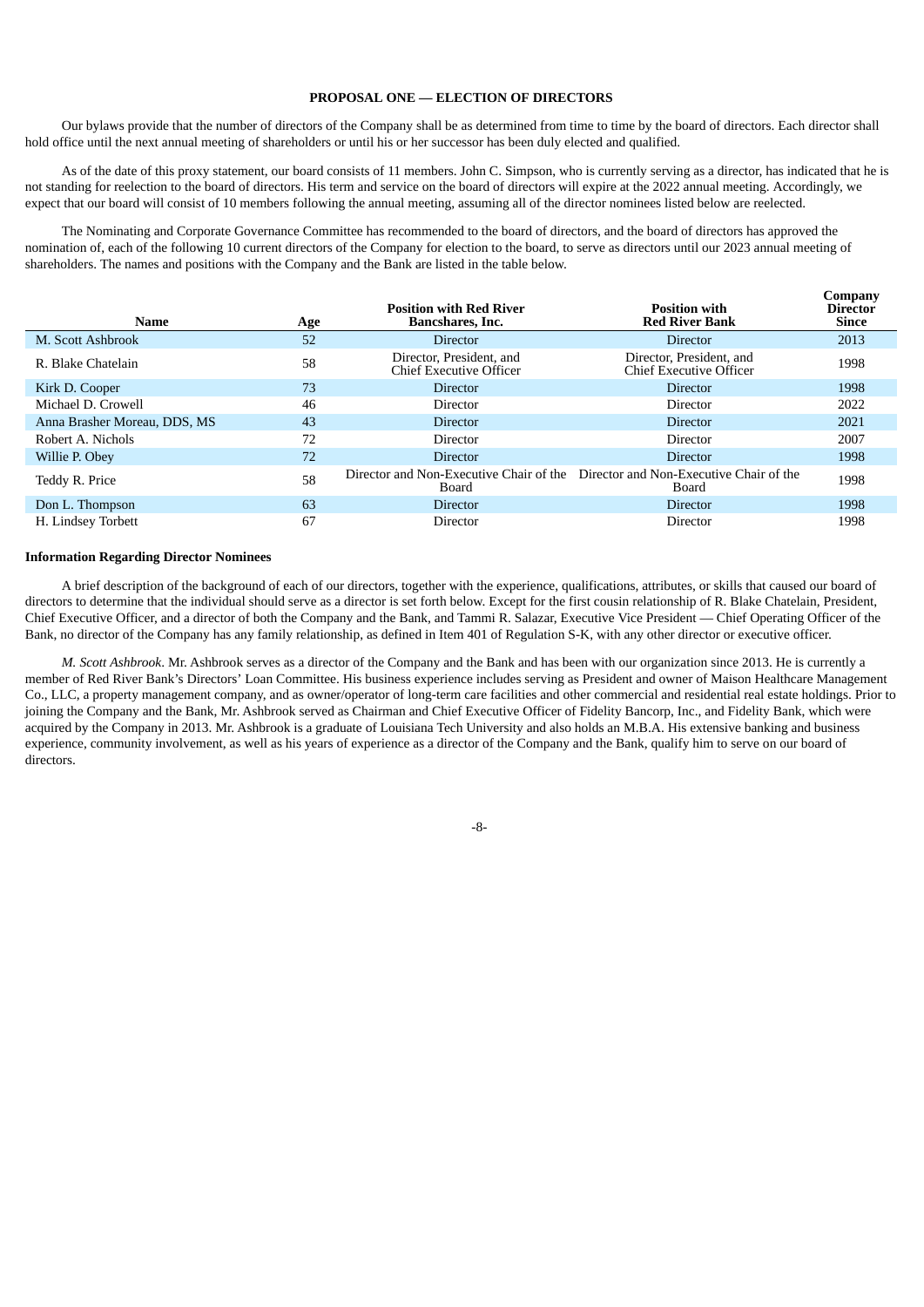*R. Blake Chatelain*. Mr. Chatelain serves as the President, Chief Executive Officer, and as a director of the Company and the Bank, and has served in such capacities since he joined our organization in 1998. He is currently a member of our Executive Committee and Red River Bank's Asset/Liability Management Committee, Compensation Committee, and Directors' Loan Committee. Prior to joining the Bank, Mr. Chatelain served as Executive Vice President of Rapides Bank & Trust Company in Alexandria, Louisiana, a subsidiary of First Commerce Corporation in New Orleans, Louisiana, where he managed the commercial lending group from 1991 until its sale to Bank One Corporation in 1998. Prior to joining Rapides Bank & Trust Company, Mr. Chatelain served as Vice President at Hibernia National Bank in Monroe, Louisiana and was responsible for managing the commercial lending group. He is on the board of directors of Financial Institution Service Corporation, where he also serves on the executive committee of the board. Mr. Chatelain is also a director and member of the Executive Committee of the Louisiana Association of Business and Industry. He served as a member of the Louisiana State University Board of Supervisors from 2008 through 2020, having previously served as Chairman of the Board as well as chairing several committees. Mr. Chatelain is a graduate of Louisiana State University and holds a B.S. in Finance. His deep institutional knowledge, extensive banking experience, as well as his long-standing business and banking relationships in our markets, qualify him to serve on our board of directors.

*Kirk D. Cooper*. Mr. Cooper serves as a director of the Company and the Bank, and has been with our organization since 1998. Mr. Cooper serves on our Audit Committee, Nominating and Corporate Governance Committee, and on Red River Bank's Asset/Liability Management Committee and Directors' Loan Committee. Mr. Cooper's business experience includes serving as President and part owner of Rent-It Company, Inc., a construction equipment rental and sales company based in Alexandria, Louisiana, from 1985 until its sale to Rental Service Corporation in 1998. He is a past president of the Louisiana Rental Association. Mr. Cooper is a member of the Exchange Club of Alexandria and serves on the board of directors of the Rapides Foundation. He is a graduate of Northeast Louisiana University and holds a B.B.A. in Industrial Management. Mr. Cooper's extensive business experience, community involvement, and years of experience as a director of the Company and the Bank qualify him to serve on our board of directors.

*Michael D. Crowell.* Mr. Crowell serves as a director of the Company and the Bank, and has been with our organization since February 24, 2022. He serves on Red River Bank's Directors' Loan Committee. Mr. Crowell currently serves as president of Crowell Forest Resources, LLC, where he has been employed for the past 20 years. Crowell Forest Resources, LLC is a fifth generation, family timberland company founded in 1892 based in Long Leaf, Louisiana. He is a graduate of Tulane University's Freeman School of Business, where he earned a B.S. in Management. Mr. Crowell is a past chair of the board of directors of the United Way of Central Louisiana and a past member of the board of directors of the Central Louisiana Community Foundation. He currently serves on the board of directors of the LSUA Foundation, the Louisiana Forestry Association, and the Southern Forest Heritage Museum. Mr. Crowell is also the President-elect of the Forest Landowners Association. His deep community connections and business acumen qualify him to serve on our board of directors.

*Anna Brasher Moreau, DDS, MS*. Dr. Moreau serves as a director of the Company and the Bank, and has been with our organization since 2021. She serves on Red River Bank's Directors' Loan Committee. Dr. Moreau is a managing partner in Alexandria Pediatric Dentistry, where she has practiced as a pediatric dentist since 2006. She is a graduate of the University of Texas and Baylor College of Dentistry and holds a B.A. in Biology and a D.D.S. Dr. Moreau received a Certificate of Pediatric Dentistry and Masters of Science in 2006 after completing a pediatric dental residency at Ohio State University/Columbus Children's Hospital. She is a Fellow of the American College of Dentists and a past president of the Louisiana Academy of Pediatric Dentistry and the Central Louisiana Dental Association. Dr. Moreau serves on the board of directors of River Oaks Art Center and is a past board member and chair of the board of directors of the Rapides Foundation. Her business experience and community involvement qualify her to serve on our board of directors.

*Robert A. Nichols*. Mr. Nichols serves as a director of the Company and the Bank, and has been with our organization since 2007. He serves as a member of our Compensation Committee and Red River Bank's Directors' Loan Committee, Compensation Committee, and Asset/Liability Management Committee. Mr. Nichols is the Chairman of the Board of Eagle Distributing of Shreveport, Inc., a wholesale distributor of beverage products for the ten-parish area of Northwest Louisiana. He is also President of Gray Eagle Investments Company, an investment and consulting business. Mr. Nichols is a graduate of the University of Arkansas and holds a B.S.B.A. in Marketing. His extensive business experience, as well as his years of experience as a director of the Company and the Bank, qualify him to serve on our board of directors.

-9-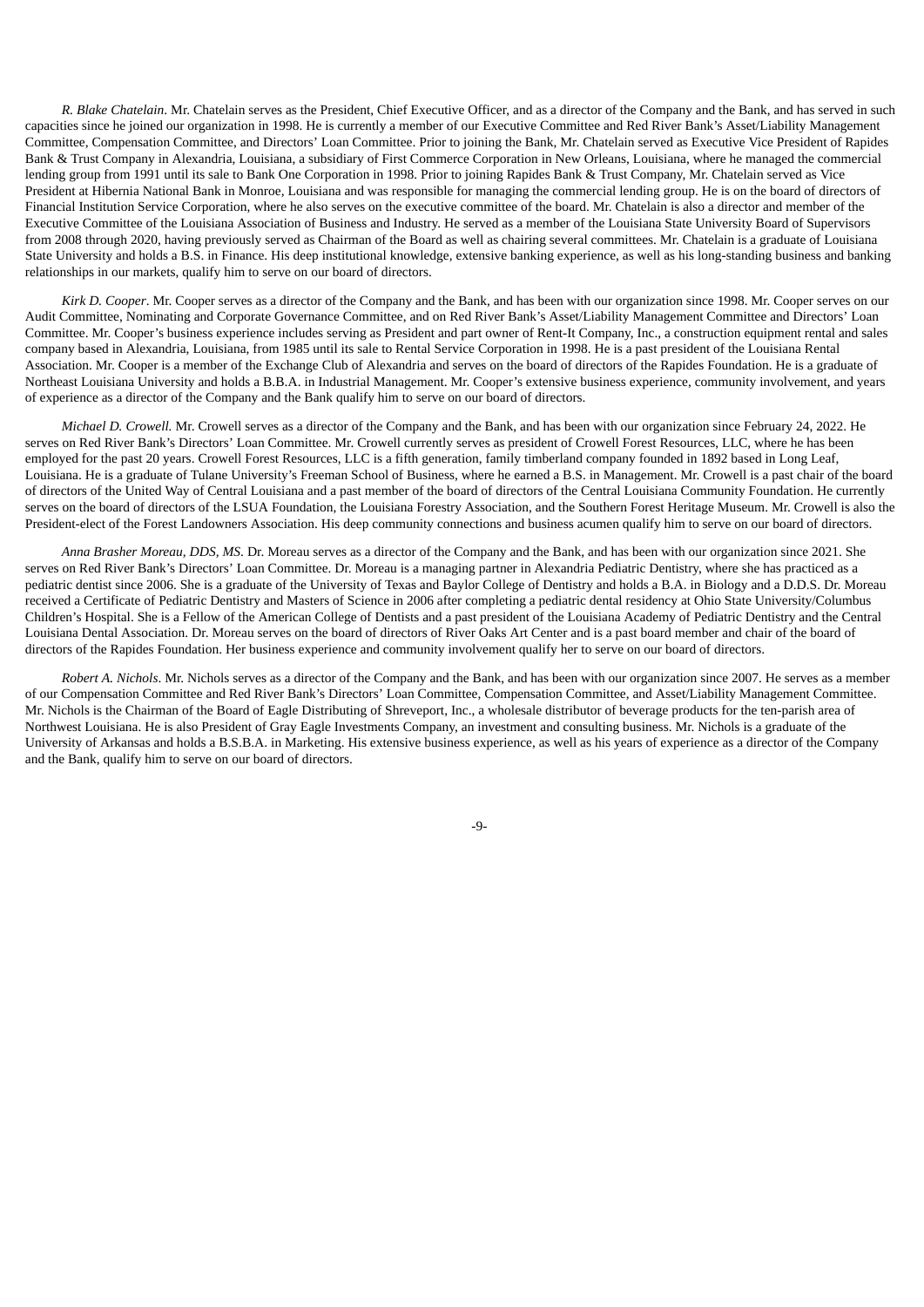*Willie P. Obey*. Mr. Obey serves as a director of the Company and the Bank, and has been with our organization since 1998. He serves as a member of our Audit Committee and Red River Bank's Directors' Loan Committee. Mr. Obey is the President and owner of Obey Financial Group, LLC, a company he founded in 1993, which provides personal consumer loans. He also is the President of Willie Obey & Associates LLC, founded in 1980, which provides financial planning services to businesses and individuals. He is currently a General Agent for both Assurity Life and Lafayette Life Insurance companies and a current lifetime and qualifying member of the Million Dollar Round Table ("MDRT"). He has 42 years of qualifying membership with eight years as Court of the Table, which is the second highest prestigious recognition with MDRT. Mr. Obey also previously served as a director of Security First National Bank in Alexandria, Louisiana from 1988 to 1991. His extensive business and financial experience, as well as his years of experience as a director of the Company and the Bank, qualify him to serve on our board of directors.

*Teddy R. Price*. Mr. Price serves as the non-executive Chair of the Board of the Company and the Bank, and has been with our organization since 1998. He serves as the Chair of our Compensation Committee, Nominating and Corporate Governance Committee, and Executive Committee. He also serves as the Chair of Red River Bank's Compensation Committee and serves on Red River Bank's Directors' Loan Committee. Mr. Price has been the President, Chief Executive Officer, and owner of Central Management Company, Inc. in Winnfield, Louisiana since 1986. Central Management Company is one of the largest owners and operators of long-term care facilities in Louisiana. Mr. Price was a director of Rapides Bank & Trust Company in Alexandria, Louisiana, a subsidiary of First Commerce Corporation in New Orleans, Louisiana, until its acquisition by Bank One Corporation in 1998. He is a director of the Louisiana Nursing Home Association and the Central Louisiana Economic Development Alliance, and has previously served on the boards of several professional and civic organizations. Mr. Price is a graduate of Northeast Louisiana University. His extensive business experience, as well as his years of experience as a director of the Company and the Bank, qualify him to serve on our board of directors.

*Don L. Thompson*. Mr. Thompson serves as a director of the Company and the Bank, and has been with our organization since 1998. He serves as a member of our Audit Committee and our Compensation Committee and also serves on Red River Bank's Compensation Committee and Directors' Loan Committee. Mr. Thompson is a private investor and is the founder of Thompson Health Services, Inc., a provider of home health services in Central Louisiana, which was owned by him and his brother until its sale in 2003. Mr. Thompson has been involved in the ownership and management of several healthcare businesses and commercial real estate developments. Mr. Thompson's extensive business and investment experience, as well as his years of experience as a director of the Company and the Bank, qualify him to serve on our board of directors.

<span id="page-12-0"></span>*H. Lindsey Torbett*. Mr. Torbett serves as a director of the Company and the Bank, and has been with our organization since 1998. He serves as Chair of our Audit Committee and is a member of our Nominating and Corporate Governance Committee and our Executive Committee. Mr. Torbett also serves on Red River Bank's Directors' Loan Committee and Asset/Liability Management Committee. He is the owner of Torbett Financial Strategies, Ltd., which is a consulting firm that Mr. Torbett founded in 1997 to provide financial consulting services to individuals and businesses in matters involving financial management strategies and venture capital arrangements. Mr. Torbett began his career with the firm of Price Waterhouse & Co. in Houston, Texas in 1975. He recently retired after 45 years as a Certified Public Accountant and a Certified Financial Planner. He previously chaired the Alexandria Civil Service Commission, is a former Alexandria city councilman, and a former board member of the Port Authority of Alexandria. Mr. Torbett is a graduate of Northwestern State University and holds a B.S. (with Honors) in Accounting. His extensive financial and accounting experience and community involvement, as well as his years of experience as a director of the Company and the Bank, qualify him to serve on our board of directors.

-10-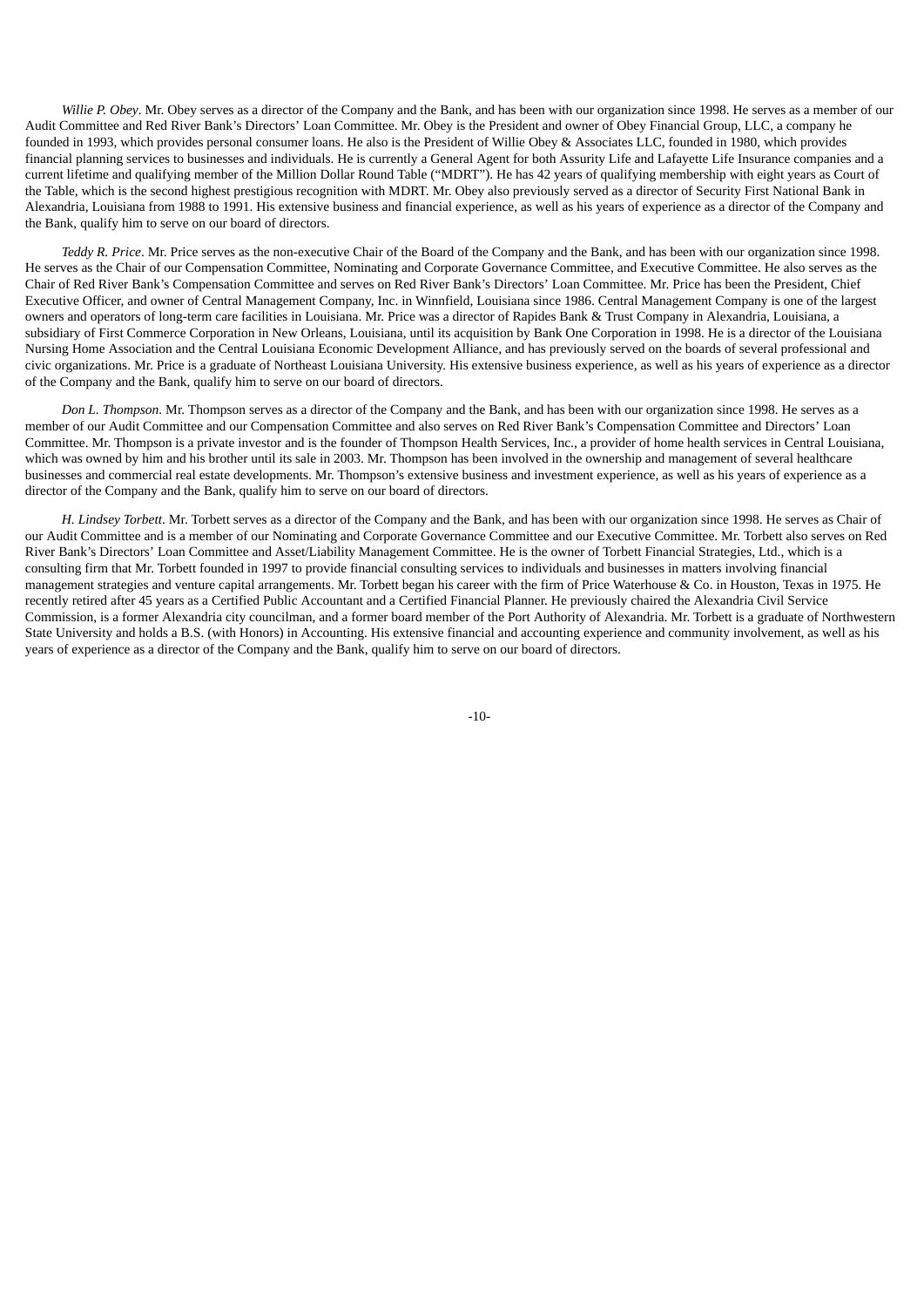# **Vote Required to Approve Directors**

Each of the nominees was approved by our board of directors upon the recommendation of the Nominating and Corporate Governance Committee. In addition, each of the nominees has previously served as a director of the Company and has agreed to serve as a director, if elected, for an additional term. If any of the nominees should become unable to serve as a director, our board of directors may designate a substitute nominee. In that case, the persons named on the proxy card as proxies may vote for the substitute nominee or nominees recommended by our board of directors. We have no reason to believe that any of the 10 nominees for election named above will be unable to serve.

Unless authority is expressly withheld, the proxy holders will vote the proxies received by them for the 10 director nominees listed above. Although each nominee has consented to being named in this proxy statement and to serve if elected, if any nominee should, prior to the annual meeting, decline or become unable to serve as a director, the proxies will be voted by the proxy holders for such other person as may be designated by the present board of directors.

Pursuant to our bylaws, directors are elected by a plurality of the votes cast in the election of directors, meaning those 10 nominees receiving the most votes "for" will be elected director. Broker non-votes and abstentions will not have any effect on the election of directors because broker non-votes and abstentions are not counted as votes cast at the annual meeting.

<span id="page-13-0"></span>Your board of directors unanimously recommends a vote "FOR" the persons nominated by the board to serve as directors until the 2023 annual meeting of shareholders. If you return a signed proxy card, the persons named in the enclosed proxy will vote to elect the nominees as directors, unless you withhold authority to vote for the election of the nominees as directors by marking the proxy to that effect.

-11-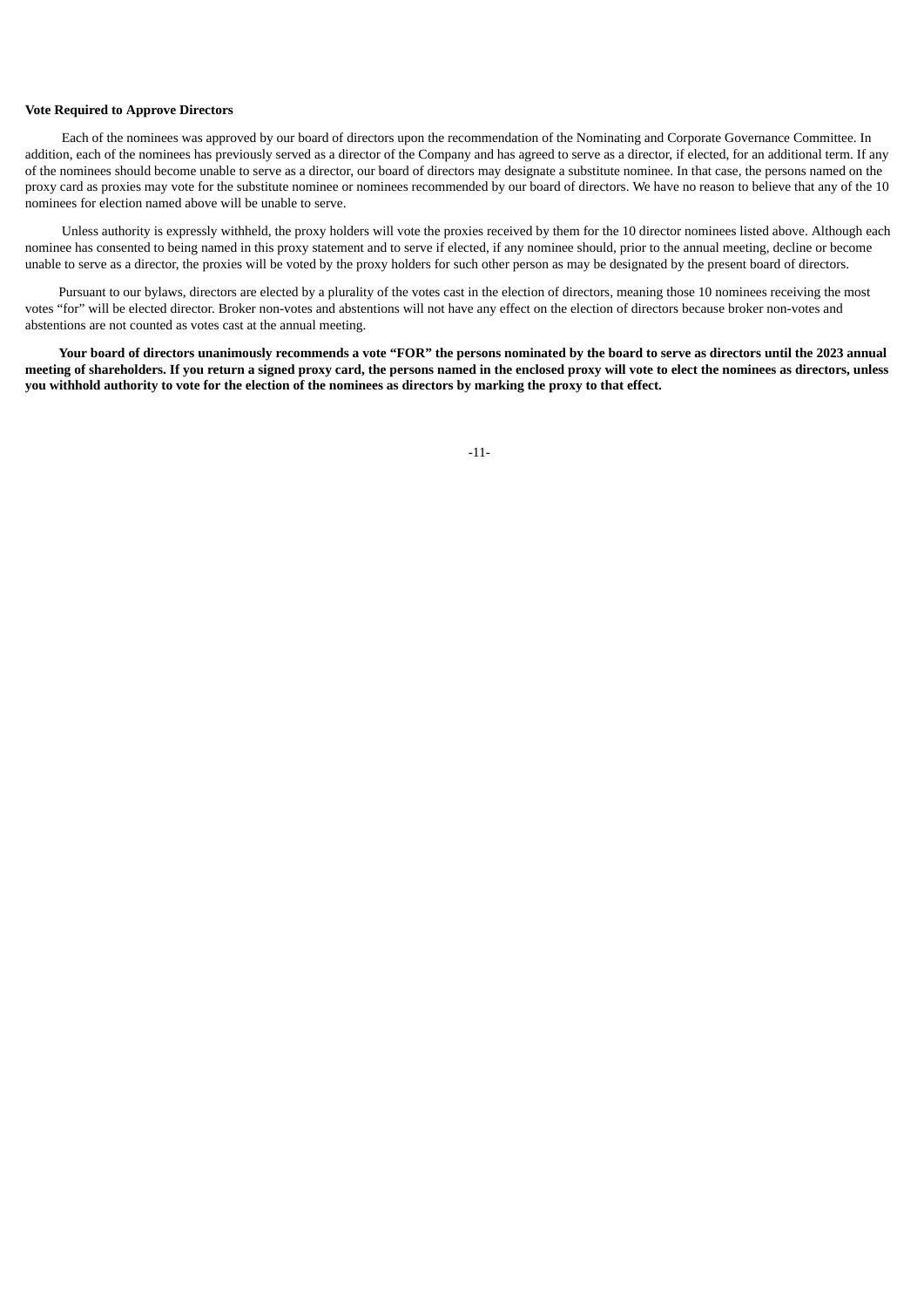# **PROPOSAL TWO — RATIFICATION OF THE APPOINTMENT OF THE INDEPENDENT REGISTERED ACCOUNTING FIRM**

Pursuant to the recommendation of the Audit Committee, our board has appointed Postlethwaite & Netterville as the independent registered public accounting firm of the Company for the year ending December 31, 2022. Postlethwaite & Netterville has served as the Company's independent registered public accounting firm since 1998.

At the annual meeting, the shareholders will be asked to consider and act upon a proposal to ratify the appointment of Postlethwaite & Netterville. The ratification of such appointment will require the affirmative vote of a majority of the votes actually cast at the annual meeting. Representatives of Postlethwaite & Netterville are expected to be present at the annual meeting, will be given an opportunity to make a statement (if they desire to do so), and are expected to be available to respond to appropriate questions.

Shareholder ratification of the selection of Postlethwaite & Netterville as the Company's independent registered public accounting firm for the 2022 fiscal year is not required by our articles of incorporation, bylaws, state law, or otherwise. However, the board of directors is submitting the selection of Postlethwaite & Netterville to the Company's shareholders for ratification as a matter of good corporate practice. If the shareholders fail to ratify the selection, the Audit Committee will reconsider whether or not to retain Postlethwaite & Netterville. Even if the selection of Postlethwaite & Netterville is ratified, the Audit Committee may, in its discretion, direct the appointment of a different independent registered accounting firm at any time during the 2022 fiscal year if it determines that such a change would be in the best interests of the Company and its shareholders.

<span id="page-14-0"></span>Your board of directors unanimously recommends a vote "FOR" the proposal to ratify Postlethwaite & Netterville as the independent registered public accounting firm for the Company for the year ending December 31, 2022. If you return a signed proxy card, the persons named in the enclosed proxy will vote "FOR" the proposal to ratify the appointment of Postlethwaite & Netterville as the independent registered public accounting firm for the Company for the year ending December 31, 2022, unless you indicate a vote against the proposal or abstain from voting by marking the proxy to that effect. Abstentions will not have any effect on this proposal because they are not counted as votes cast at the annual meeting.

-12-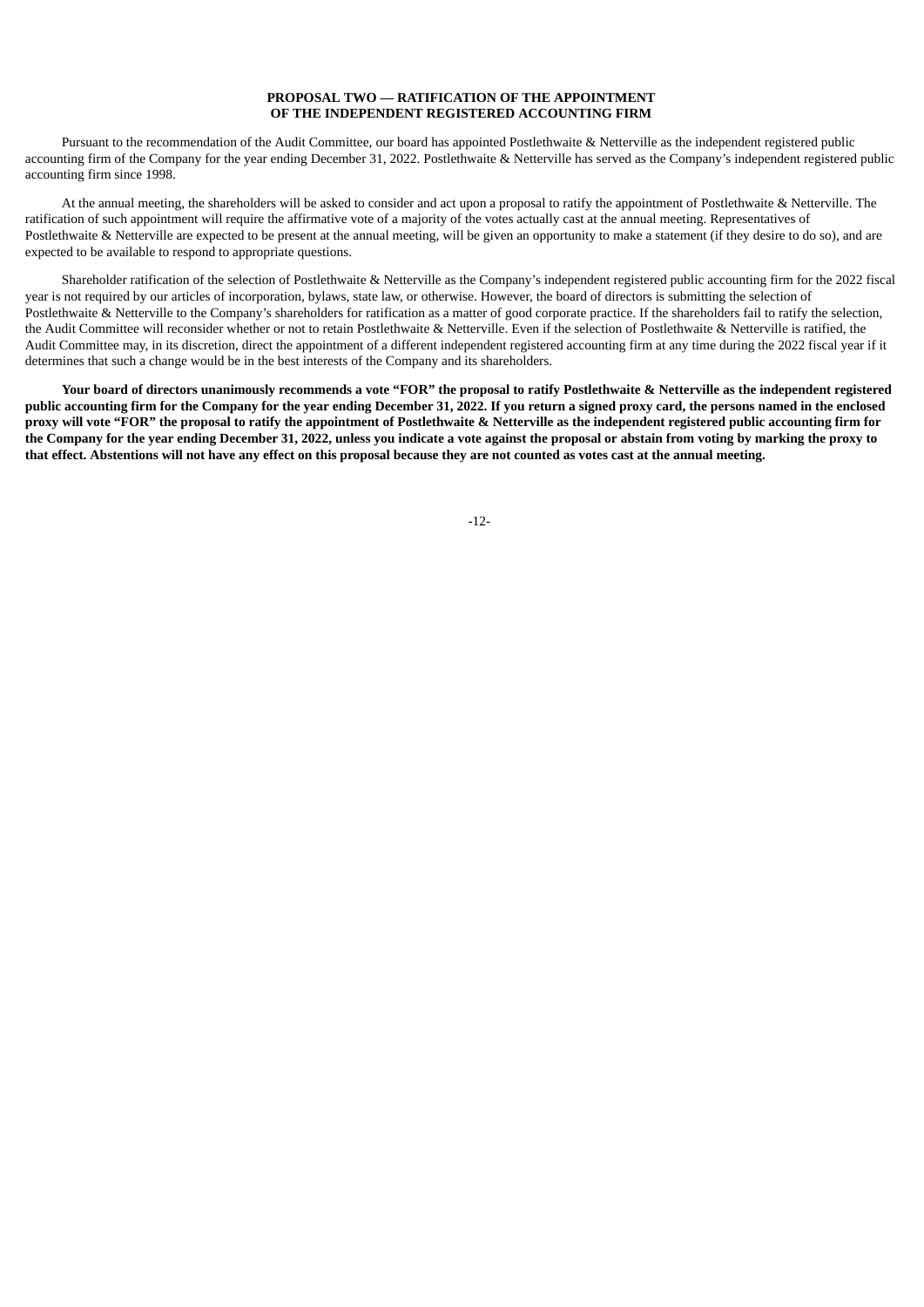# **CURRENT EXECUTIVE OFFICERS AND DIRECTORS**

#### <span id="page-15-0"></span>**General**

As of the date of this proxy statement, our board of directors is made up of 11 members, and the board of directors of the Bank is made up of 13 members. John C. Simpson, who is currently serving as a director, has indicated that he is not standing for reelection to the board of directors. His term and service on the board of directors will expire at the 2022 annual meeting. Accordingly, we expect that our board will consist of 10 members following the annual meeting, and that the board of directors of the Bank will consist of 12 members, assuming all of the nominees listed in this proxy statement are reelected.

Our directors are elected by shareholders at our annual shareholders' meeting. The elected directors hold office until the next annual meeting, or until their successors are duly elected and qualified. Our executive officers are appointed by and serve at the discretion of our board of directors.

The directors of the Bank are elected by us, as the sole shareholder of the Bank, each year, and they hold office for a term of one year or until their successors are chosen and qualified. The executive officers of the Bank are appointed by and serve at the discretion of its board of directors.

# <span id="page-15-1"></span>**Board of Directors**

<span id="page-15-2"></span>Information about our director nominees, all of whom are current directors, is set forth above in the section of this proxy statement entitled *"Proposal One — Election of Directors."* There are no arrangements between us and any person pursuant to which such person has been elected as a director.

-13-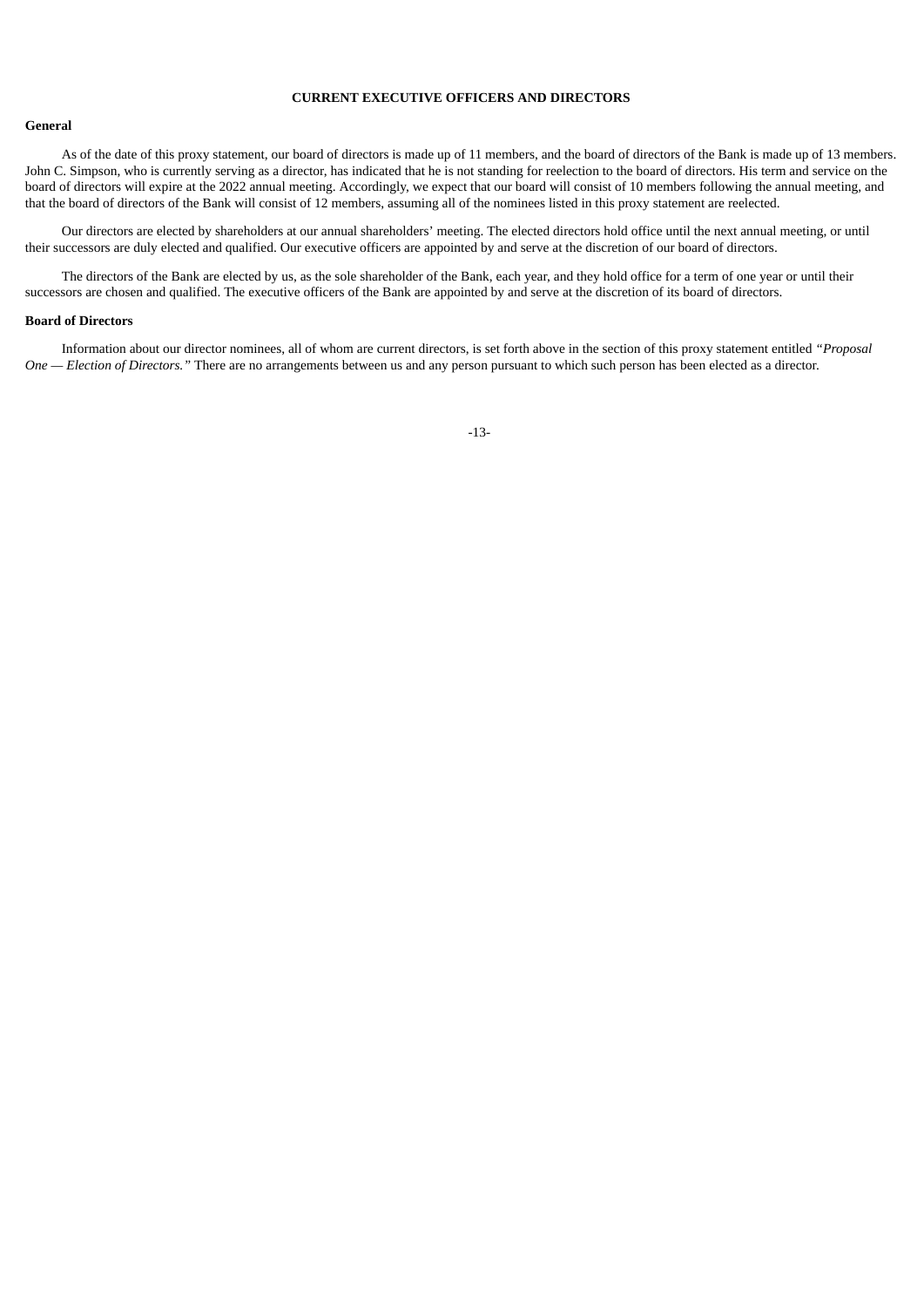# **Executive Officers**

The following table sets forth the executive officers of the Company and the Bank, and the positions they hold, as of the date of this proxy statement.

| Name                          | Age | <b>Position with Red River</b><br>Bancshares, Inc.                       | <b>Position with</b><br><b>Red River Bank</b>                               | Years of<br><b>Banking</b><br><b>Experience</b> | Years with<br><b>Red River</b><br>Bank |
|-------------------------------|-----|--------------------------------------------------------------------------|-----------------------------------------------------------------------------|-------------------------------------------------|----------------------------------------|
| Amanda W. Barnett, JD         | 58  | Senior Vice President, General<br>Counsel, and Corporate Secretary       | Senior Vice President, General<br>Counsel, and Corporate Secretary          | 33 (legal)                                      | 12                                     |
| Isabel V. Carriere, CPA, CGMA | 55  | <b>Executive Vice</b><br>President and Chief<br><b>Financial Officer</b> | <b>Executive Vice</b><br>President and Controller                           | 30                                              | 23                                     |
| R. Blake Chatelain            | 58  |                                                                          | President and Chief Executive Officer President and Chief Executive Officer | 40                                              | 23                                     |
| Andrew B. Cutrer              | 48  | <b>Senior Vice President</b>                                             | <b>Senior Vice President</b><br>and Director of Human<br>Resources          | 22                                              | 20                                     |
| G. Bridges Hall, IV           | 48  |                                                                          | Senior Vice President and Chief Credit<br><b>Policy Officer</b>             | 16                                              | 16                                     |
| Bryon C. Salazar              | 49  |                                                                          | Executive Vice President — Chief<br>Lending Officer                         | 27                                              | 23                                     |
| Tammi R. Salazar              | 52  |                                                                          | Executive Vice President — Chief<br><b>Operating Officer</b>                | 29                                              | 23                                     |
| David K. Thompson             | 56  |                                                                          | Capital Market<br>President                                                 | 32                                              | 6                                      |
| Debbie B. Triche              | 52  |                                                                          | Senior Vice President and Retail<br>Administrator                           | 28                                              | 22                                     |
| Harold W. Turner              | 72  |                                                                          | Executive Vice President and Chief<br>Corporate Development Officer         | 49                                              | 16                                     |

A brief description of the background of each of the executive officers of the Company and the Bank who are not also directors of the Company is set forth below. Except for (i) the spousal relationship of Bryon C. Salazar, Executive Vice President — Chief Lending Officer and a director of the Bank, and Tammi R. Salazar, Executive Vice President — Chief Operating Officer of the Bank; and (ii) the first cousin relationship of Tammi R. Salazar and R. Blake Chatelain, President, Chief Executive Officer, and a director of both the Company and the Bank, no executive officer has any family relationship, as defined in Item 401 of Regulation S-K, with any other executive officer or director.

*Amanda W. Barnett, JD.* Ms. Barnett serves as Senior Vice President, General Counsel, and Corporate Secretary of the Company and the Bank, and has been with our organization since 2010. Prior to joining the Bank, she was with the firm of Gold, Weems, Bruser, Sues & Rundell in Alexandria, Louisiana and before then with the firm of Milling, Benson, Woodward, Hillyer, Pierson & Miller in New Orleans, Louisiana. She is admitted to practice in Louisiana and in the U.S. District Courts for the Western, Middle, and Eastern Districts of Louisiana. Ms. Barnett is a member of the Louisiana State Bar Association, the American Bar Association, and the Bar Association of the Federal Fifth Circuit. Ms. Barnett is a graduate of Newcomb College of Tulane University and holds a B.A. in English Literature (*Cum Laude*). She received a J.D. from Louisiana State University, graduating Order of the Coif and Phi Kappa Phi. Ms. Barnett is a Past President of the Louisiana Bar Foundation and served on its board of directors, is a Past Chairman of the Bank Counsel Committee of the Louisiana Bankers Association, and was on the Government Relations Council of the American Bankers Association from 2019 to 2020.

*Isabel V. Carriere, CPA, CGMA*. Ms. Carriere serves as Executive Vice President and Chief Financial Officer of the Company, and Executive Vice President and Controller of the Bank, and has been with our organization since 1999.

-14-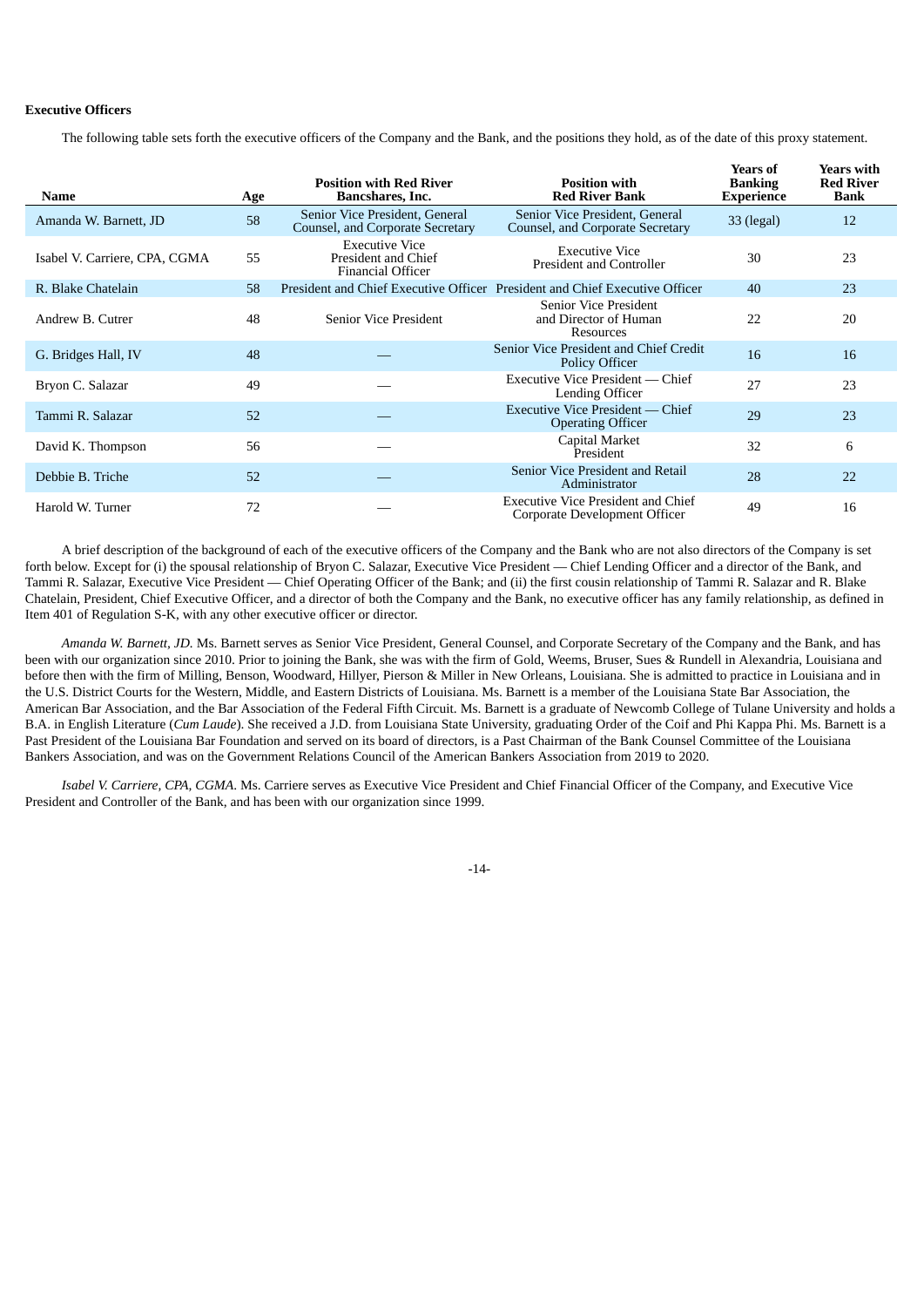Prior to joining the Bank, Ms. Carriere was manager of the Financial Planning Department at Whitney National Bank in New Orleans, Louisiana. From 1991 to 1997, she worked in the Financial Planning and Financial Reporting Department of First Commerce Corporation in New Orleans. Prior to joining First Commerce Corporation, Ms. Carriere was with KPMG Peat Marwick in New Orleans, where she was involved in auditing depository organizations and their holding companies. Ms. Carriere is a Certified Public Accountant, a Certified Global Management Accountant, and is a graduate of the A.B. Freeman School of Business at Tulane University, holding a B.S. in Management. She serves on the Board of Directors of Holy Savior Menard Central High School, Inc.

*Andrew B. Cutrer.* Mr. Cutrer serves as Senior Vice President for the Company and as Senior Vice President and Director of Human Resources for the Bank. He has been with our organization since 2001. Prior to joining the Bank, Mr. Cutrer was Director of Human Resources at Bunkie General Hospital. Mr. Cutrer holds a B.S. in Management and Marketing from Louisiana College and an M.B.A. from Louisiana Tech University.

*G. Bridges Hall, IV*. Mr. Hall serves as Senior Vice President and Chief Credit Policy Officer of the Bank. He also served as Northwest Market President of the Bank until March 15, 2021. Mr. Hall joined the Bank as a Commercial Lender in the Shreveport market in 2006 and has also previously served as Chief Credit Policy Officer of the Bank. Prior to joining the Bank, Mr. Hall spent seven years in management of a family-owned manufacturing business and then joined Hibernia National Bank, eventually serving as the Credit Department Manager in Dallas, Texas. Mr. Hall is a graduate of Northwestern State University and holds a B.S. in Business Administration. He received an M.B.A. from Louisiana State University-Shreveport and also attended the Graduate School of Banking at Louisiana State University.

*Bryon C. Salazar*. Mr. Salazar serves as Executive Vice President — Chief Lending Officer and a director of the Bank, and chairs the Directors' Loan Committee. He has been with our organization since 1998. Prior to joining the Bank, Mr. Salazar was a commercial banker with Rapides Bank & Trust Company in Alexandria, Louisiana, as well as three other subsidiary banks of First Commerce Corporation in New Orleans, Louisiana. Mr. Salazar currently serves as a director and as a member of the Executive Committee of the Louisiana Bankers Association. He is also on the Board of Trustees of Rapides Regional Medical Center, where he serves as immediate Past Chairman. Mr. Salazar has previously served on the Board of Commissioners of the Central Louisiana Port Authority, where he served as President from 2013 to 2017. He is a graduate of Louisiana State University and holds a B.S. in Finance (*Magna Cum Laude*).

*Tammi R. Salazar*. Ms. Salazar serves as Executive Vice President — Chief Operating Officer of the Bank. She has been with our organization since 1998 and served as Executive Vice President — Private Banking, Mortgage, and Investments before assuming her current position in 2021. Prior to joining the Bank, Ms. Salazar was Vice President for Rapides Bank & Trust Company in Alexandria, Louisiana, a subsidiary of First Commerce Corporation in New Orleans, Louisiana. She has served on the Board of Trustees of The Rapides Foundation, having served as Board Chair, and on the Board of Directors of the Alexandria Country Day School. Ms. Salazar currently serves on the boards of directors of the Children's Advocacy Network, River Oaks Art Center, and Christus Cabrini Foundation. She is a graduate of Louisiana Tech University and holds a B.S. in Finance.

*David K. Thompson*. Mr. Thompson serves as Capital Market President of the Bank and has been with our organization since 2015. Prior to joining the Bank, Mr. Thompson was the Baton Rouge Commercial Group Leader for IBERIABANK from 2008 to 2015 and was with Regions Bank from 1999 to 2008, where he served as the Commercial and Industrial Group Manager for the Baton Rouge Market. He currently serves as President and a board member of the Baton Rouge Chapter of the Risk Management Association and is a past board member of the Greater Baton Rouge Food Bank. Mr. Thompson is a graduate of the University of Louisiana-Monroe, where he earned a B.B.A. in Finance, and the Graduate School of Banking at Louisiana State University.

*Debbie B. Triche.* Ms. Triche serves as Senior Vice President and Retail Administrator for the Bank, and has been with our organization since 2000. Prior to joining the Bank, Ms. Triche was a Vice President and Retail Branch Manager with Rapides Bank & Trust Company in Alexandria, Louisiana, a subsidiary of First Commerce Corporation in New Orleans, Louisiana. She was also formerly a Vice President and Retail Branch Manager with Hancock Bank in Alexandria, Louisiana. Ms. Triche is a graduate of Louisiana Tech University and holds a B.S. in Marketing.

*Harold W. Turner*. Mr. Turner serves as a director, Executive Vice President and Chief Corporate Development Officer of the Bank, and has been with our organization since 2006. Prior to joining the Bank, Mr. Turner was Executive Vice President and Regional Chairman of Hibernia National Bank's Northern Region, which included all of Northern Louisiana and Northern Texas. Mr. Turner spent a total of 33 years in the employment of Hibernia National Bank. In addition to his banking background, Mr. Turner has served as Chairman of several nonprofit organizations in the communities in which he has lived. In 2009, he was awarded the Business Leader of the Year in Shreveport-Bossier City

-15-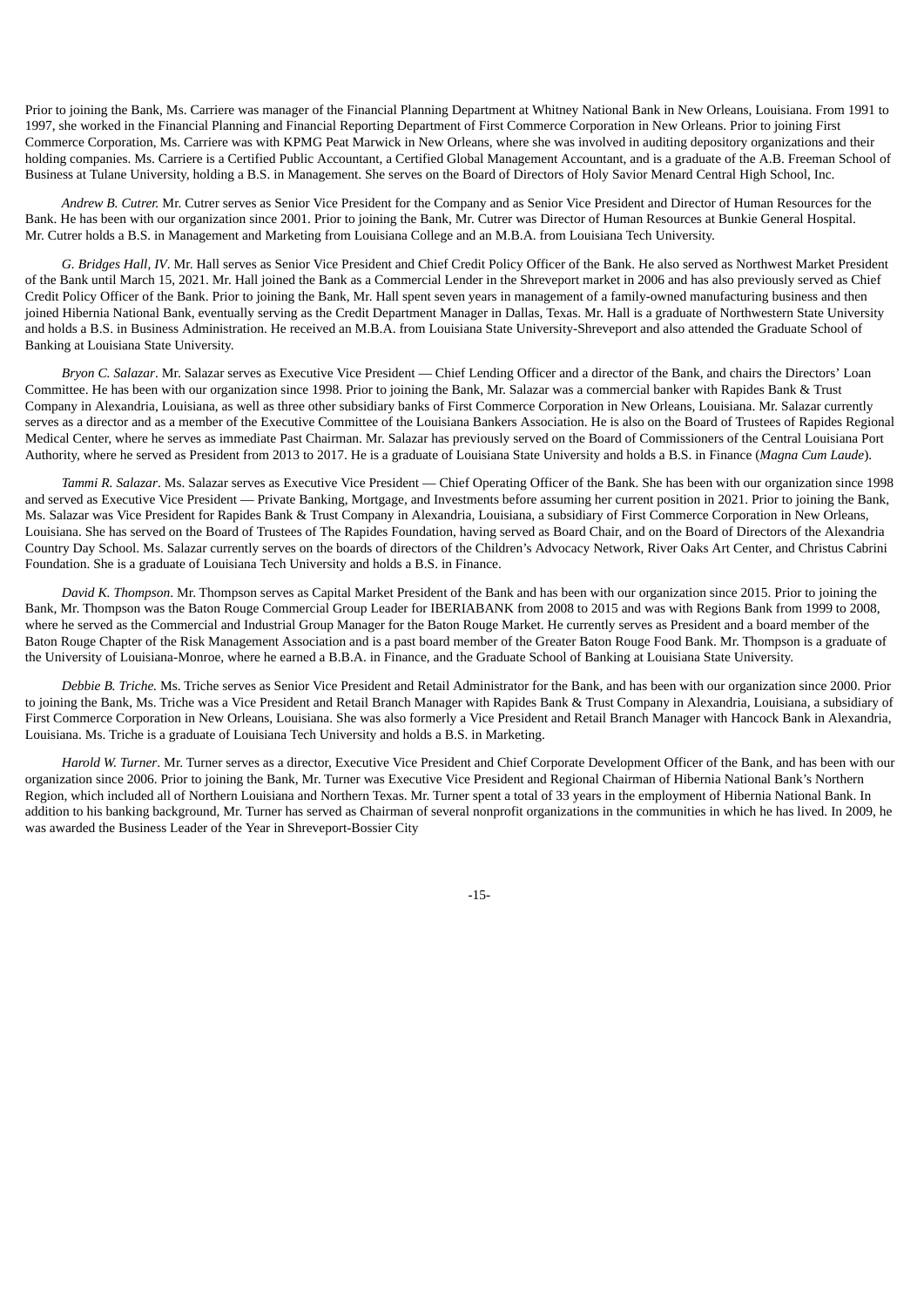<span id="page-18-0"></span>by The Greater Shreveport Chamber of Commerce. In 2012, he was inducted into the Business Hall of Fame by the Junior Achievement of Northwest Louisiana. Mr. Turner is a graduate of Northeast Louisiana State University, holding a B.S. in Data Processing, and Northwestern State University, where he received an M.B.A. In addition, he is a graduate of the School of Banking of the South at Louisiana State University in Baton Rouge, the Graduate School of Banking at the University of Oklahoma, and the American Banking Association School of Banking at Northwestern University in Evanston, Illinois.

```
-16-
```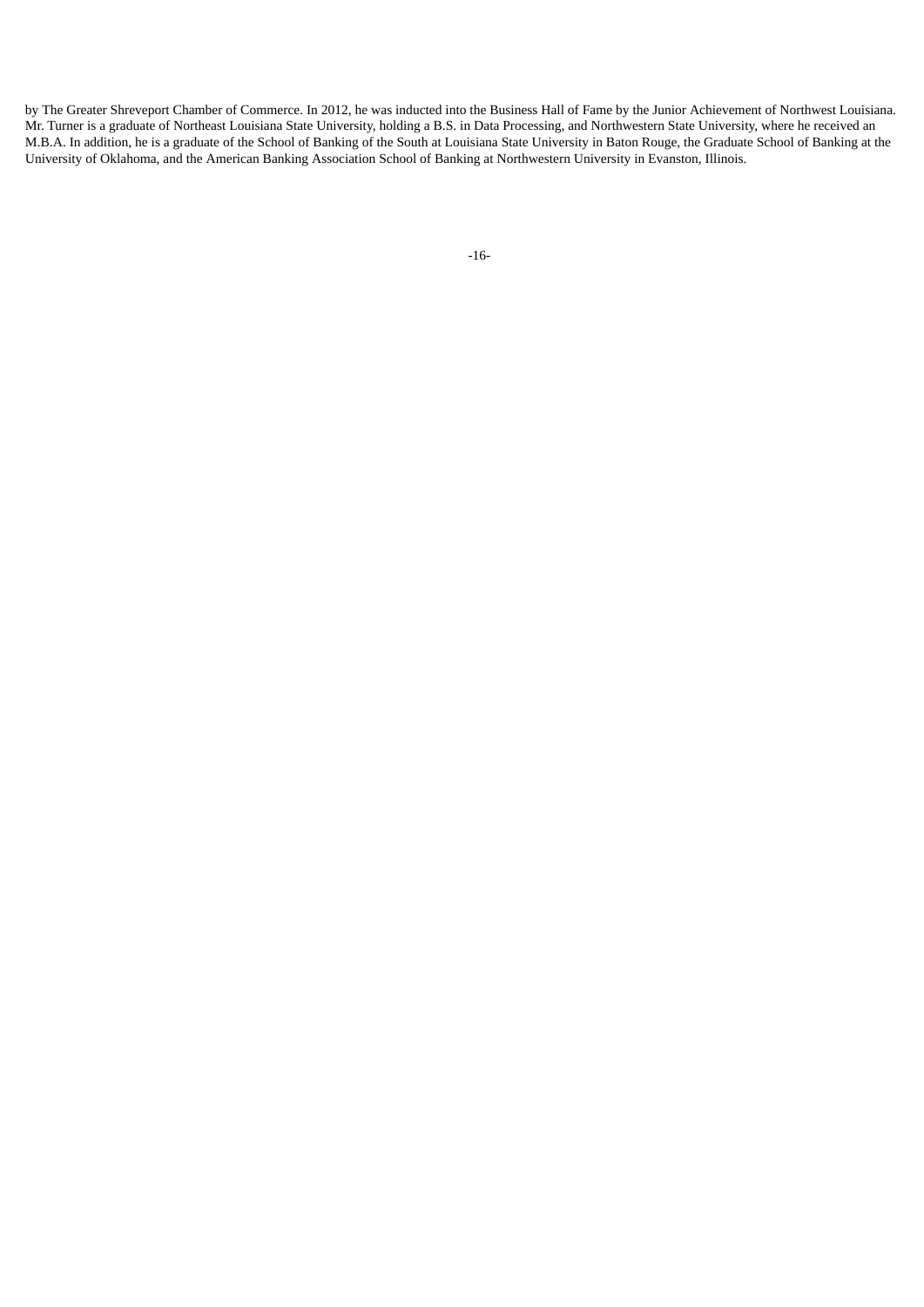# **CORPORATE GOVERNANCE**

We are committed to having sound corporate governance guidelines, which are essential to running our business efficiently and maintaining our integrity in the marketplace. Our board of directors has adopted Corporate Governance Guidelines ("Governance Guidelines") that set forth the framework within which our board of directors, assisted by its committees, directs the affairs of our organization. The Governance Guidelines address, among other things, the composition and functions of our board of directors and its committees, director independence, compensation of directors, management succession, and review and selection of new directors. In addition, our board of directors has adopted a Code of Business Conduct and Ethics that applies to all of our directors, officers, and employees. Our Governance Guidelines, as well as the Code of Business Conduct and Ethics, are available on our website at www.redriverbank.net under the "Corporate Governance" tab on the "Investor Relations" page. We expect that any amendments to the Code of Business Conduct and Ethics, or any waivers of its requirements with respect to any of our directors or executive officers, will be disclosed on our corporate Internet site as well as by any other means required by Nasdaq Stock Market ("Nasdaq") rules or SEC rules.

### <span id="page-19-0"></span>**Director Selection Process and Director Qualifications**

Our bylaws provide that nominations of persons for election to the board of directors may be made by or at the direction of our board of directors or by any shareholder entitled to vote for the election of directors who complies with certain notice procedures. The Nominating and Corporate Governance Committee is responsible for identifying and recommending candidates to the board as vacancies occur. Director candidates are evaluated using certain established criteria, including familiarity with the financial services industry, their personal financial stability, and their willingness to serve. The Nominating and Corporate Governance Committee will also consider the candidate's level of financial literacy, his or her ability to devote an adequate amount of time to his or her duties as a director, and any past or present relationship the candidate has with our business.

Our bylaws further require that persons nominated to serve as directors must own a number of shares of Company common stock having an aggregate book value equal to at least \$20,000. In addition, our bylaws provide that no person will be eligible to stand for election or reelection to the board of directors after he or she has reached the age of 72, unless such person is a "Founding Director" of the Company. For this purpose, a "Founding Director" is deemed to include any person who has served as a director of the Company since April 1, 2007.

<span id="page-19-1"></span>The Nominating and Corporate Governance Committee is responsible for monitoring the mix of skills and experience of the directors in order to assess whether the board has the necessary tools to perform its oversight function effectively. Although we do not have a separate diversity policy, the Nominating and Corporate Governance Committee considers the diversity of our directors and nominees in terms of knowledge, experience, skills, expertise, and other demographics that may contribute to our board of directors. The Nominating and Corporate Governance Committee will also evaluate candidates recommended by shareholders, provided that such candidates are nominated in accordance with the applicable provisions of our bylaws.

-17-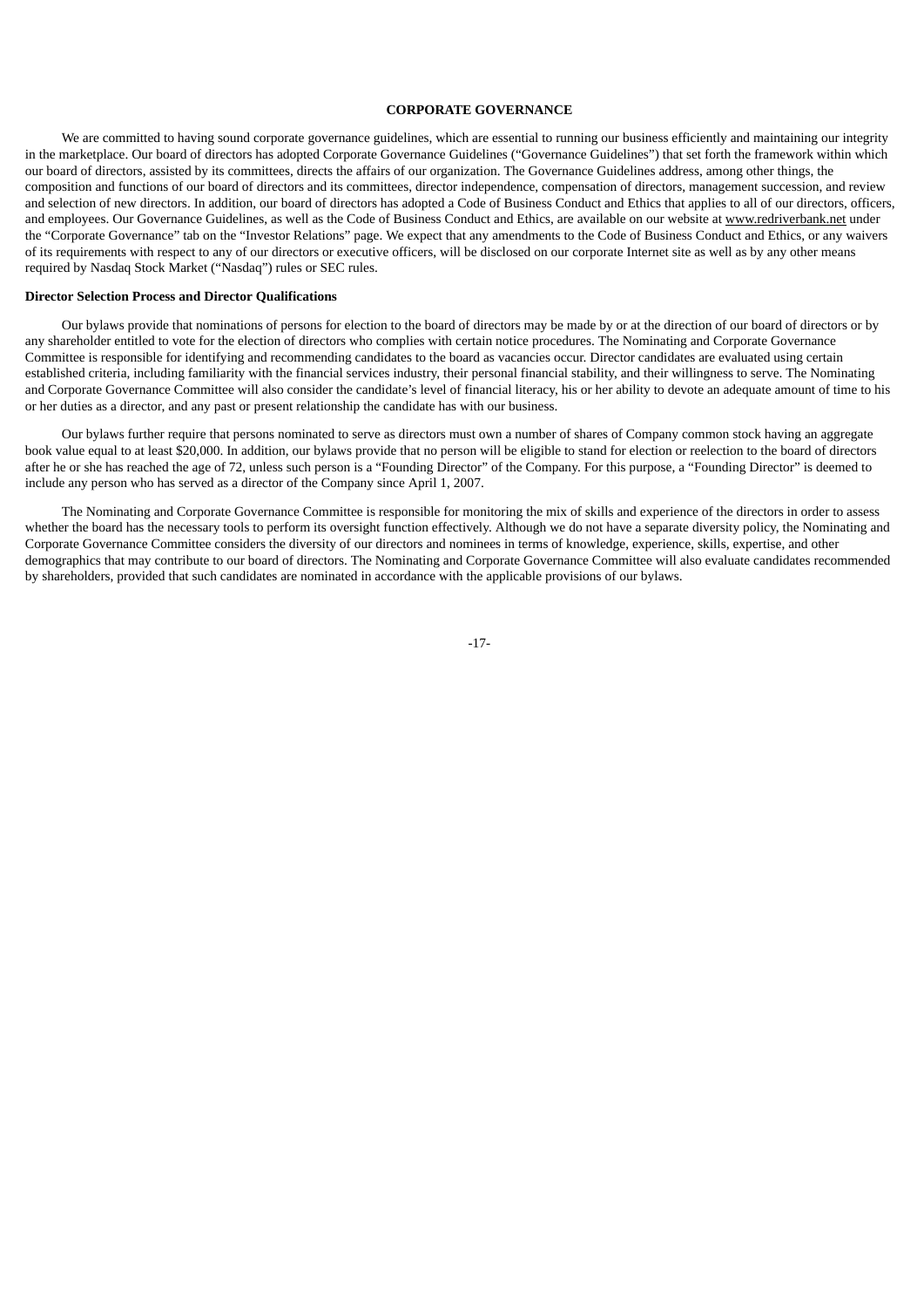# **Board Diversity Matrix**

The chart below details the Company's board diversity composition by various characteristics as required by Nasdaq Rule 5605(f).

| <b>Board Diversity Matrix (as of March 18, 2022)</b> |        |      |                   |                                   |  |  |
|------------------------------------------------------|--------|------|-------------------|-----------------------------------|--|--|
| <b>Total Number of Directors</b>                     |        |      | 11                |                                   |  |  |
| <b>Part I: Gender Identity</b>                       | Female | Male | <b>Non-Binary</b> | <b>Did Not Disclose</b><br>Gender |  |  |
| <b>Directors</b>                                     | ш      | 10   |                   |                                   |  |  |
| Part II: Demographic Background                      |        |      |                   |                                   |  |  |
| African American or Black                            | --     |      | $\sim$            |                                   |  |  |
| Alaskan Native or Native American                    |        |      |                   |                                   |  |  |
| Asian                                                |        |      |                   |                                   |  |  |
| Hispanic or Latinx                                   |        |      |                   |                                   |  |  |
| Native Hawaiian or Pacific Islander                  |        |      |                   |                                   |  |  |
| White                                                |        | 9    |                   |                                   |  |  |
| Two or More Races or Ethnicities                     |        |      |                   |                                   |  |  |
| LGBTQ+                                               |        |      |                   |                                   |  |  |
| Did Not Disclose Demographic Background              |        |      |                   |                                   |  |  |

#### <span id="page-20-0"></span>**Board Independence**

Under Nasdaq rules, independent directors must comprise a majority of our board of directors. Nasdaq rules, as well as those of the SEC, also impose several other requirements with respect to the independence of our directors. Our board of directors has undertaken a review of the independence of each director based upon these rules and our own Governance Guidelines. Applying these standards, our board of directors has affirmatively determined that, with the exception of Mr. Chatelain, each of our current directors qualifies as an independent director under the applicable rules. Assuming all of the nominees listed in this proxy statement are reelected, we will have nine independent directors, which will constitute a majority of the 10 members of our board of directors.

# <span id="page-20-1"></span>**Board Leadership Structure**

The board of directors of the Company meets quarterly and the board of directors of the Bank meets monthly with the exception of August. Our board of directors does not have a policy regarding the separation of the roles of Chief Executive Officer and Chair of the Board. It is our board of directors' view that rather than having a rigid policy, the board of directors, with the advice and assistance of the Nominating and Corporate Governance Committee, and upon consideration of all relevant factors and circumstances, will determine, as and when appropriate, whether the two offices should be separate. Currently, our leadership structure separates the offices of Chief Executive Officer and Chair of the Board, with Mr. Chatelain serving as our Chief Executive Officer and Mr. Price as Chair of the Board, reinforcing the leadership role of our board of directors in its oversight of our business and affairs.

Our board of directors regularly meets in executive session without the presence of management directors or other non-independent directors. The Chair of the Board presides at executive sessions, as long as the Chair of the Board remains independent.

#### <span id="page-20-2"></span>**Board Meetings**

<span id="page-20-3"></span>Our board of directors held eight meetings in 2021, and our independent directors met in executive session four times during 2021. Information regarding meetings of the various committees is described below. Except for Mr. Ashbrook, all incumbent directors attended at least 75% of the board and committee meetings on which they served during 2021. Directors are encouraged to attend annual meetings of our shareholders. Nine of our 11 directors serving at that time attended our 2021 annual shareholder meeting.

-18-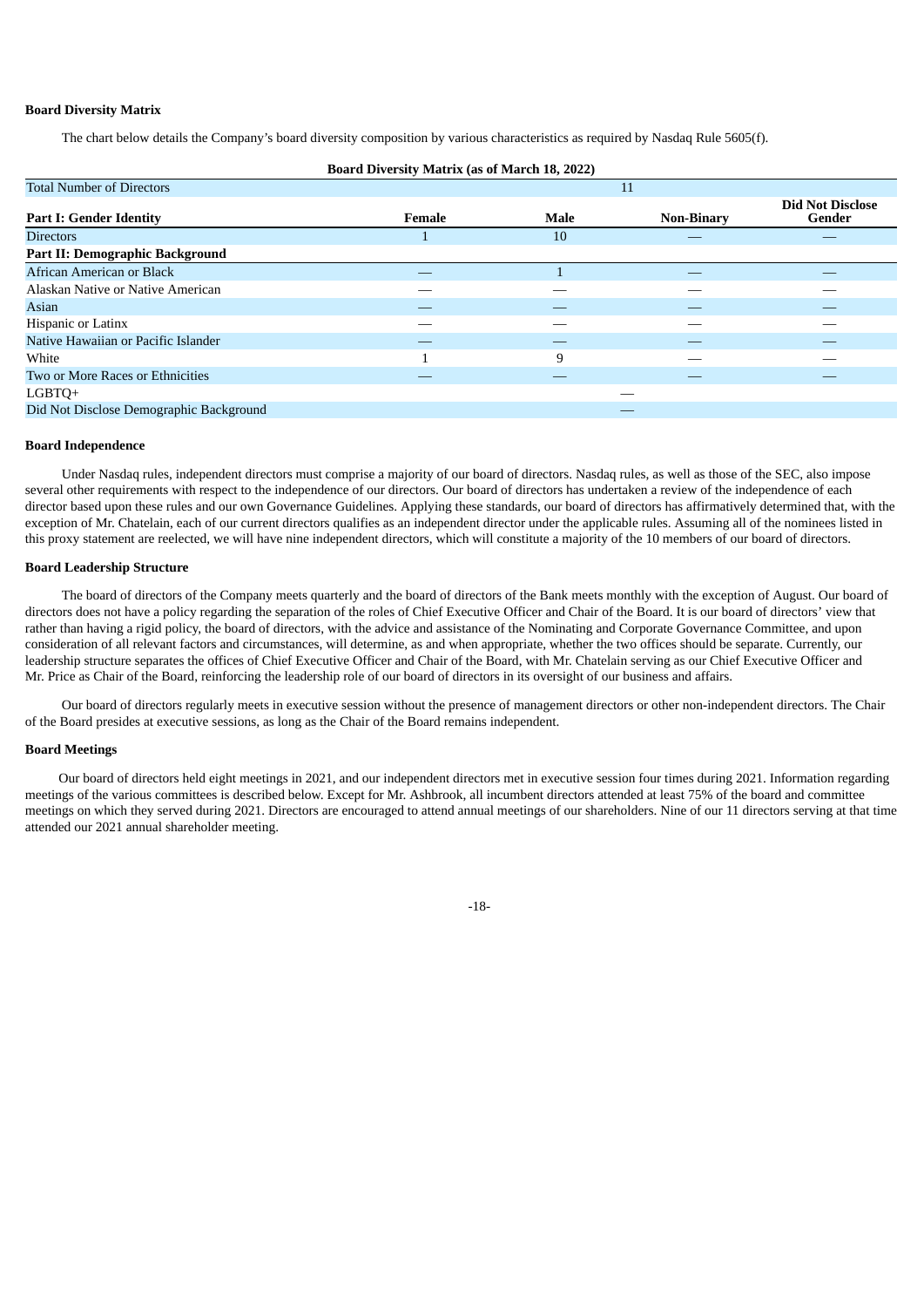# **Board Committees**

Our board of directors has established standing committees in connection with the discharge of its responsibilities. These committees include the Audit Committee, the Compensation Committee, and the Nominating and Corporate Governance Committee. Our board of directors also may establish such other committees as it deems appropriate, in accordance with applicable laws and regulations and our corporate governance documents. The Executive Committee is not a standing committee and meets only as needed. The Executive Committee did not meet in 2021.

#### <span id="page-21-0"></span>**Risk Management and Oversight**

Our board of directors has the ultimate authority and responsibility for overseeing our risk management. Our board of directors monitors, reviews, and reacts to material enterprise risks identified by management. Our board receives specific reports from executive management on credit, interest rate, liquidity, transactional, compliance and legal, strategic, and reputational risks and the degree of exposure to those risks. Our board of directors helps ensure that management is properly focused on risk by, among other things, reviewing and discussing the performance of senior management and business line leaders. Committees of the board of directors have responsibility for risk oversight in specific areas. The Audit Committee oversees financial, accounting, and internal control risk management policies. The Audit Committee also oversees compliance with applicable laws and regulations and risk management functions, relating to financial reporting. The Compensation Committee assesses and monitors risks in our compensation program.

#### <span id="page-21-1"></span>**Insider Trading Policy; Hedging Restrictions**

Our board of directors has adopted an insider trading policy, which is applicable to all directors, officers, and employees of the Company and its subsidiaries. This policy expressly prohibits such persons from trading, either directly or indirectly, in our securities after becoming aware of material nonpublic information related to the Company. To further ensure compliance with this policy, guidelines have been established for blackout periods and for appropriate disclosure of internal information to external parties. Our insider trading policy provides guidance as to what constitutes material information and when information becomes public. The insider trading policy addresses transactions by family members and under Company plans, as well as other types of short-term or hedging transactions, which are discussed in more detail below. The policy discusses the consequences of an insider trading violation, additional trading restrictions, and certain reporting requirements applicable to directors, officers, and designated key employees. The insider trading policy requires all directors, officers, and employees of the Company and the Bank to provide a written certification of their understanding of, and intent to comply with, the policy.

The stock anti-hedging and similar restrictions contained in our insider trading policy are as follows:

*Short Sales and Publicly Traded Options.* Our insider trading policy expressly prohibits all persons covered by the policy from engaging in short sales of Company securities. Transactions by covered persons in publicly traded options involving our securities, such as put options, call options, or other derivative securities, on an exchange or in any other organized market, are also prohibited.

*Hedging Transactions.* Our insider trading policy strongly discourages certain forms of hedging or monetization transactions, such as prepaid variable forwards, equity swaps, collars, and exchange funds. All persons covered by the policy are required to pre-clear any proposed hedging or monetization transactions with our Securities Compliance Officer at least two business days before the proposed execution of a transaction. Such person may not engage in a transaction without first obtaining pre-clearance of the transaction from the Securities Compliance Officer, and the Securities Compliance Officer is under no obligation to approve a transaction submitted for pre-clearance.

*Margin Accounts and Pledging Securities.* Persons covered by our insider trading policy are not permitted to hold our securities in a margin account. The policy also requires any covered person to pre-clear any proposed pledging of our securities as collateral for a loan (not including margin debt) with our Securities Compliance Officer at least 10 business days prior to the proposed execution of documents evidencing the proposed pledge. The person must clearly demonstrate the financial capacity to repay the loan without resorting to the pledged securities to meet repayment obligations when seeking approval from the Securities Compliance Officer. Our Securities Compliance Officer is under no obligation to approve the pledging of our securities.

#### <span id="page-21-2"></span>**Audit Committee**

The members of our Audit Committee are Messrs. Torbett (Chair), Cooper, Obey, and Thompson. Our Audit Committee held 14 meetings in 2021.

-19-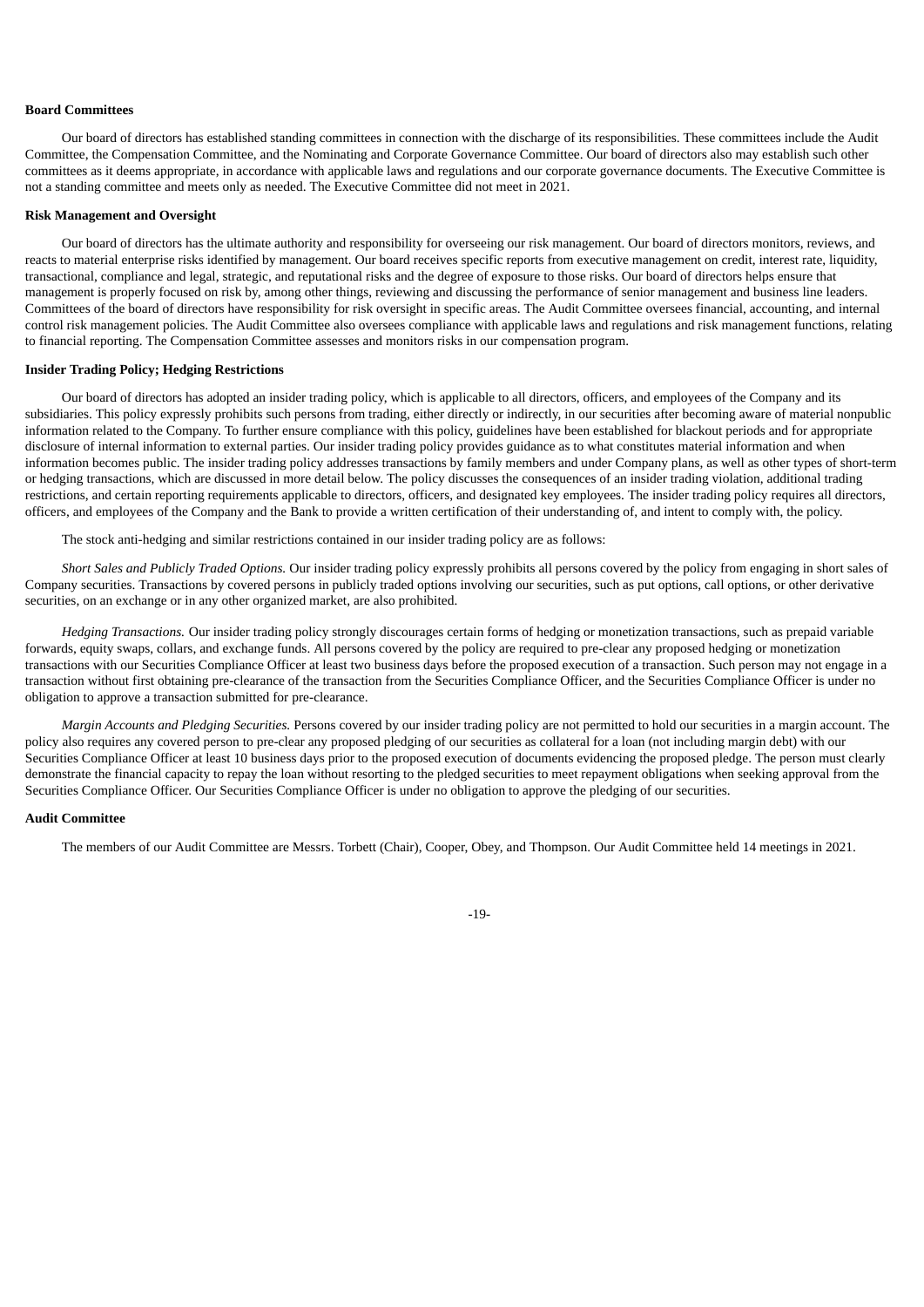Our Audit Committee has responsibility for, among other things:

- selecting, engaging, and overseeing the independent auditors;
- overseeing the integrity of our financial statements, including the annual audit, the annual audited financial statements, financial information included in our periodic reports filed with the SEC, and any earnings releases or presentations;
- overseeing our financial reporting internal controls;
- overseeing our internal audit functions, including oversight of the Company officer responsible for management of the internal audit function;
- overseeing our compliance with applicable laws and regulations related to financial reporting;
- overseeing our risk management functions related to financial reporting;
- overseeing our process for receipt of complaints and our Whistleblower Policy; and
- reviewing and investigating any possible violation of the Code of Business Conduct and Ethics or other standards of business conduct by any officer or employee of the Company that is related to our audit or accounting practices.

Our board of directors has evaluated the independence of each of the members of our Audit Committee and has affirmatively determined that (i) each of the members of our Audit Committee is an "independent director" under Nasdaq Global Select Market rules; (ii) each of the members satisfies the additional independence standards under applicable SEC rules for audit committee service; and (iii) each of the members has the ability to read and understand fundamental financial statements. Our board of directors has also determined that Mr. Torbett qualifies as an "audit committee financial expert" under Item 407(d)(5) of Regulation S-K under the Securities Act of 1933 (the "Securities Act"), and has the requisite accounting or related financial expertise required by applicable SEC rules.

Our Audit Committee has adopted a written charter, which sets forth the committee's duties and responsibilities. The charter of the Audit Committee is available on our website at www.redriverbank.net under the "Corporate Governance" tab on the "Investor Relations" page.

#### <span id="page-22-0"></span>**Compensation Committee**

Our board of directors has established a Compensation Committee to assist it in its oversight of (i) our overall compensation structure, policies, and programs and assessing whether such structure meets our corporate objectives; (ii) the compensation of our named executive officers; and (iii) the administration of our compensation and benefit plans. The members of our Compensation Committee are Messrs. Price (Chair), Nichols, and Thompson. Our Compensation Committee held two meetings in 2021.

Our Compensation Committee is responsible for, among other things:

- overseeing and evaluating the Company's compensation structure, policies, and programs;
- annually reviewing and approving CEO compensation, goals, and objectives relevant to the compensation of the CEO, and evaluating the CEO's performance in light of such goals and objectives;
- together with the CEO, annually reviewing and approving compensation of our other executive officers;
- reviewing and ensuring compliance with applicable laws and regulations regarding executive compensation;
- retaining, or obtaining the advice of, such compensation consultants, legal counsel, or other advisers as the Compensation Committee deems necessary or appropriate for it to carry out its duties, with direct responsibility for the appointment, compensation, and oversight of the work of such consultant, counsel, or adviser;
- reviewing and approving employment agreements, severance arrangements, change in control agreements, and similar matters; and
- administering, reviewing, and making recommendations with respect to our equity compensation plans.

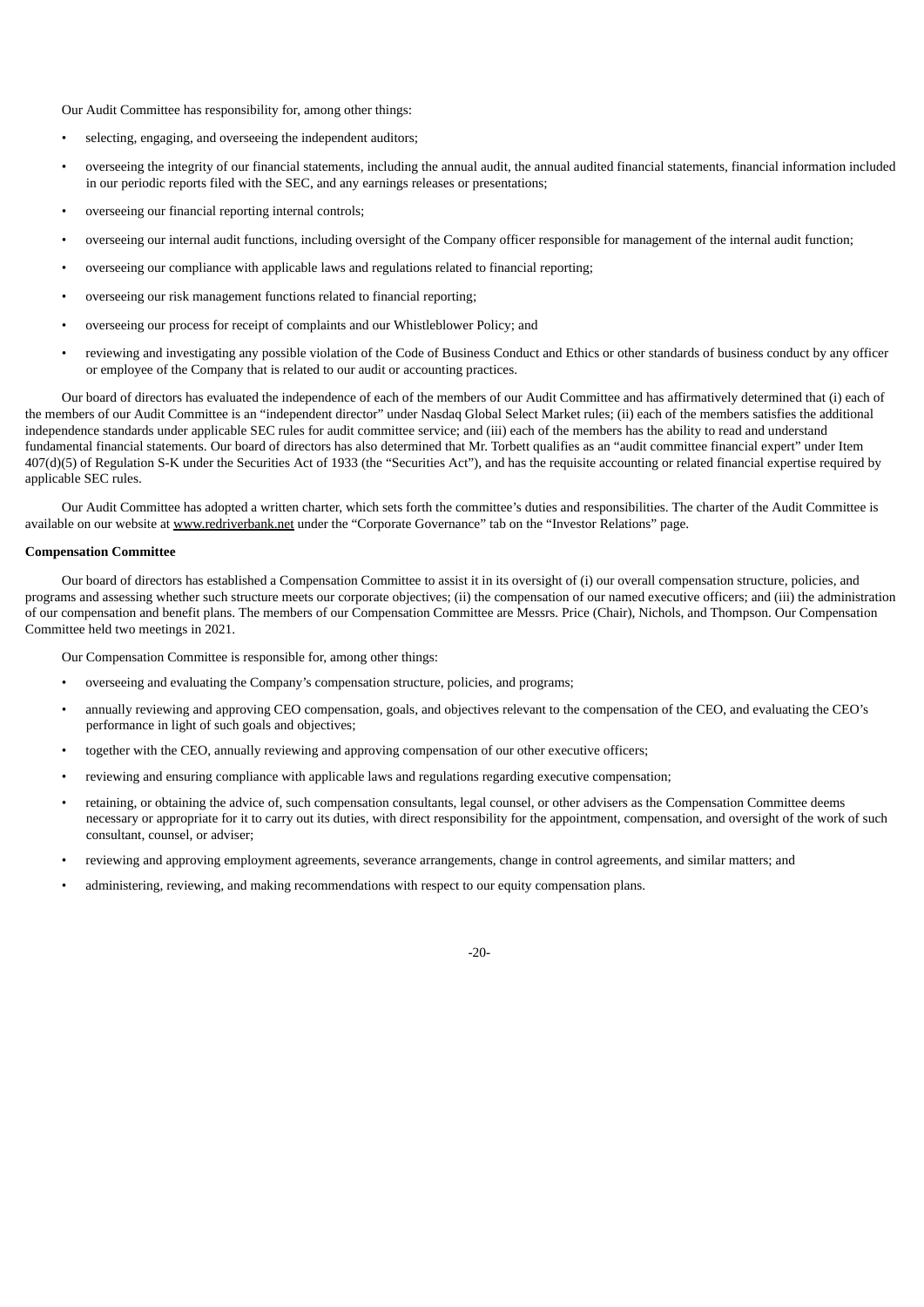Our board of directors has evaluated the independence of each of the members of our Compensation Committee and has affirmatively determined that each of the members of our Compensation Committee meets the definition of an "independent director" under Nasdaq Global Select Market rules and the independence standards under applicable SEC rules for compensation committee service. Our board has also determined that each of the members of the Compensation Committee qualifies as a "nonemployee director" within the meaning of Rule 16b-3 under the Exchange Act, and an "outside director" within the meaning of Section 162(m) of the Internal Revenue Code of 1986, as amended ("Internal Revenue Code").

Our Compensation Committee has adopted a written charter, which sets forth the committee's duties and responsibilities. The charter of the Compensation Committee is available on our website at www.redriverbank.net under the "Corporate Governance" tab on the "Investor Relations" page.

# <span id="page-23-0"></span>**Compensation Committee Interlocks and Insider Participation**

During 2021, none of the members of our Compensation Committee were an officer or employee of the Company or the Bank. In addition, none of our executive officers serves or has served as a member of the board of directors, compensation committee, or other board committee performing equivalent functions of any other entity that has one or more executive officers serving as one of our directors or on our Compensation Committee.

# <span id="page-23-1"></span>**Nominating and Corporate Governance Committee**

The members of our Nominating and Corporate Governance Committee are Messrs. Price (Chair), Cooper, and Torbett. Our Nominating and Corporate Governance Committee held two meetings in 2021.

Our Nominating and Corporate Governance Committee is responsible for, among other things:

- evaluating and making recommendations to our board regarding our board's number and composition, committee structure and assignments, and director responsibilities;
- assisting our board of directors in identifying prospective director nominees and recommending nominees for each annual meeting of shareholders to our board of directors, including reviewing any prospective directors nominated by shareholders;
- developing and overseeing a self-evaluation process for our board;
- reviewing developments in corporate governance practices and developing and recommending governance guidelines applicable to our board of directors; and
- reviewing related party transactions and investigating any possible violation of the Code of Business Conduct and Ethics or other standards of business conduct by any director or executive officer of the Company, except as such are related to our audit or accounting practices (which are addressed by our Audit Committee).

Our board of directors has evaluated the independence of each of the members of our Nominating and Corporate Governance Committee and has affirmatively determined that each of the members of our Nominating and Corporate Governance Committee meets the definition of an "independent director" under Nasdaq Global Select Market rules.

Our Nominating and Corporate Governance Committee has adopted a written charter, which sets forth the committee's duties and responsibilities. The charter of the Nominating and Corporate Governance Committee is available on our website at www.redriverbank.net under the "Corporate Governance" tab on the "Investor Relations" page.

# <span id="page-23-2"></span>**Shareholder Communications with the Board**

The board of directors has established the following procedure to enable shareholders to communicate any concern directly to an individual director, the board as a group, or a specified committee or group, including the independent directors as a group. Any such communication should be made using the following contact information:

Red River Bancshares, Inc. Attn: Investor Relations 1412 Centre Court Drive, Suite 501 Alexandria, Louisiana 71301

-21-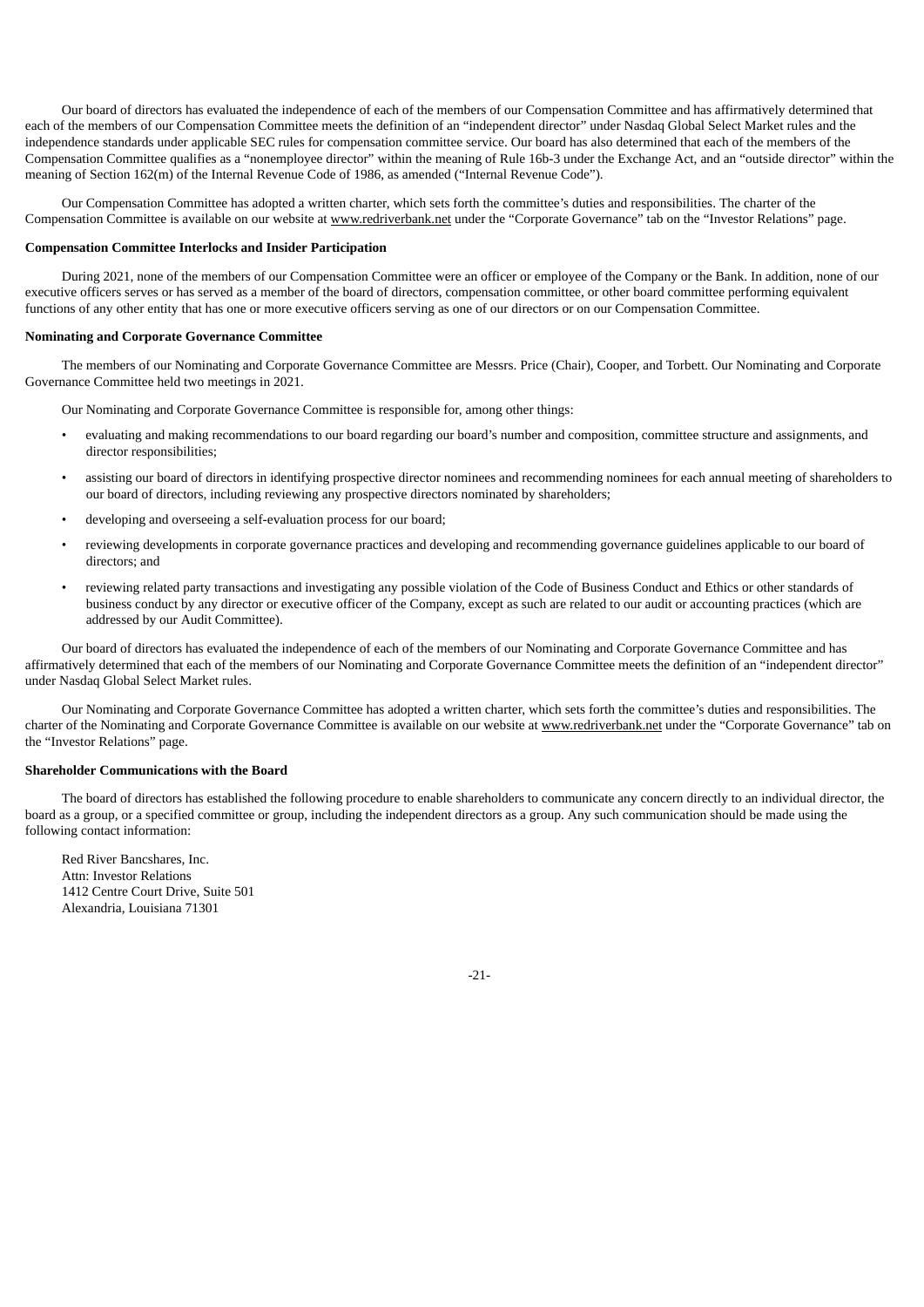<span id="page-24-0"></span>Each communication should specify the applicable addressee or addressees to be contacted as well as the general topic of the communication. Communications may be confidential or anonymous. Investor Relations will initially receive and process communications before forwarding them to the addressee. Communications may also be referred to other departments within the Company. Investor Relations generally will not forward to the directors a communication that it determines to be primarily commercial in nature or related to an improper or irrelevant topic, or that requests general information about Red River Bancshares, Inc.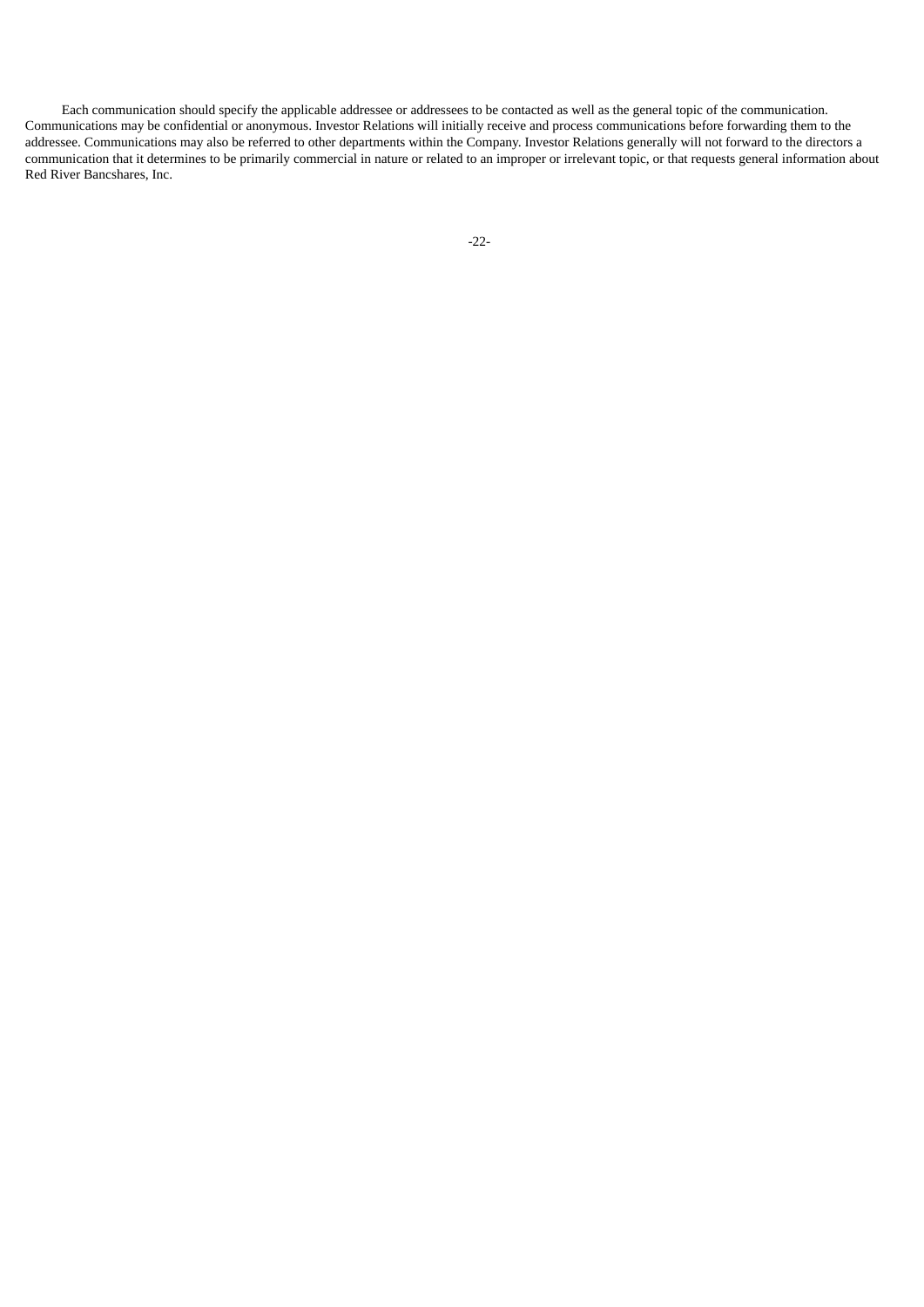# **EXECUTIVE COMPENSATION**

As an emerging growth company under the Jumpstart our Business Startups Act of 2012, we have opted to comply with the executive compensation disclosure rules applicable to "smaller reporting companies" as such term is defined in the rules promulgated under the Securities Act, which permit us to limit reporting of executive compensation to our principal executive officer and our two other most highly compensated executive officers, which are referred to as our "named executive officers."

Our named executive officers for the year ended December 31, 2021, which consist of our principal executive officer and our two other most highly compensated executive officers, are:

- R. Blake Chatelain, President and Chief Executive Officer of the Company and the Bank;
- Bryon C. Salazar, Executive Vice President Chief Lending Officer of the Bank; and
- Tammi R. Salazar, Executive Vice President Chief Operating Officer of the Bank.

#### <span id="page-25-0"></span>**Summary Compensation Table**

The following table provides information regarding the compensation of our named executive officers for the years ended December 31, 2021 and 2020, respectively. The compensation shown in the table below is paid to such employees by the Bank.

|                                                              |      |               |               |               |                                       | Nonqualified<br><b>Deferred</b>           |                                                 |              |
|--------------------------------------------------------------|------|---------------|---------------|---------------|---------------------------------------|-------------------------------------------|-------------------------------------------------|--------------|
| <b>Name and Principal Position</b>                           | Year |               | <b>Salarv</b> | $Bonus^{(1)}$ | <b>Stock</b><br>Awards <sup>(2)</sup> | Compensation<br>$E\mathbf{arnines}^{(3)}$ | <b>All Other</b><br>Compensation <sup>(4)</sup> | <b>Total</b> |
| R. Blake Chatelain                                           | 2021 | <sup>\$</sup> | 452,100 \$    | 277,250 \$    | 37,928 \$                             | 57,807 \$                                 | 27,176 \$                                       | 852.261      |
| President and Chief Executive Officer                        | 2020 | <sup>\$</sup> | 426,300 \$    | 194,000 \$    | $-$ \$                                | 54,535 \$                                 | 28,270 \$                                       | 703,105      |
| Bryon C. Salazar                                             | 2021 | \$            | 262,650 \$    | 94,800 \$     | 25,285 \$                             | 14,944 \$                                 | 22,197 \$                                       | 419.876      |
| Executive Vice President -<br>Chief Lending Officer          | 2020 | \$.           | 250.019 \$    | 102,300 \$    | 25,410 \$                             | 14.098 \$                                 | 20.954 \$                                       | 412.781      |
| Tammi R. Salazar                                             | 2021 | \$.           | 273,157 \$    | 112,350 \$    | $25,285$ \$                           | 19,406 \$                                 | 22,459 \$                                       | 452,657      |
| Executive Vice President - Chief<br><b>Operating Officer</b> | 2020 | S             | 263.901 \$    | 102,300 \$    | 25,410 \$                             | 18,307 \$                                 | 20,913 \$                                       | 430,831      |

 $(1)$  Represent discretionary awards for 2019 and 2020 performance paid in 2020 and 2021, respectively.

These amounts represent the aggregate grant date fair value of restricted stock granted in 2020 and 2021, calculated in accordance with Financial Accounting Standards Board Account Standards Codification Topic 718. Assumptions used in the calculation of these amounts are discussed in Note 1 and Note 10 to our audited consolidated financial statements for the years ended December 31, 2021 and 2020. The fair market value of shares was determined using the Nasdaq closing price as of the date of grant. (2)

We sponsor a nonqualified, noncontributory Supplemental Executive Retirement Plan ("SERP"). The amounts in this column represent the increase in the named executive officers' vested benefits under the SERP during the year. See the discussion under "Supplemental Executive Retirement Plan" for additional information. (3)

The following table provides information on All Other Compensation for the year ended December 31, 2021: (4)

<span id="page-25-1"></span>

| 2021 Description of All Other Compensation | Chatelain | <b>B.</b> Salazar | T. Salazar |
|--------------------------------------------|-----------|-------------------|------------|
| Employer $401(k)$ contributions            | 10,875    | 10,875            | 10,875     |
| Vehicle allowance                          | 10,200    | 8.400             | 8,400      |
| Life insurance premiums                    | 2,657     | 534               | 2,211      |
| Dividends paid on restricted stock         | 105       | 973               | 973        |
| Social and civic club dues and memberships | 3.339     | 1,415             |            |
| Total                                      | 27.176    | 22,197            | 22,459     |

-23-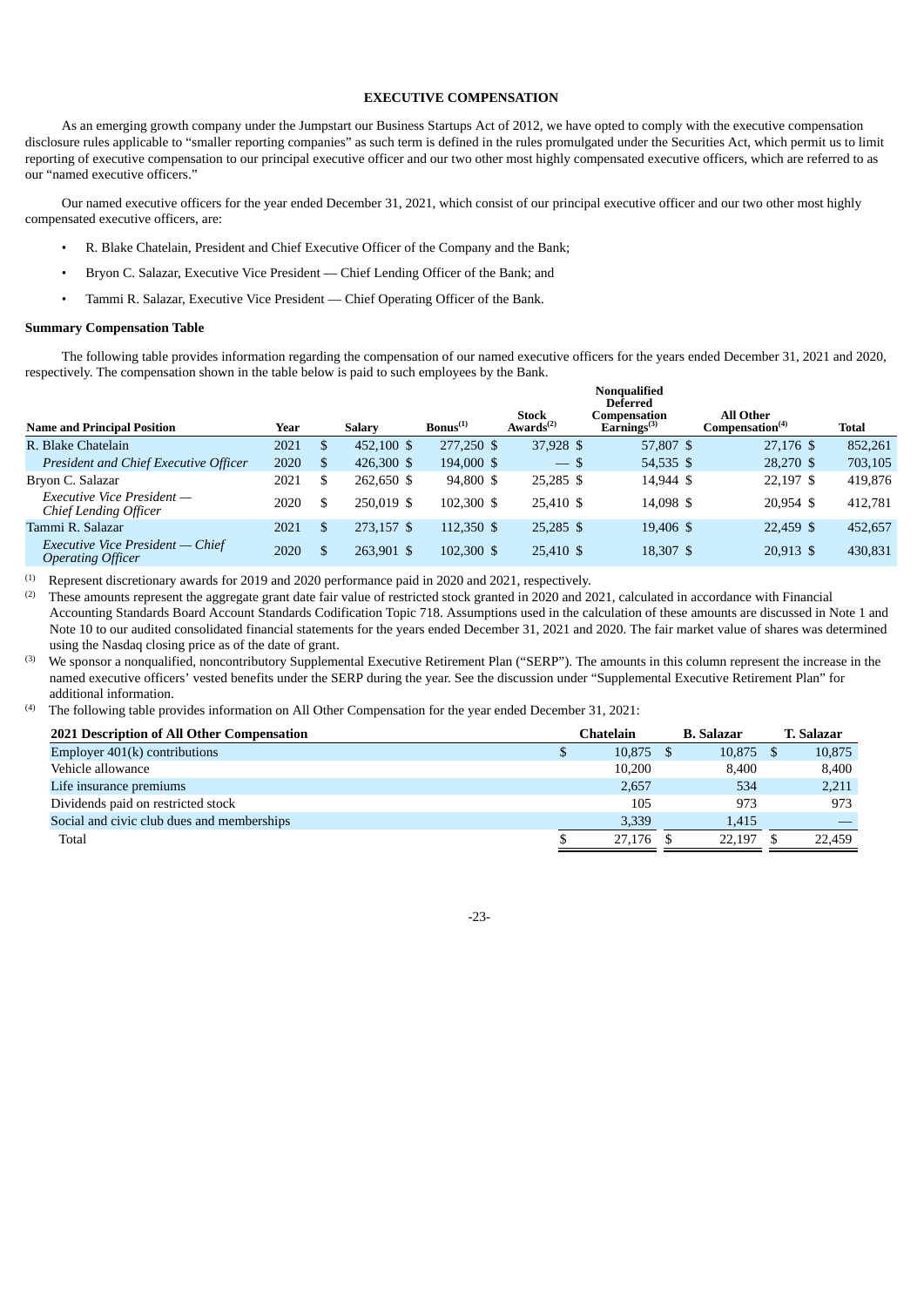# **Outstanding Equity Awards as of December 31, 2021**

The following table provides information regarding outstanding equity awards held by each of our named executive officers as of December 31, 2021. There were no outstanding stock options as of December 31, 2021.

|                    |                                                                                    | <b>Restricted Stock Awards</b>                                                  |  |  |  |  |  |
|--------------------|------------------------------------------------------------------------------------|---------------------------------------------------------------------------------|--|--|--|--|--|
| <b>Name</b>        | Number of shares or units of stock that have<br>not vested<br>$(4)$ <sup>(1)</sup> | Market value of shares or units of stock that<br>have not vested<br>$(S)^{(2)}$ |  |  |  |  |  |
| R. Blake Chatelain | 750                                                                                | 40.125                                                                          |  |  |  |  |  |
| Bryon C. Salazar   | 1,820                                                                              | 97,370                                                                          |  |  |  |  |  |
| Tammi R. Salazar   | 1,820                                                                              | 97,370                                                                          |  |  |  |  |  |

 $(1)$  Reflects shares of restricted stock vesting as follows:

|                    | <b>Unvested Shares of Restricted</b> |                      |                                                         |
|--------------------|--------------------------------------|----------------------|---------------------------------------------------------|
| Name               | Stock                                | <b>Date of Grant</b> | <b>Vesting Schedule</b>                                 |
| R. Blake Chatelain | 750                                  | July 1, 2021         | 20% on each of July 1, 2022, 2023, 2024, 2025, and 2026 |
| Bryon C. Salazar   | 160                                  | July 1, 2017         | 100% on July 1, 2022                                    |
|                    | 320                                  | July 1, 2018         | 50% on each of July 1, 2022 and 2023                    |
|                    | 360                                  | July 1, 2019         | 33% on each of July 1, 2022, 2023, and 2024             |
|                    | 480                                  | July 1, 2020         | 25% on each of July 1, 2022, 2023, 2024, and 2025       |
|                    | 500                                  | July 1, 2021         | 20% on each of July 1, 2022, 2023, 2024, 2025, and 2026 |
| Tammi R. Salazar   | 160                                  | July 1, 2017         | 100% on July 1, 2022                                    |
|                    | 320                                  | July 1, 2018         | 50% on each of July 1, 2022 and 2023                    |
|                    | 360                                  | July 1, 2019         | 33% on each of July 1, 2022, 2023, and 2024             |
|                    | 480                                  | July 1, 2020         | 25% on each of July 1, 2022, 2023, 2024, and 2025       |
|                    | 500                                  | July 1, 2021         | 20% on each of July 1, 2022, 2023, 2024, 2025, and 2026 |
|                    |                                      |                      |                                                         |

<span id="page-26-0"></span> $(2)$  Based on \$53.50 per share, which was the fair market value as of December 31, 2021.

# **Our Compensation Philosophy**

Our compensation philosophy is to establish and maintain compensation programs which reflect position responsibilities, are competitive with the external market, and are capable of attracting, retaining, and motivating competent employees. Our compensation programs do not encourage excessive risk taking by any employees. Maintaining strong asset quality and long-term banking relationships is our primary focus. Our goal is to align our compensation programs with the long-term interests of our shareholders.

We continue to follow these same principles in our compensation programs for all employees, including our executive officers. Our Compensation Committee analyzes and reviews current market data for comparable financial institutions and for the industry as a whole, and strives to maintain compensation programs that are competitive among our peers.

# <span id="page-26-1"></span>**Equity Incentive Plans**

The purpose of our long-term incentive program is to focus our executives on long-term corporate goals, disciplined growth, and the creation of shareholder value. We further believe that equity ownership by our executive officers aligns executives' interests with those of our shareholders. We maintain two equity incentive plans: the 2008 Equity Incentive Plan (the "2008 Plan") and the 2018 Equity Incentive Plan (the "2018 Plan"). As noted in the table below, as of December 31, 2021, there were 18,135 shares of restricted stock outstanding under these plans (3,430 of which were granted under the 2008 Plan), and 181,100 shares remaining available for grant under the 2018 Plan. No new awards may be granted under the 2008 Plan.

The purpose of our 2018 Plan is to attract and retain the best available personnel for positions of substantial responsibility, to provide additional incentives to selected employees, directors, and consultants, and to promote the success of our business by offering these individuals an opportunity to acquire a proprietary interest in our success. The 2018 Plan was approved by our board of directors on October 25, 2018 and subsequently adopted by our shareholders at

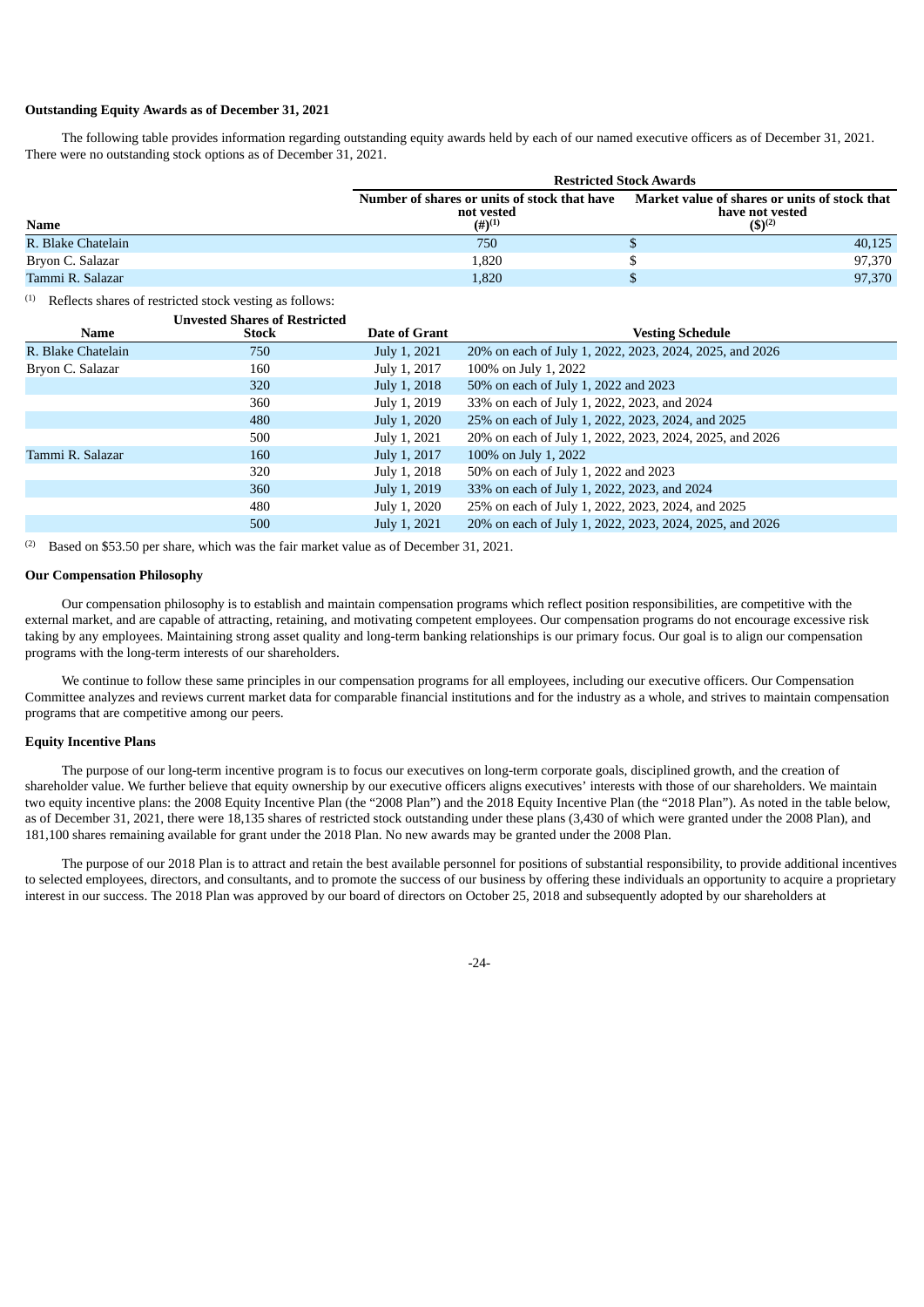our 2019 annual shareholders' meeting. Unless earlier terminated by our board in accordance with its terms, no awards may be granted under the 2018 Plan after October 25, 2028. The Compensation Committee administers the 2018 Plan.

The maximum number of shares of common stock that may be issued or transferred pursuant to awards under the 2018 Plan is 200,000 shares. Awards under the 2018 Plan include incentive and non-qualified stock options, stock appreciation rights, restricted stock, restricted stock units, performance awards, and other stock-based awards. If any shares of stock covered by an award granted under the 2018 Plan are not purchased or are forfeited or expire, or if an award otherwise terminates without delivery of any shares of stock subject thereto, or is settled in cash in lieu of shares of stock, then the number of shares subject to the award will again be available for grant under the 2018 Plan. Shares withheld or tendered to satisfy the exercise price or tax withholding obligations related to an award will again be available for issuance pursuant to awards granted under the 2018 Plan.

Upon a change in control of our Company, outstanding awards under the 2018 Plan will be assumed or substituted on substantially the same terms. However, if the successor company does not assume or substitute the outstanding awards, then vesting of these awards will fully accelerate. For this purpose, a change in control is defined to include certain changes in the majority of our board of directors, the sale of all or substantially all of our assets, and the consummation of certain mergers or consolidations.

#### <span id="page-27-0"></span>**Equity Compensation Plan Information as of December 31, 2021**

The following table provides information concerning securities authorized for issuance under the Company's equity compensation plans, the weighted average price of such securities, and the number of securities remaining available for future issuance, as of December 31, 2021.

| <b>Equity Compensation Plan Category</b>                      | Weighted average<br>Number of securities to be<br>exercise price of<br>issued upon exercise of<br>outstanding<br>outstanding options,<br>options, warrants<br>and rights<br>warrants and rights<br>$(a)^{(1)}$<br>(b) |  | Number of securities remaining available<br>for future issuance under<br>equity compensation plans (excluding<br>securities reflected in column (a))<br>$(C)^{(2)}$ |  |  |  |
|---------------------------------------------------------------|-----------------------------------------------------------------------------------------------------------------------------------------------------------------------------------------------------------------------|--|---------------------------------------------------------------------------------------------------------------------------------------------------------------------|--|--|--|
| Equity compensation plans approved by security<br>holders     |                                                                                                                                                                                                                       |  | 181,100                                                                                                                                                             |  |  |  |
| Equity compensation plans not approved by security<br>holders |                                                                                                                                                                                                                       |  |                                                                                                                                                                     |  |  |  |
| <b>Total</b>                                                  | $-$                                                                                                                                                                                                                   |  | 181,100                                                                                                                                                             |  |  |  |

 $(1)$  As of December 31, 2021, there were 18,135 shares of restricted stock outstanding under our stock incentive plans.

<span id="page-27-1"></span> $(2)$  Reflects the number of securities remaining available for future issuance under the 2018 Plan.

#### **Discretionary Incentive Bonus Plan**

The Bank has established a Discretionary Incentive Bonus Plan ("Bonus Plan") that provides our officers and employees (other than tellers and personal bankers who participate in a separate incentive plan) with performance-based incentive bonuses that are based on employee performance and, in the case of lenders, portfolio credit quality. Awards under the Bonus Plan are discretionary in nature and subject to change on an annual basis. The maximum amount that is accrued for awards under the Bonus Plan is established annually by the Bank's Compensation Committee, and earned awards are generally approved for payment no later than March 31 following the end of a plan year.

#### <span id="page-27-2"></span>**Employment Agreements**

The Bank is a party to an employment agreement with Mr. Chatelain, as described below. We have not entered into employment agreements with any of our other officers, including Mr. Salazar and Ms. Salazar, each of whom serves at the pleasure of our board of directors as an "at will" employee.

On August 12, 2021, the Bank and Mr. Chatelain entered into an amended and restated employment agreement regarding his service as its President and Chief Executive Officer. The employment agreement with Mr. Chatelain automatically extends on a day-to-day basis for an "evergreen" three-year term, unless earlier terminated in accordance with the terms of the agreement. The agreement provides for a minimum annual increase in base salary of 3.0%, participation in benefit plans and incentive bonus plans offered by the Bank, paid vacation, a vehicle allowance, social and civic club memberships, and health insurance. At December 31, 2021, Mr. Chatelain's base salary was \$460,000.

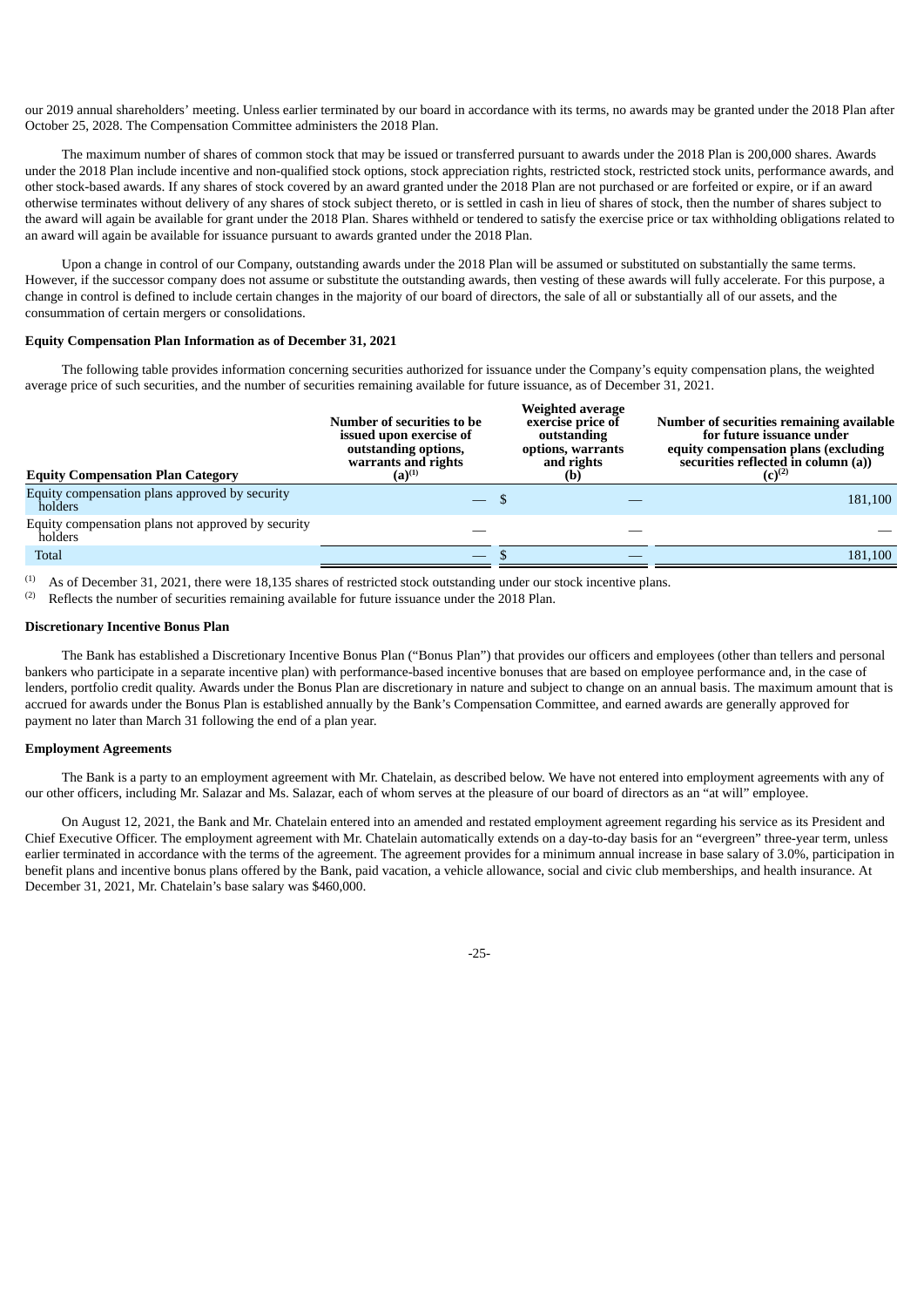If (i) Mr. Chatelain's employment is terminated by the Bank without cause (as defined in the agreement) during the term of the agreement; (ii) Mr. Chatelain resigns for good reason (as defined in the agreement); or (iii) Mr. Chatelain's employment is terminated by the Bank without cause or Mr. Chatelain resigns for good reason, within the six-month period before, or the 24-month period after, a change in control (as defined in the agreement), he will be entitled to payment of an amount equal to his then-current monthly base salary, multiplied by the number of months remaining in his term of employment, plus certain continued benefits to which he would otherwise be entitled in accordance with the terms and provisions of any such plans or programs. In addition, Mr. Chatelain will be entitled to payment of an amount equal to the average annual discretionary bonus received by him over the prior three years, multiplied by two if his employment is terminated without cause or he resigns for good reason, and multiplied by three if his employment is terminated without cause or he resigns for good reason, within the six-month period before, or the 24-month period after, a change in control.

Under Mr. Chatelain's employment agreement, he is also entitled to payment of health insurance premiums under the Consolidated Omnibus Budget Reconciliation Act of 1985, as amended ("COBRA"), upon the termination of his employment as a result of his death, disability, resignation for good reason, or termination by the Bank without cause. The agreement provides that COBRA benefits will be paid for the applicable continuation coverage period determined under COBRA, as applied to the reason for the termination of Mr. Chatelain's employment.

#### <span id="page-28-0"></span>**Change in Control Agreements**

The occurrence or potential occurrence of a change in control could create uncertainty regarding the continued employment of our executive officers. Providing change in control benefits offers executive officers a level of security which we believe allows them to continue to focus and serve in the best interest of us and our shareholders.

As discussed above, the employment agreement with Mr. Chatelain provides him with certain protections in the event of a change in control. The Company has also entered into Change in Control Agreements with Bryon C. Salazar and Tammi R. Salazar. Under Mr. Salazar's agreement, executed on January 14, 2014, Mr. Salazar would be entitled to receive a lump sum payment equal to two times his then-current base salary and payment of COBRA health insurance premiums for 12 months if (i) Mr. Salazar voluntarily terminates his employment for any reason (other than due to death or disability) within 12 months following a change in control; or (ii) Mr. Salazar's employment is involuntarily terminated (other than for cause or due to death or disability) within three months prior to a change in control or within 24 months after a change in control. Mr. Salazar's agreement provides that his severance benefits will be reduced if necessary to preserve deductibility by the Bank or the Company under Section 280G of the Internal Revenue Code.

Under Ms. Salazar's agreement, executed on August 12, 2021, Ms. Salazar would be entitled to receive a lump sump payment equal to two times the sum of (i) her base salary plus (ii) the average of the annual bonuses received by her during the prior three years and payment of COBRA health insurance premiums for the applicable continuation coverage period determined under COBRA, as applied to the reason for her termination of employment if (a) Ms. Salazar's employment is terminated other than for cause (as defined in the agreement); (b) Ms. Salazar's employment is terminated as a result of her death or disability; or (c) Ms. Salazar terminates her employment for good reason (as defined in the agreement) within the three-month period before or the 24-month period after a change in control. Ms. Salazar's agreement provides that her severance benefit may be reduced to preserve deductibility by the Bank or the Company under Section 280G of the Internal Revenue Code, but only if the net after-tax benefits received by her after such reduction is greater than the net after-tax benefits she would receive without such reduction.

# <span id="page-28-1"></span>**Supplemental Executive Retirement Plan**

We sponsor a nonqualified, noncontributory Supplemental Executive Retirement Plan ("SERP") for the benefit of certain key employees. The plan provides post-retirement benefit payments to those employees payable in monthly installments beginning at age 65. Retirement benefit amounts have been determined and approved by our Compensation Committee. Plan participants are fully vested at age 65. The SERP's normal retirement benefit is payable following separation from service after reaching age 65, and is payable over 15 years. This plan was adopted originally in 2004, and has been closed to any new participants. This plan also provides a death benefit to the participants' beneficiaries.

The Bank has purchased life insurance policies on certain key employees. The Bank is the beneficiary of these bank-owned life insurance ("BOLI") policies, which have cash surrender value and death benefit components. The Bank uses a portion of the income generated from the BOLI policies to fund the expenses for the SERP. The cash surrender value of the life insurance policies held by us totaled \$28.1 million as of December 31, 2021. Our expenses related to the

-26-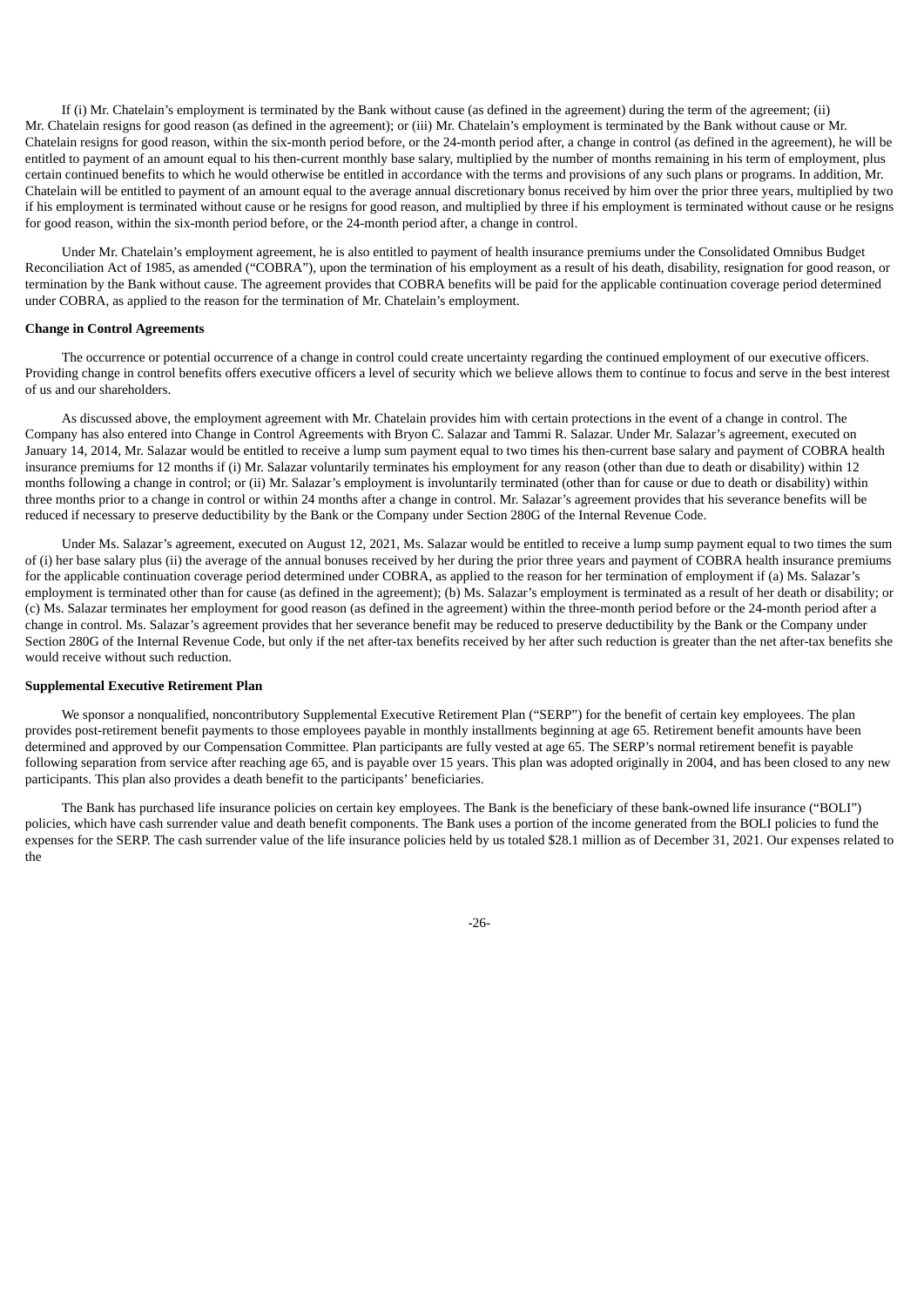SERP totaled \$336,000 for the year ended December 31, 2021, and our recorded liability under the SERP totaled \$2.7 million as of December 31, 2021.

The following table provides information regarding SERP benefits for our named executive officers.

|                    | <b>Supplemental Executive Retirement Plan</b> |                                                                |                                                |                                                  |  |  |  |
|--------------------|-----------------------------------------------|----------------------------------------------------------------|------------------------------------------------|--------------------------------------------------|--|--|--|
| <b>Name</b>        |                                               | <b>Vested Annual Benefit as of</b><br><b>December 31, 2021</b> | <b>Full Annual</b><br><b>Benefit at Age 65</b> | <b>Increase in Vested Benefit During</b><br>2021 |  |  |  |
| R. Blake Chatelain |                                               | 129,600 \$                                                     | 180,000 \$                                     | 57,807                                           |  |  |  |
| Bryon C. Salazar   |                                               | 58,235 \$                                                      | 110,000 \$                                     | 14,944                                           |  |  |  |
| Tammi R. Salazar   |                                               | 63,871 \$                                                      | 110,000 \$                                     | 19,406                                           |  |  |  |

#### <span id="page-29-0"></span>**Split-Dollar Agreements**

The Bank is the owner of various life insurance policies covering certain officers of the Bank, including all of our named executive officers. In connection with these life insurance policies, on October 1, 2004, the Bank entered into Endorsement Method Split-Dollar Agreements with each of our named executive officers, which agreements provide for certain death benefits to the beneficiaries of Mr. Chatelain, Mr. Salazar, and Ms. Salazar. In particular, the Endorsement Method Split-Dollar Agreements provide for a maximum death benefit to Mr. Chatelain's beneficiaries of \$1.4 million, to Mr. Salazar's beneficiaries of \$500,000, and to Ms. Salazar's beneficiaries of \$500,000, which death benefits are subject to reduction to the extent that the officer receives payments under their respective SERPs (as discussed above) upon reaching age 65.

On July 1, 2021, the Bank entered into Supplemental Split-Dollar Agreements with each of our named executive officers providing for an additional maximum death benefit to the beneficiaries of each of \$100,000. All proceeds from the Endorsement Method Split-Dollar Agreements and the Supplemental Split-Dollar Agreements that are not paid to the beneficiaries of our named executive officers will be paid to the Bank.

# <span id="page-29-1"></span>**Risk Assessment of Compensation Policies and Practices**

In connection with the Compensation Committee's evaluation and review of our policies and practices of compensating our employees, including executives and nonexecutive employees, as such policies and practices relate to risk management practices and risk-taking, the Compensation Committee has determined that its compensation plans and practices are not likely to have an adverse effect on us. The plans are subject to review and modification by the Compensation Committee on an annual basis, and the Compensation Committee retains discretion with regard to any bonus award decisions.

#### <span id="page-29-2"></span>**Compensation of Directors**

Pursuant to our Director Compensation Program, we pay our non-employee directors an annual retainer and additional fees based on the directors' attendance at Company and Bank board and committee meetings held throughout the year. Directors who are also employees receive no additional compensation for their service as directors. During 2021, non-employee directors received the following retainer and meeting fees:

- an annual retainer of \$10,000;
- \$1,300 for each board meeting attended;
- \$500 for each Audit Committee meeting attended by the Audit Committee Chair;
- \$300 for each Audit Committee meeting attended by the Audit Committee members; and
- \$200 for each other committee meeting attended.

When a meeting of the Company's board of directors is held on the same day as a meeting of the Bank's board of directors, non-employee directors who serve on both the Company's board and the Bank's board do not receive a fee for attending the Company board meeting.

Our Director Compensation Program also allows directors an opportunity to elect to have their board attendance fees paid in the form of shares of our common stock. Committee attendance fees are only paid to directors in cash. A director who elects to have his or her meeting fees paid with our common stock must make the election prior to the start

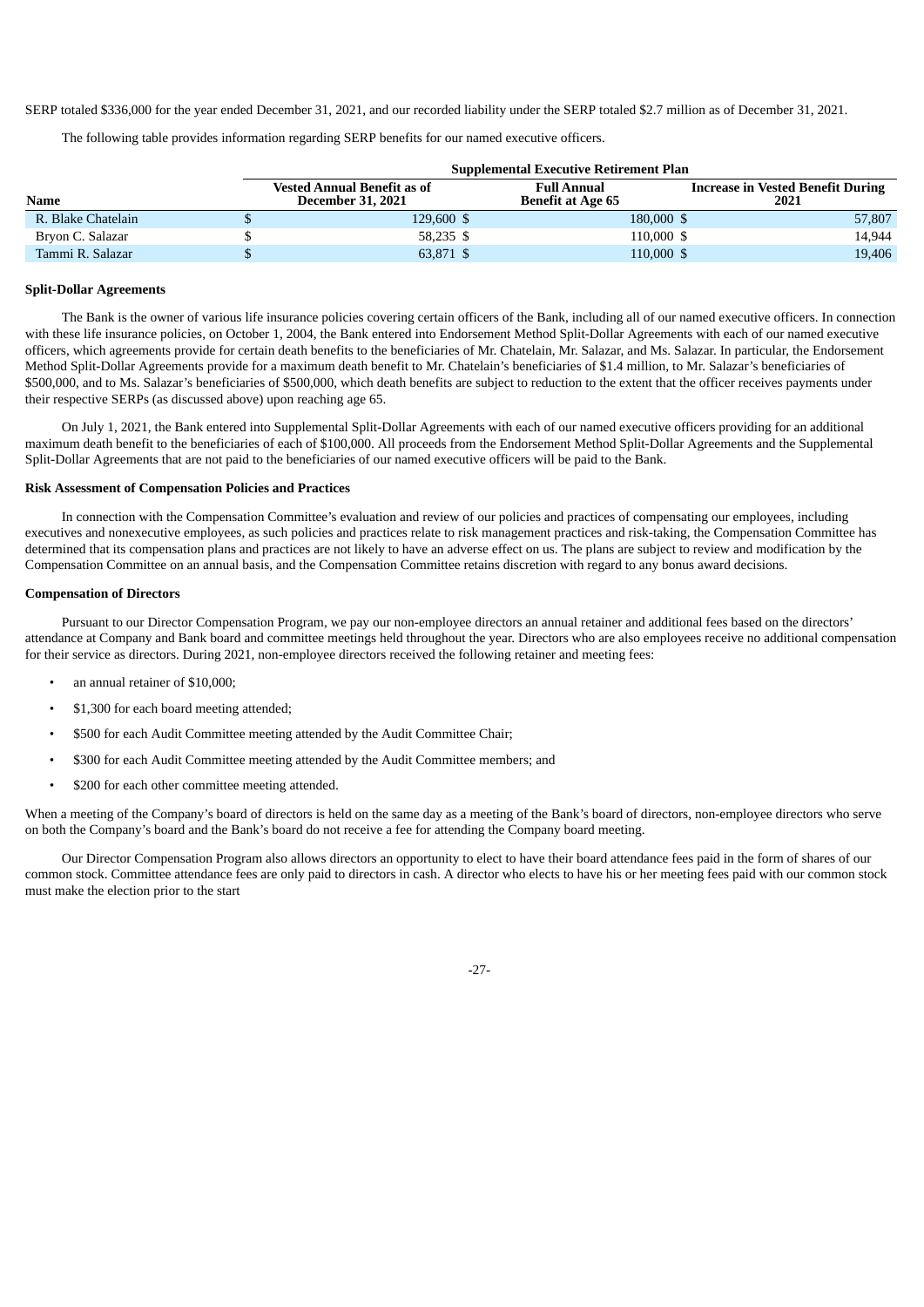of the applicable calendar year. On January 31 of the year following the applicable year, the Company will issue to such director a number of whole shares of common stock with no restrictions equal to the fees accrued during the prior year divided by the closing sales price for a share of our common stock on the date of issuance or, if there are no reported sales on such date, on the last preceding date on which any reported sale occurred.

The following table sets forth compensation paid, earned, or awarded during 2021 to each of our non-employee directors. The table includes compensation attributable to the director's service with the Company and the Bank.

| <b>Name</b>                    | <b>Fees Earned</b><br>or Paid in Cash | <b>Fees Paid in</b><br>Company Stock <sup>(1)</sup> |      | <b>Total</b><br><b>Compensation</b> |
|--------------------------------|---------------------------------------|-----------------------------------------------------|------|-------------------------------------|
| M. Scott Ashbrook              | 13,200 \$                             | $9,095$ \$                                          |      | 22,295                              |
| Kirk D. Cooper                 | 33,600                                | $\overline{\phantom{m}}$                            |      | 33,600                              |
| Barry D. Hines <sup>(2)</sup>  | 31,900                                | $\overline{\phantom{m}}$                            | - S  | 31,900                              |
| Anna Brasher Moreau, DDS, MS   | 11,800 \$                             | 11,693 \$                                           |      | 23,493                              |
| Robert A. Nichols              | 29,100                                | $\overline{\phantom{m}}$                            | -S   | 29,100                              |
| Willie P. Obey                 | 32,400                                | $\overbrace{\phantom{aaaaa}}$                       |      | 32,400                              |
| Teddy R. Price                 | 15,400 \$                             | 14,292 \$                                           |      | 29,692                              |
| John C. Simpson <sup>(3)</sup> | 16,700                                | $\overbrace{\phantom{aaaaa}}$                       | - \$ | 16,700                              |
| Don L. Thompson                | 33,200                                | $\overline{\phantom{m}}$                            | -S   | 33,200                              |
| H. Lindsey Torbett             | 35,800                                | $\overline{\phantom{0}}$                            |      | 35,800                              |

Represents the aggregate fair market value of shares of our common stock that were granted on January 31, 2022, pursuant to the Director Compensation Program in lieu of cash fees earned for attendance at meetings of the boards of directors of the Company and the Bank held during 2021. The value of shares issued was based upon a per share value of \$51.97, which was the closing price for shares of the Company's common stock on the date of issuance. (1)

Mr. Hines passed away in December 2021. (2)

Mr. Simpson will not stand for reelection, and his term expires at the 2022 annual meeting. (3)

<span id="page-30-0"></span>Directors are reimbursed for travel, food, lodging, and other expenses directly related to their activities as directors. Directors are also entitled to the protection provided by the indemnification provisions in our articles of incorporation and bylaws, as well as the articles of incorporation and bylaws of the Bank.

-28-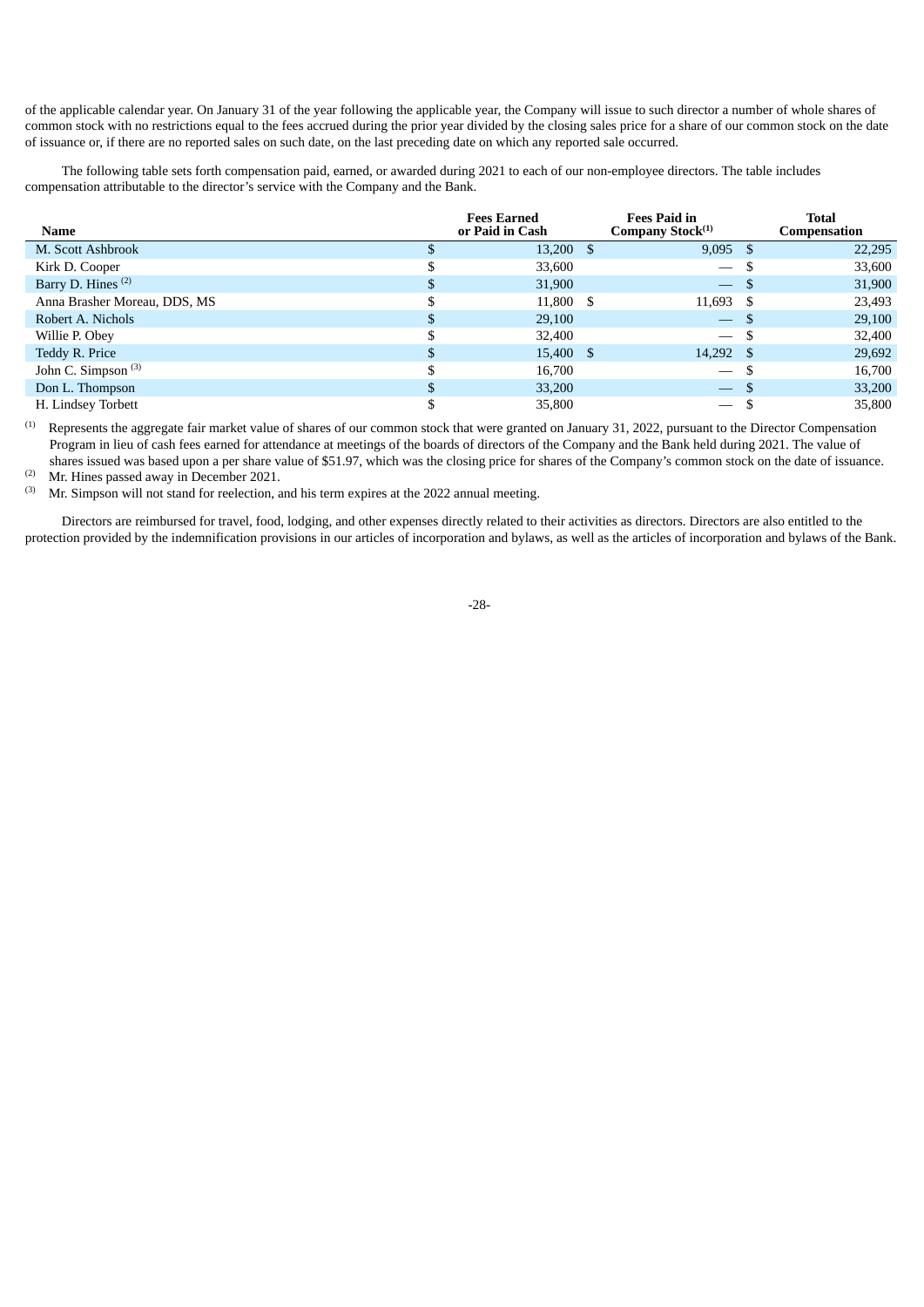# **CERTAIN RELATIONSHIPS AND RELATED TRANSACTIONS**

#### <span id="page-31-0"></span>**Policies and Procedures Regarding Related Person Transactions**

Transactions by the Bank or the Company with related parties are subject to a formal written policy, as well as regulatory requirements and restrictions. These requirements and restrictions include Sections 23A and 23B of the Federal Reserve Act (which govern certain transactions by the Bank with its affiliates) and the Federal Reserve's Regulation O (which governs certain loans by the Bank to its executive officers, directors, and principal shareholders). We and our wholly-owned subsidiary, the Bank, have adopted policies designed to ensure compliance with these regulatory requirements and restrictions.

Our board of directors has adopted a written policy governing the approval of related party transactions that complies with all applicable requirements of the SEC and Nasdaq rules concerning related party transactions. Related party transactions are transactions in which we are a participant, the amount involved exceeds \$120,000, and a related party has or will have a direct or indirect material interest. Related parties include our directors (including nominees for election as directors), our executive officers, beneficial holders of more than 5.0% of our capital stock, and the immediate family members of these persons. Our executive management team, in consultation with management and outside counsel, as appropriate, will review potential related party transactions to determine if they are subject to the policy. If so, the transaction will be referred to the Nominating and Corporate Governance Committee for approval. In determining whether to approve a related party transaction, the committee will consider, among other factors, the fairness of the proposed transaction, the direct or indirect nature of the related party's interest in the transaction, the appearance of an improper conflict of interest for any director or executive officer taking into account the size of the transaction and the financial position of the related party, whether the transaction would impair an outside director's independence, the acceptability of the transaction to our regulators, and the potential violations of other corporate policies. Our Related Persons Transactions Policy is available on the "Investor Relations" page of our website at www.redriverbank.net under the "Corporate Governance" tab.

#### <span id="page-31-1"></span>**Related Person Transactions**

In addition to the compensation arrangements with directors and executive officers described in the "*Executive Compensation*" section above, the following is a summary of transactions since January 1, 2021, and each proposed transaction in which:

- we have been or are to be a participant;
- the amount involved exceeds or will exceed \$120,000; and
- any of our directors, executive officers, or beneficial holders of more than 5.0% of our capital stock, or any immediate family member of or person sharing the household with any of these individuals (other than tenants or employees), had or will have a direct or indirect material interest.

#### <span id="page-31-2"></span>**Ordinary Banking Relationships**

<span id="page-31-3"></span>Certain of our officers, directors, and principal shareholders, as well as their immediate family members and affiliates, are customers of, or have or have had transactions with, the Bank, us, or our affiliates in the ordinary course of business. These transactions include deposits, loans, and other financial services related transactions. Related person transactions are made in the ordinary course of business, on substantially the same terms, including interest rates and collateral (where applicable), as those prevailing at the time for comparable transactions with persons not related to us, and do not involve more than normal risk of collectability or present other features unfavorable to us. As of December 31, 2021, we had approximately \$23.8 million of loans outstanding to our directors and officers, their immediate family members, and their affiliates, as well as those of the Bank, and we had approximately \$11.4 million in unfunded loan commitments to these persons. As of the date of this report, no related party loans were categorized as nonaccrual, past due, restructured, or potential problem loans. We expect to continue to enter into transactions in the ordinary course of business on similar terms with our officers, directors, and principal shareholders, as well as their immediate family members and affiliates.

 $-29$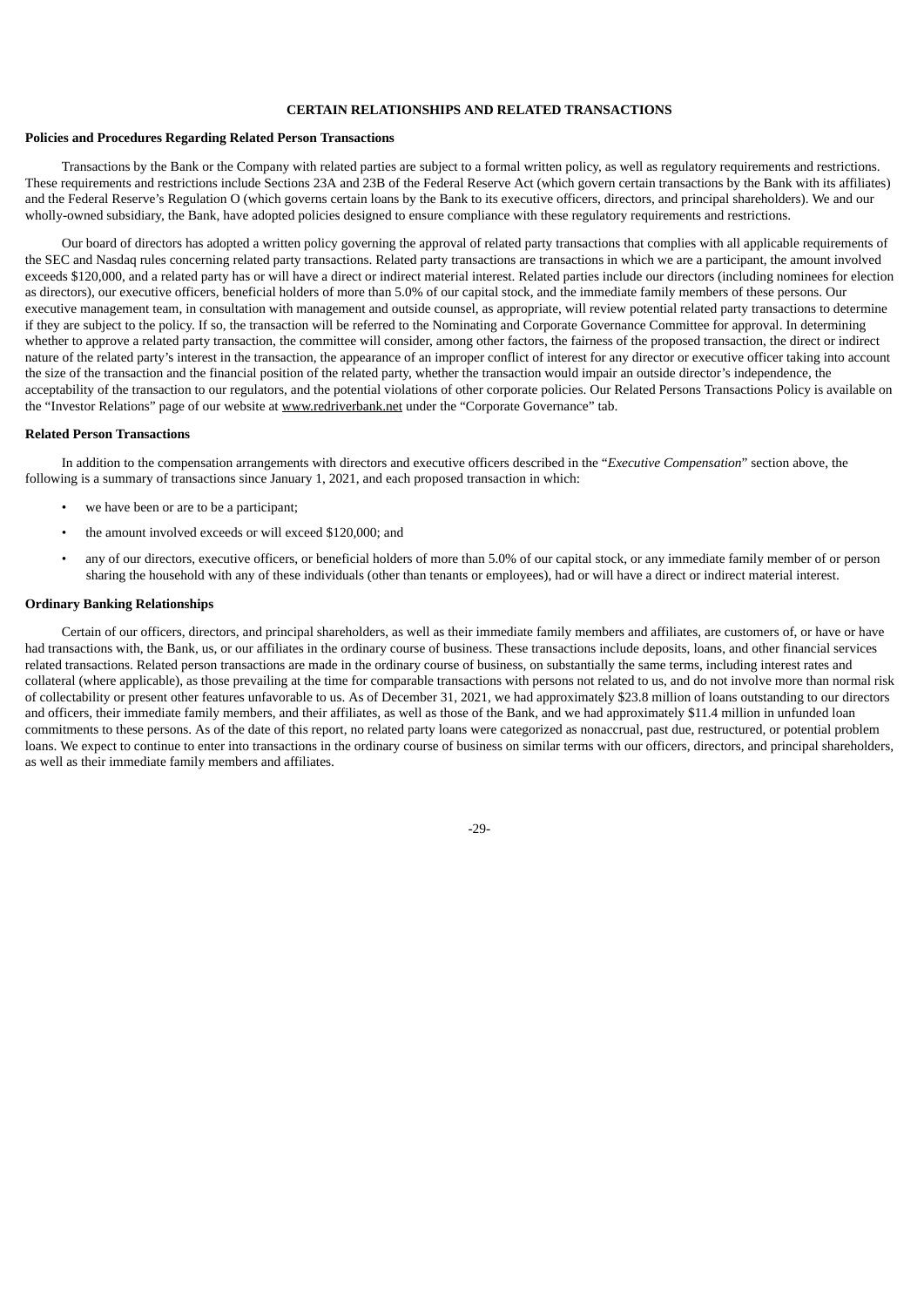# **BENEFICIAL OWNERSHIP OF THE COMPANY'S COMMON STOCK BY MANAGEMENT AND PRINCIPAL SHAREHOLDERS**

The following table provides information regarding the beneficial ownership of our common stock as of March 4, 2022 by:

- each person known to us to be the beneficial owner of more than 5.0% of the outstanding shares of our common stock;
- each of our directors and named executive officers; and
- all directors and executive officers, as a group.

We have determined beneficial ownership in accordance with the rules of the SEC. Except as indicated by the footnotes below, we believe, based on the information furnished to us, that the persons named in the table below have sole voting and investment power with respect to all shares of common stock that they beneficially own, subject to applicable community property laws. Unless otherwise noted, the address for each shareholder listed on the table below is: c/o Red River Bancshares, Inc., 1412 Centre Court Drive, Suite 501, Alexandria, Louisiana 71301.

The table below calculates the percentage of beneficial ownership based on 7,180,830 shares of common stock outstanding as of March 4, 2022.

|                                                               |           | <b>Shares Beneficially Owned</b> |  |  |  |
|---------------------------------------------------------------|-----------|----------------------------------|--|--|--|
| <b>Name of Beneficial Owner</b>                               | Number    | Percent                          |  |  |  |
| 5% or Greater Shareholders:                                   |           |                                  |  |  |  |
| Simeon A. Thibeaux, Trustee <sup>(1)</sup>                    | 1,238,557 | 17.2 %                           |  |  |  |
| Teddy R. Price <sup>(2)</sup>                                 | 431,238   | 6.0%                             |  |  |  |
| John C. Simpson(3)                                            | 409,911   | 5.7%                             |  |  |  |
| S3 Dynamics, L.P. <sup>(3)</sup>                              | 402,411   | 5.6 %                            |  |  |  |
| <b>Directors and Named Executive Officers:</b>                |           |                                  |  |  |  |
| M. Scott Ashbrook <sup>(4)</sup>                              | 97,497    | 1.4 %                            |  |  |  |
| R. Blake Chatelain <sup>(5)</sup>                             | 159,496   | $2.2\%$                          |  |  |  |
| Kirk D. Cooper <sup>(6)</sup>                                 | 103,031   | 1.4 %                            |  |  |  |
| Michael D. Crowell <sup>(7)</sup>                             | 26,680    |                                  |  |  |  |
| Anna Brasher Moreau, DDS, MS <sup>(8)</sup>                   | 1,090     | $*$                              |  |  |  |
| Robert A. Nichols <sup>(9)</sup>                              | 41,413    | $\ast$                           |  |  |  |
| Willie P. Obey                                                | 15,732    | $*$                              |  |  |  |
| Teddy R. Price <sup>(2)</sup>                                 | 431,238   | 6.0%                             |  |  |  |
| Bryon C. Salazar <sup>(10)</sup>                              | 69,725    |                                  |  |  |  |
| Tammi R. Salazar <sup>(11)</sup>                              | 69,725    | $\ast$                           |  |  |  |
| John C. Simpson <sup>(3)</sup>                                | 409,911   | 5.7%                             |  |  |  |
| Don L. Thompson <sup>(12)</sup>                               | 61,142    |                                  |  |  |  |
| H. Lindsey Torbett <sup>(13)</sup>                            | 76,180    | 1.1%                             |  |  |  |
| All directors and executive officers as a group (20 persons): | 1,617,325 | 22.5 %                           |  |  |  |

Denotes beneficial ownership representing less than 1.0%.

Based on Amendment No. 1 to the Schedule 13G/A filed on June 23, 2020 by Simeon A. Thibeaux with respect to common stock held as of June 12, 2020. The Schedule 13G/A indicates that Mr. Thibeaux has sole voting and dispositive power over 836,146 shares of common stock, including 414,739 shares of common stock held of record by the Angela Katherine Simpson Trust and 421,407 shares of common stock held of record by the John Charles Simpson Jr. Trust, and shared voting and dispositive power over 402,411 shares of common stock held of record by S3 Dynamics, L.P. (1)

Based on Amendment No. 2 to the Schedule 13G/A filed on February 11, 2022 by Teddy R. Price with respect to common stock held as of December 31, 2021 and the Form 4 filed by Mr. Price on February 7, 2022. Mr. Price has sole voting and dispositive power over 425,287 shares of common stock, including 361,281 shares of common stock held of record by Mr. Price and 64,006 shares of common stock held of record by Kisatchie Industries, LLC, for (2)

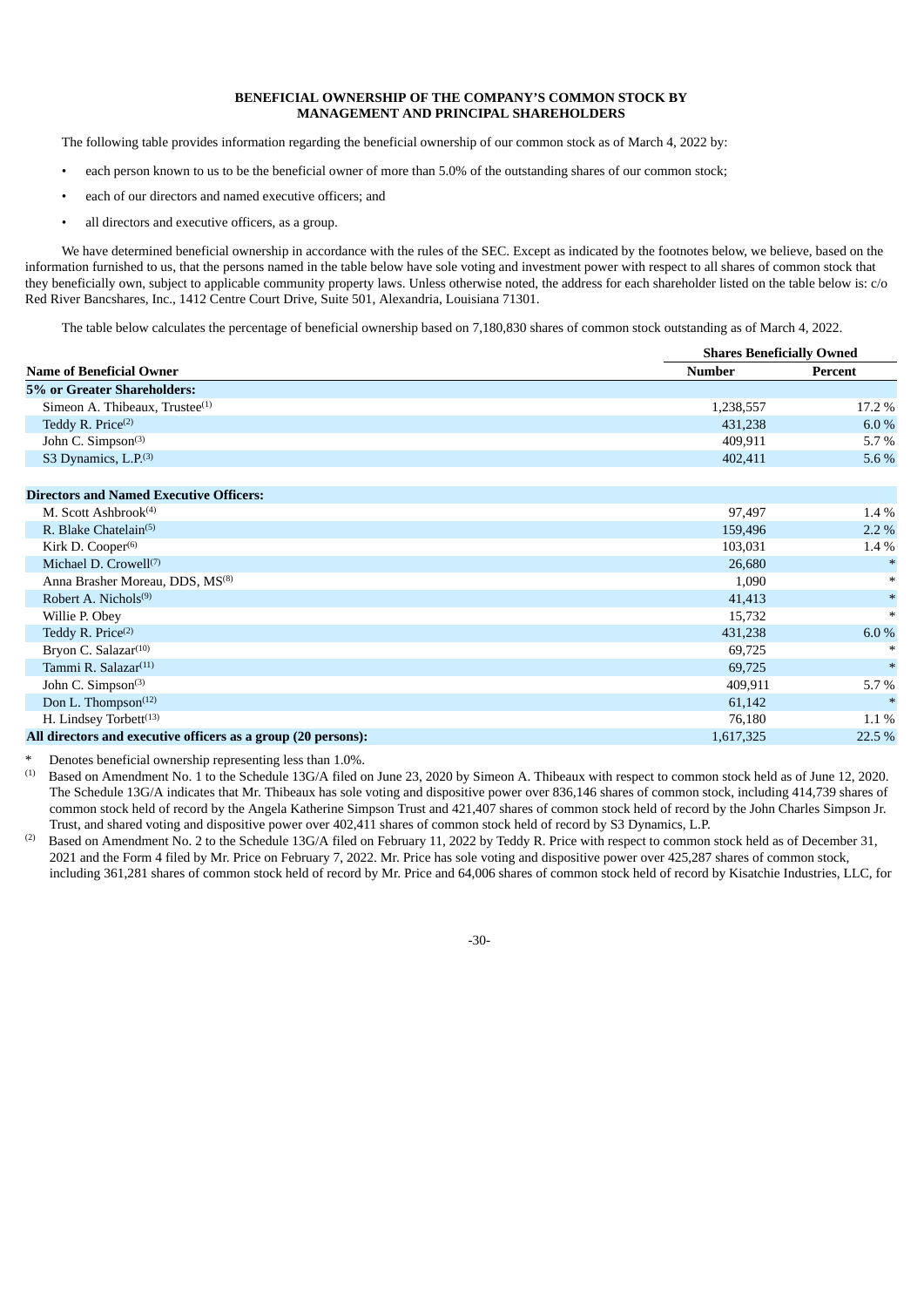which Mr. Price serves as Manager, and shared voting and dispositive power over 5,951 shares of common stock held of record by Mr. Price's spouse. (3)

- Based on the Schedule 13D filed on June 30, 2020 jointly by S3 Dynamics, L.P. and John C. Simpson with respect to common stock held as of June 12, 2020. The Schedule 13D indicates that S3 Dynamics, L.P. has shared voting and dispositive power over 402,411 shares of common stock and that John C. Simpson has sole voting and dispositive power over 7,500 shares of common stock and shared voting and dispositive power over 402,411 shares of common stock. Mr. Simpson is currently a director but will not stand for reelection; his term will expire at the 2022 annual meeting.
- Includes 48,536 shares of common stock held of record by the Jeffrey M. Ashbrook Testamentary Trust, for which Mr. Ashbrook serves as trustee. (4)
- Includes 120,646 shares of common stock held of record jointly by Mr. Chatelain and his spouse and 750 shares of unvested restricted stock. (5)
- Includes 34,728 shares of common stock held of record by The Cooper Family Limited Partnership, of which Mr. Cooper is general partner, and 23,593 shares of common stock held of record by trusts for which Mr. Cooper is either trustee or co-trustee. (6)
- Includes 15,350 shares of common stock held of record by RBC Nexgen, LLC, of which Mr. Crowell serves as a manager. (7)
- Includes 865 shares of common stock held of record jointly by Dr. Moreau and her spouse. (8)
- Includes 26,000 shares of common stock held of record by Gray Eagle Properties, LP, of which Mr. Nichols is President. (9)
- Includes 47,925 shares of common stock held of record jointly with Mr. Salazar's spouse, Tammi R. Salazar, 12,400 shares of common stock held directly by Ms. Salazar, and 1,820 shares of unvested restricted stock. (10)
- Includes 47,925 shares of common stock held of record jointly with Ms. Salazar's spouse, Bryon C. Salazar, 9,400 shares of common stock held directly by Mr. Salazar, and 1,820 shares of unvested restricted stock. (11)
- $(12)$  Includes 52,500 shares of common stock held of record by Don & Mark, LLC, of which Mr. Thompson is managing member.
- <span id="page-33-0"></span> $(13)$  Includes 4,180 shares of common stock held of record by Mr. Torbett's spouse.

-31-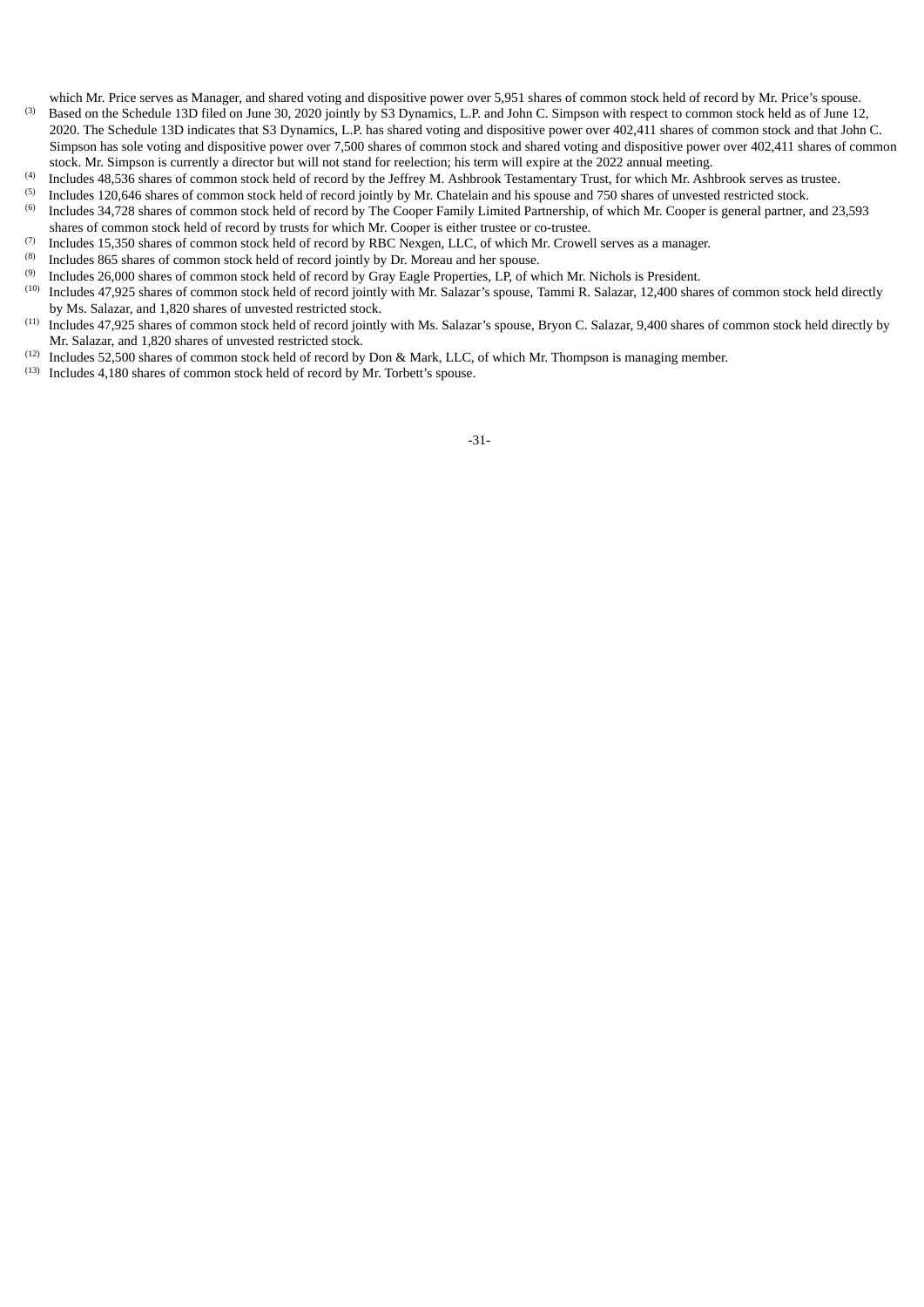# **REPORT OF THE AUDIT COMMITTEE OF THE BOARD OF DIRECTORS**

The following "Report of the Audit Committee" shall not be deemed incorporated by reference by any general statement incorporating this proxy statement into any filing under the Securities Act or under the Exchange Act, except to the extent that the Company specifically incorporates this information by *reference, and shall not otherwise be deemed filed under the Securities Act or the Exchange Act.*

The Audit Committee performs a critical role in the Company's financial reporting system by overseeing and monitoring management's and the independent auditor's participation in the financial reporting process. The Audit Committee is governed by a charter adopted by the Board, and during the fiscal year, fulfilled its duties and responsibilities as outlined in its charter.

The Audit Committee has reviewed and discussed the audited financial statements with management. The Audit Committee has discussed with the independent registered public accountants the matters required to be discussed in accordance with auditing standards, including the matters required by Auditing Standard No. 1301, Communications with Audit Committees (AS 1301), issued by the Public Company Accounting Oversight Board ("PCAOB"), as may be modified or supplemented. The Audit Committee has received the written disclosures and the letter from the independent registered public accountants as required by the PCAOB and has discussed with the independent registered public accountants their independence.

Based on the reviews and discussions described above, the Audit Committee recommended to the Board that the audited consolidated financial statements be included in the Company's Annual Report on Form 10-K for the fiscal year ended December 31, 2021 for filing with the SEC.

The Audit Committee also has selected Postlethwaite & Netterville as the independent registered public accounting firm for fiscal year 2022 as more fully described in this proxy statement under the caption "Proposal Two — Ratification of the Appointment of the Independent Registered Accounting Firm."

Submitted by the Audit Committee of the Board of Directors of Red River Bancshares, Inc.

Kirk D. Cooper Willie P. Obey Don L. Thompson H. Lindsey Torbett, Chair

# <span id="page-34-0"></span>**Independent Auditors**

The Audit Committee has recommended, and the board of directors has appointed, Postlethwaite & Netterville as our independent registered public accounting firm to audit the consolidated financial statements of the Company for the 2022 fiscal year. Our shareholders are being asked to ratify and approve this appointment at the 2022 annual meeting.

#### <span id="page-34-1"></span>**Fees to Independent Auditors**

The following table presents fees for professional services rendered by Postlethwaite & Netterville for 2021 and 2020:

|                    | $2021^{(1)}$ |         |         |         |
|--------------------|--------------|---------|---------|---------|
| <b>Audit fees</b>  |              | 164,000 | 135,150 |         |
| Audit-related fees |              | 38,000  |         | 32,900  |
| Tax fees           |              |         |         |         |
| All other fees     |              | ___     |         |         |
| Total              |              | 202,000 |         | 168,050 |

The amount of fees for 2021 is based on fees billed and paid to date and on an estimate for the remaining services to be provided by Postlethwaite & Netterville, including in connection with the audit of the Company's 2021 financial statements and internal control over financial reporting. The final amount of the fees for those services may vary from the estimate. (1)

 $^{(2)}$  The amount of Audit fees for 2020 was decreased by \$10,800 from what was reported in our 2021 proxy statement to reflect the final fees related to the 2020 period.

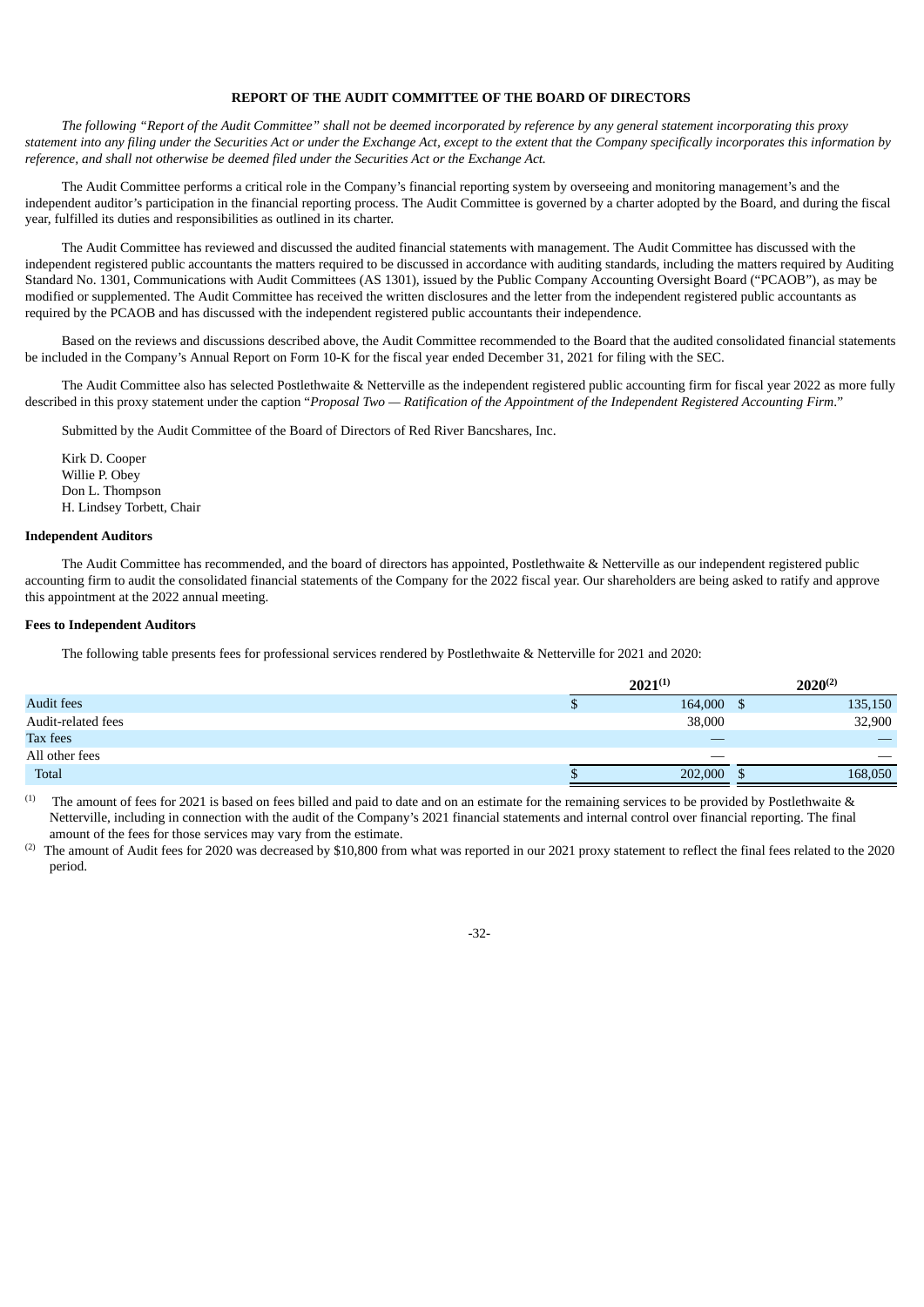As defined by the SEC, (i) "audit fees" are fees for professional services rendered by the independent registered public accounting firm for the audit of our annual financial statements and review of financial statements included in our Form 10-Q, or for services that are normally provided by the accountant in connection with statutory and regulatory filings or engagements for those fiscal years; (ii) "audit-related fees" are fees for assurance and related services by our principal accountant that are reasonably related to the performance of the audit or review of our financial statements and are not reported under "audit fees;" such services include an audit of our 401(k) plan; (iii) "tax fees" are fees for professional services rendered by our principal accountant for tax compliance, tax advice, and tax planning; and (iv) "all other fees" are fees for products and services provided by our principal accountant, other than the services reported under "audit fees," "audit-related fees," and "tax fees."

<span id="page-35-0"></span>The Audit Committee has reviewed the audit and non-audit fees paid by the Company to Postlethwaite & Netterville for 2021 and 2020 for purposes of considering whether such fees are compatible with maintaining the auditor's independence and concluded that such fees did not impair Postlethwaite & Netterville's independence. The Audit Committee pre-approves all audit and non-audit services performed by our independent registered public accounting firm to assure that the provision of such services does not impair their independence. Federal securities regulations specify the types of non-audit services that an independent auditor may not provide to us and establish the Audit Committee's responsibility for administration of the engagement of our independent auditors. During 2021, the Audit Committee pre-approved all services provided to us by our independent auditor.

-33-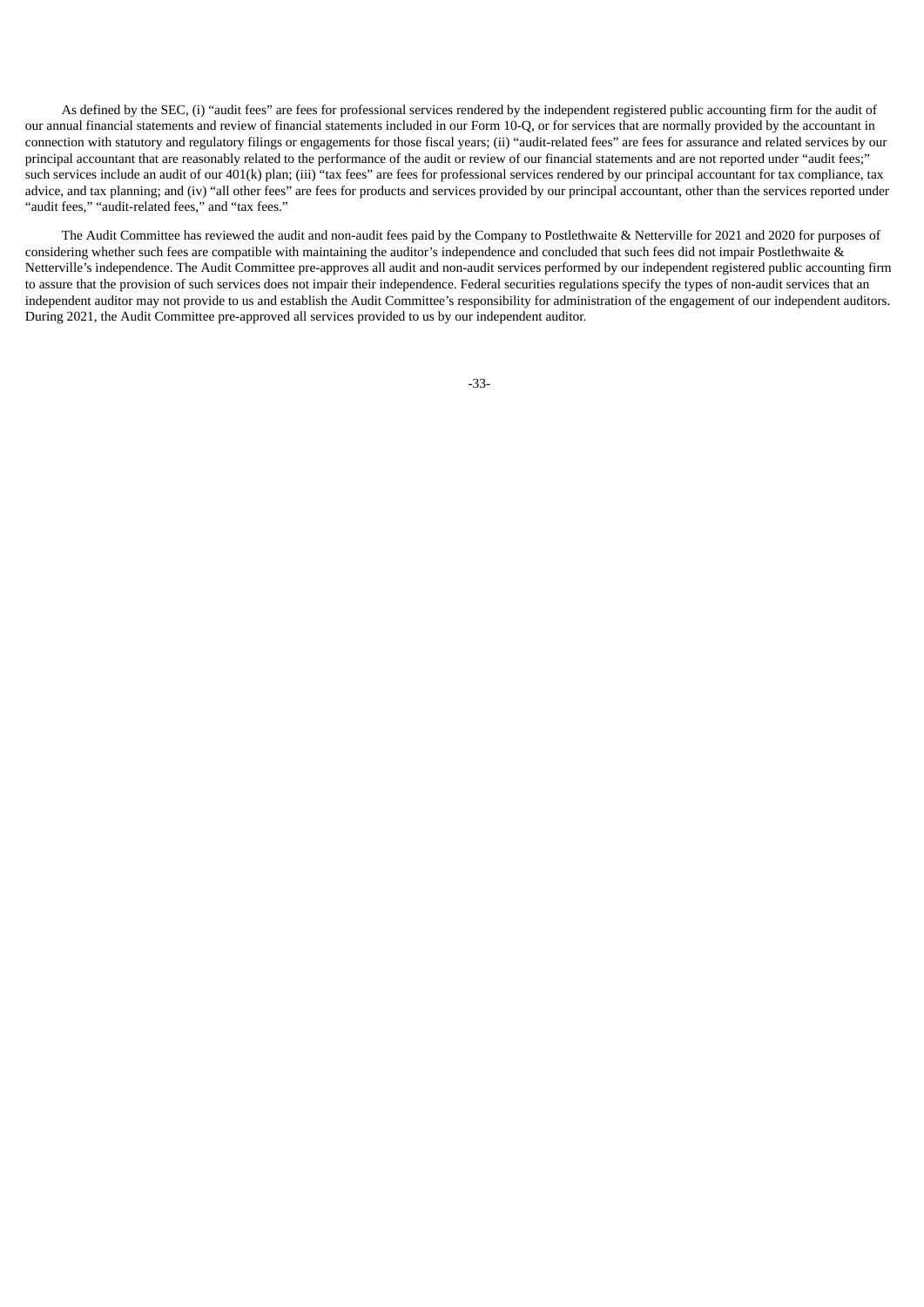# **OTHER MATTERS**

<span id="page-36-0"></span>Our board of directors does not know of any matters to be presented at the meeting other than those set forth in the accompanying notice. However, if any other matters properly come before the annual meeting or any adjournments or postponements thereof, the proxy holders will vote or abstain thereon in their discretion.

# **SHAREHOLDER PROPOSALS AND NOMINATIONS FOR 2023 ANNUAL MEETING**

Shareholders interested in submitting a proposal for inclusion in the proxy statement for our 2023 annual meeting may do so by following the procedures set forth in Rule 14a-8 promulgated under the Exchange Act. To be eligible for inclusion, shareholder proposals must be received by us at our principal executive offices, 1412 Centre Court Drive, Suite 501, Alexandria, Louisiana 71301, addressed to Amanda W. Barnett, Senior Vice President, General Counsel, and Corporate Secretary, no later than November 24, 2022. The proposal and its proponent must satisfy all applicable requirements of Rule 14a-8. However, as the rules of the SEC make clear, simply submitting a proposal does not guarantee its inclusion.

In addition, under our bylaws, a shareholder who wishes to nominate an individual for election to our board of directors directly or to propose any business to be considered at an annual meeting (other than matters brought under Rule 14a-8) must deliver advance written notice of that nomination or business to us following certain procedures contained in our bylaws. To be timely, the notice must be received by our Corporate Secretary at our principal executive offices no later than February 4, 2023 and not earlier than January 5, 2023, unless our 2023 annual meeting is held on a date that is not within 30 days before or after the first anniversary of the date of the 2022 annual meeting. In that case, to be timely, notice must be delivered not later than the close of business on the tenth day following the date on which notice of the date of the 2023 annual meeting is mailed or public disclosure of the date of the 2023 annual meeting is made, whichever occurs first. The Nominating and Corporate Governance Committee will evaluate director nominees proposed by shareholders on the same basis as recommendations received from any other source.

To be in proper form, a shareholder's notice must include all of the information about the proposal or nominee required by our bylaws. You may obtain a copy of our bylaws upon written request to our Corporate Secretary at our principal executive offices. The chair of the annual meeting may refuse to acknowledge any director nomination, or the proposal of any business, not made in compliance with the procedures contained in our bylaws.

In addition to satisfying the foregoing requirements under our bylaws, to comply with the universal proxy rules, shareholders who intend to solicit proxies in support of director nominees other than our nominees must provide notice that sets forth the information required by Rule 14a-19 under the Exchange Act no later than March 6, 2023. However, if the date of the 2023 annual meeting is more than 30 days before or after the date of the anniversary of the 2022 annual meeting, the notice must be provided by the close of business on the later of the sixtieth day prior to the 2023 annual meeting or the tenth day following the day on which public announcement of the date of the 2023 annual meeting is first made, as provided by Rule 14a-19. These deadlines assume that the shareholder has not previously filed a proxy statement with the required information.

# **COST OF ANNUAL MEETING AND PROXY SOLICITATION**

<span id="page-36-2"></span><span id="page-36-1"></span>We will bear all costs associated with the 2022 annual meeting, including the cost of soliciting proxies. In addition to soliciting proxies by mail, we may solicit proxies by personal interview, telephone, email, or other electronic means. No director, officer, or employee will be paid any additional compensation for any solicitation activities, although we will reimburse to them any out-of-pocket expenses. We may request banks, brokers, and other custodians, nominees, and fiduciaries to forward copies of these proxy materials to the beneficial holders and to request instructions for the execution of proxies, and may reimburse these persons for their related expenses. Proxies are solicited to provide all record holders of our common stock with an opportunity to vote on the matters to be presented at the annual meeting, even if they cannot attend the meeting via the live webcast.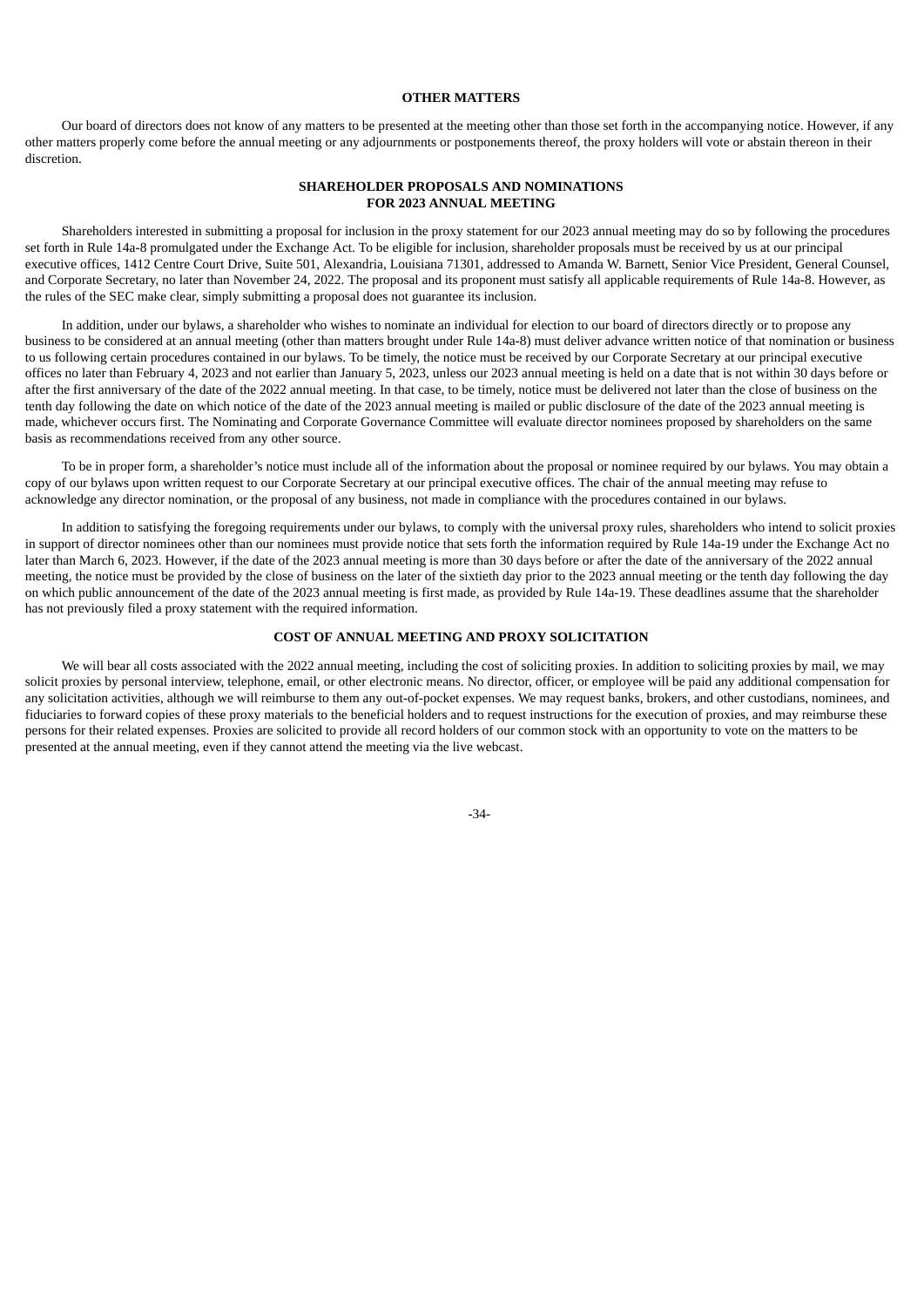# **ANNUAL REPORT ON FORM 10-K**

The Company will furnish, without charge, a copy of the Company's Annual Report on Form 10-K for the year ended December 31, 2021, as filed with the SEC, to any shareholder upon written request to:

Red River Bancshares, Inc. Attn: Corporate Secretary 1412 Centre Court Drive, Suite 501 Alexandria, Louisiana 71301

The Company's Annual Report on Form 10-K, including consolidated financial statements and related notes, for the year ended December 31, 2021, as filed with the SEC, accompanies but does not constitute part of this proxy statement.

This proxy statement, along with our Annual Report to Shareholders, including our Annual Report on Form 10-K for the year ended December 31, 2021, are available free of charge on our website, www.redriverbank.net, under "Investor Relations."

35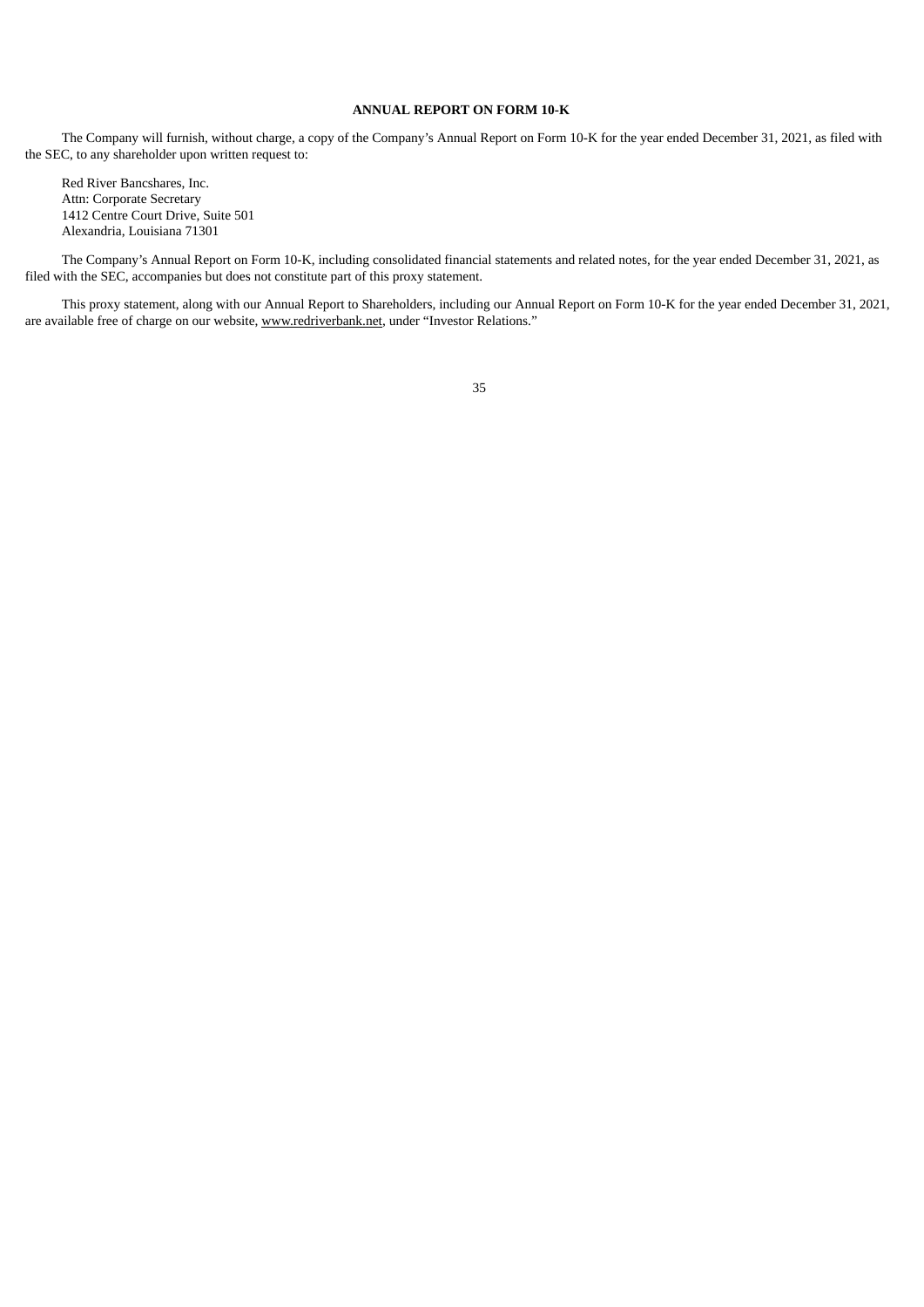ת **RED RIVER BANCSHARES, INC.** P.O. BOX 8016, CARY, NC 27512-9903

YOUR VOTE IS IMPORTANT! PLEASE VOTE BY: **INTERNET** Go To: www.proxypush.com/RRBI  $\begin{array}{c} 0.00000\\ 0.00000\\ 0.0000\\ \end{array}$ Cast your vote online. Have your Proxy Card ready.  $\bullet$ Follow the simple instructions to record your vote. PHONE Call 1-866-390-5265 Use any touch-tone telephone.  $\overline{\phantom{a}}$ Have your Proxy Card ready.  $\bullet$ Follow the simple recorded instructions. MAIL Mark, sign and date your Proxy Card.

Fold and return your Proxy Card in the postage-paid envelope provided.

# **RED RIVER BANCSHARES, INC.**

# **Annual Meeting of Shareholders**

For Shareholders of record as of March 4, 2022

TIME: Thursday, May 5, 2022 at 2:00 PM, Central Daylight Time

PLACE: Annual Meeting to be held via Live Webcast - please visit

www.proxydocs.com/RRBI to register

# This proxy is being solicited on behalf of the Board of Directors

The undersigned hereby appoints Teddy R. Price and R. Blake Chatelain, and each or either of them ("Named Proxies"), as the true and lawful The undersigned network in the day R. Price and R. Biake Chatelain, and authorizes them, and each of them, to be all the shares of common<br>stock of RED RIVER BANCSHARES, INC. which the undersigned is entitled to vote at sai

THE SHARES REPRESENTED BY THIS PROXY WILL BE VOTED AS DIRECTED OR. IF NO DIRECTION IS GIVEN, SHARES WILL BE VOTED FOR THE ELECTION OF THE DIRECTOR NOMINEES IN PROPOSAL 1 AND FOR PROPOSAL 2. This proxy, when properly executed, will be voted<br>In the manner directed herein. In their discretion, the Named Proxies are authorized to vote upo meeting or any adjournment or postponement thereof.

You are encouraged to specify your choice by marking the appropriate box (SEE REVERSE SIDE) but you need not mark any box if you wish to vote in<br>accordance with the Board of Directors' recommendation. The Named Proxies can this card, or unless you vote by telephone or internet in the manner described herein.

PLEASE BE SURE TO SIGN AND DATE THIS PROXY CARD AND MARK ON THE REVERSE SIDE